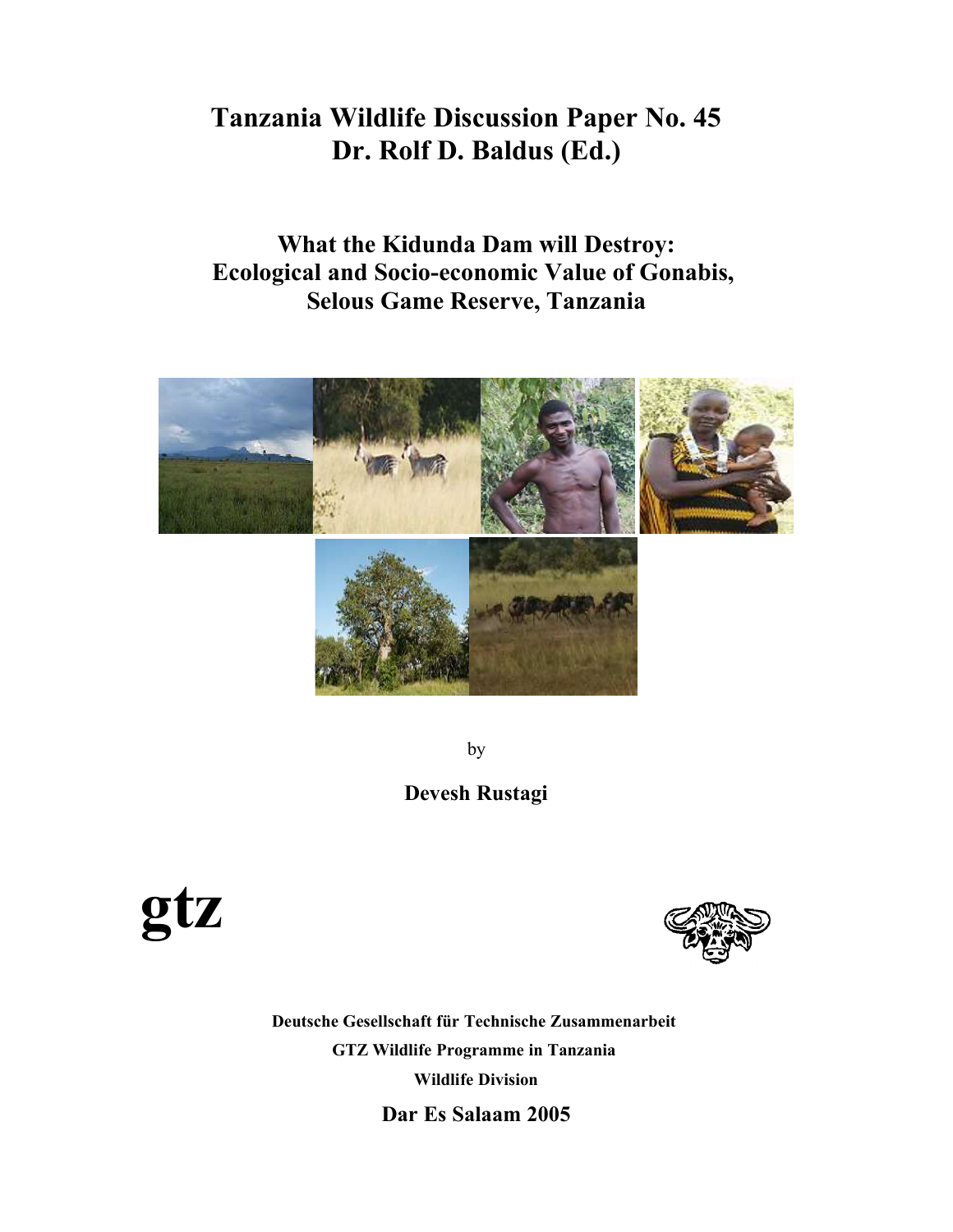## *Community Wildlife Management Deutsche Gesellschaft für Technische Zusammenarbeit (GTZ) Wildlife Division P O Box 1519 Dar es Salaam Tanzania*

The Discussion Papers reflect the opinion of authors only. They may contain views which do not necessarily correspond with the official positions of the Wildlife Division, GTZ and the editor.

# **List of Abbreviations**

| <b>BZs</b>  | <b>Buffer Zones</b>                                  |
|-------------|------------------------------------------------------|
| <b>CVM</b>  | <b>Contingent Valuation Method</b>                   |
| <b>FZS</b>  | <b>Frankfurt Zoological Society</b>                  |
| <b>GTZ</b>  | Deutsche Gesellschaft fuer Technische Zusammenarbeit |
| <b>KGCA</b> | Kilombero Game Controlled Area                       |
| <b>MNP</b>  | Mikumi National Park                                 |
| <b>MNRT</b> | Ministry of Natural Resources and Tourism            |
| <b>MRBZ</b> | Mgeta River Buffer Zone                              |
| <b>NTFP</b> | Non Timber Forest Products                           |
| <b>PA</b>   | Protected Area                                       |
| <b>SGR</b>  | Selous Game Reserve                                  |
| <b>SRF</b>  | Systematic Reconnaissance Flight Survey              |
| <b>TWCM</b> | Tanzania Wildlife Conservation Monitoring            |
| <b>WMA</b>  | Wildlife Management Area                             |
| <b>WTA</b>  | Willingness to Accept                                |
| <b>WTP</b>  | Willingness to Pay                                   |
| <b>WPT</b>  | Wildlife Policy of Tanzania                          |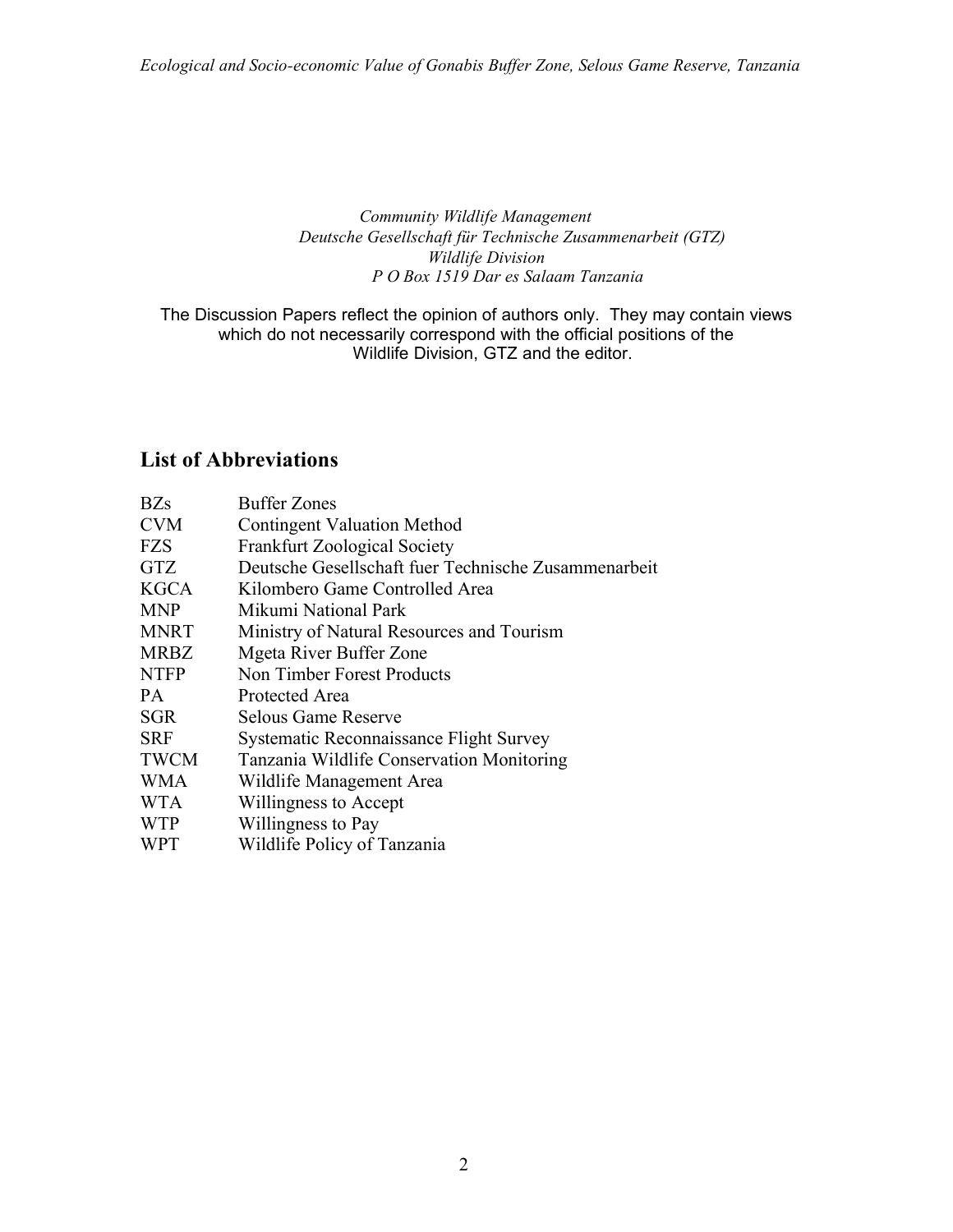# **Contents**

| <b>2.0 Literature review</b>                    |  |
|-------------------------------------------------|--|
|                                                 |  |
|                                                 |  |
|                                                 |  |
|                                                 |  |
| <b>3.0 Research methods</b>                     |  |
|                                                 |  |
|                                                 |  |
|                                                 |  |
|                                                 |  |
|                                                 |  |
|                                                 |  |
| 4.0 The Gonabis Buffer Zone: Biological profile |  |
|                                                 |  |
|                                                 |  |
|                                                 |  |
|                                                 |  |
|                                                 |  |
|                                                 |  |
|                                                 |  |
|                                                 |  |
|                                                 |  |
|                                                 |  |
|                                                 |  |
|                                                 |  |
|                                                 |  |
|                                                 |  |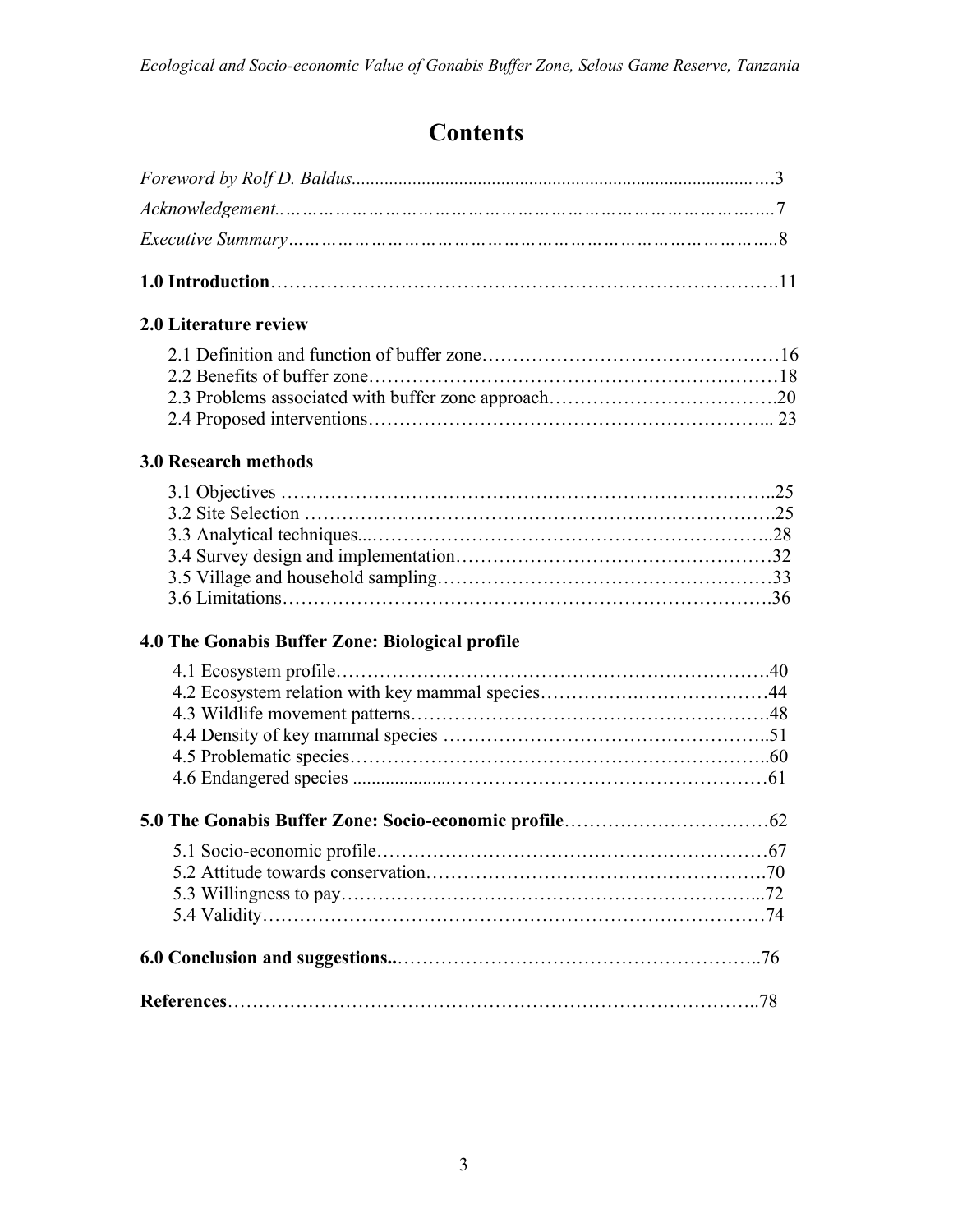#### **Foreword**

by Rolf D. Baldus

The Selous Game Reserve is Africa's oldest (established in 1896) and largest (ca. 50,000 km<sup>2</sup>) protected area. Due to its extraordinary global importance it was declared a World Heritage Site in 1982 by UNESCO. The Reserve went through many ups and downs, most notably the breakdown of management and the poaching crisis of the 1970ies and 80ies, reducing the rhinos from over 2,000 to not more than a hundred and elephants from over 100,000 to less than 30,000.

Since the late 1980ies management has been revitalized under the Selous Conservation Programme, a cooperation between the Tanzanian and German Governments. The Reserve stands financially on its own feet, as it is now allowed to retain half of its income from hunting and photographic tourism. The Tanzanian Government has vowed to honour this financial agreement even after the Selous Conservation Programme came to an end in 2003.

Under the same programme the Wildlife Division moved from the traditional concept of "Fortress Conservation" towards the involvement of rural communities in the management and sustainable utilization of wildlife on their land. Practical pilot projects started in the late 1980 around the Selous, and today this approach is embedded in the Wildlife Policy of Tanzania.

The oldest Pilot Wildlife Management Area (WMA) is the JUKUMU, an association of 22 villages which collectively manage the area of Gonabis. The benefits so far are limited to an annual concession fee of a tourist lodge within the WMA, a legal supply of bush meat on the basis of a quota, revenues from the sale of of this meat within the community, voluntary donations from hunting companies, the occasional sales of crocodile skins etc. The real money would come as soon as the WMA is fully registered and receives "wildlife user rights" under the law. Tendering the hunting and tourism rights in Gonabis could fetch 100,000 to 200,000 US\$/year. The communities know this and their patience is running out.

4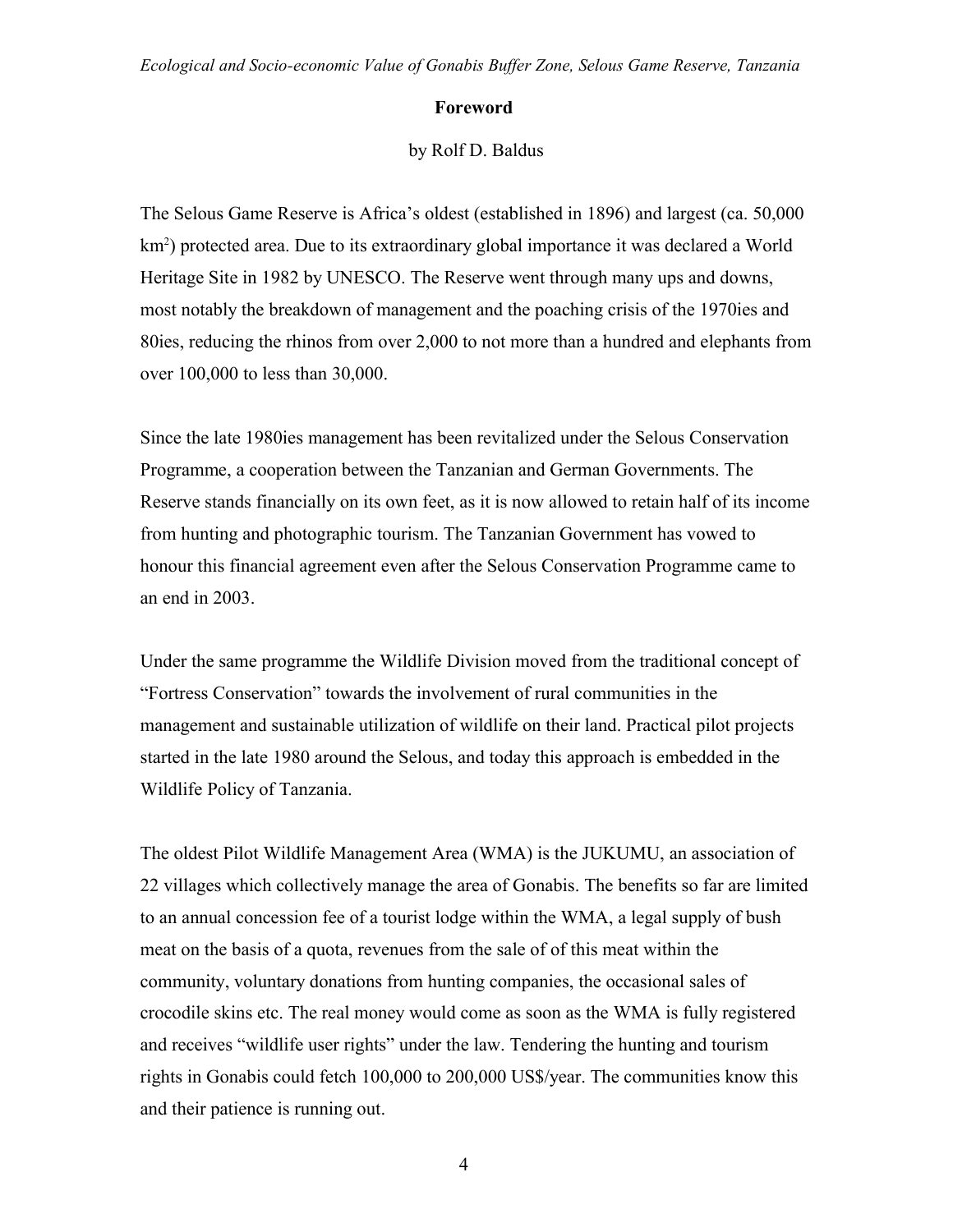Before the start of the WMA scheme, Gonabis was under imminent threat of losing its wildlife and biodiversity. Poaching for bushmeat and ivory was rampant, and isolated shifting cultivation took place along the Selous boundary. To protect these scattered fields elephants were shot along the Mgeta River. The benefits from all this exploitation were minimal, unsustainable and shared only by a few people.

Over years a dialogue was held with the communities, land use plans were developed in a participatory manner and finally a "Community Based Organisation", JUKUMU, was created. The objectives were two-fold:

- to allow long-term benefits from a sustainable use of natural resources in Gonabis, thereby reducing poverty and
- to conserve the natural resources and biodiversity of Gonabis

Management of the new scheme was placed in the hands of democratically elected committees, with practical control and law enforcement in the field becoming the responsibility of village game scouts in cooperation with the Selous' own security forces. The conservation activities, including the work carried out by village scouts, are financed mainly from JUKUMU's own income.

Gonabis has a tremendous biodiversity value, which has so far not been tapped. Although completely unreasearched as yet, we know from aerial surveys that it has the highest densities of the Niassa wildebeest (extinct in its southern range), zebras, giraffes and other large herbivores in the whole Selous ecosystem. The 250 km<sup>2</sup> hold a buffalo population of 3,000, a quickly growing elephant population with big tuskers showing up again, and endangered animals like wild dogs and the occasional cheetah. I myself have tracked rhino three km south of the Gonabis boundary in the Selous.

Being a temporary wetland Gonabis offers grazing until late in the dry season and it is therefore an indispensable extension for the wildlife of the Northern Sector of the Selous. This area, with its variety of vegetation, its lakes and channels, its mountain ranges and savannahs is scenically and in terms of wildlife numbers and variety the most attractive area in the whole Reserve. It has therefore been developed for tourism and has nine lodges offering high-class, low volume tourism. Gonabis is indispensable for the big mammals of the northern Selous, which migrate here regularly. Without Gonabis there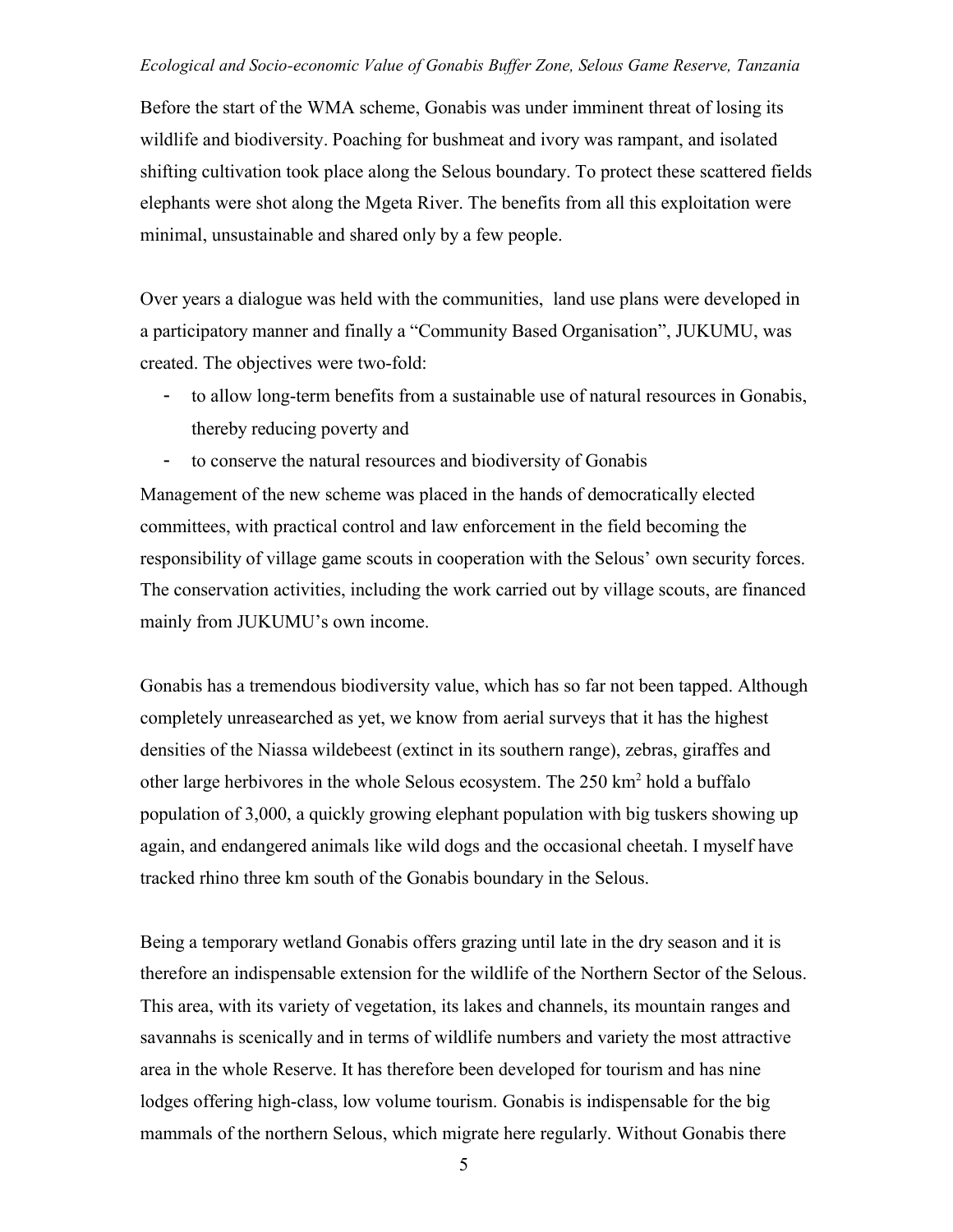would be fewer wildebeests, buffaloes, zebras and impalas and fewer accompanying lions and wild dogs in the tourist sector of the Reserve.

However, Gonabis is endangered. In 1993 the managers of the Selous Game Reserve and the Selous Conservation Programme learned from a newspaper article that a large dam across the Ruvu River was being planned at Kidunda, about nine km east of Gonabis. The resulting lake would have covered most of Gonabis and parts of the Selous along its northern border. It would also have necessitated the eviction of around 16,000 to 20,000 people. Plans were well advanced, but after the Japanese Government, which was to be the financier of the dam, learned about the probable ecological consequences, the project was shelved, and Japan has no intentions to take them up again.

Since then the World Bank has been contacted and preparations for the dam have been going on for seven years now. The Bank has mixed experiences with such large dams and has become sensitive to ecological and social consequences, knowing that they are under critical international observation. The public in Tanzania, however, has been led to believe that agreement on the dam has been reached already and that it will be built. With such self-fulfilling political statements obviously facts shall be created irrespective of the results of a future Environmental Impact Analysis which the World Bank will apply as a normal procedure.

The Kidunda Dam is planned as a water reservoir for the supply of water to Dar es Salaam. The city certainly has a chronic undersupply of water. The reasons are an insufficient supply of water from the Ruvu, a defunct pipe system, an inefficient distribution and billing system and an equally inefficient and disorganized public water service provider. An effort to privatise the water services recently failed, mainly for political reasons. To increase the supply of water is therefore only one factor in a complex set of necessary actions. The question remains whether the Kidunda dam – apart from its clearly negative ecological and social consequences – is in any way a sensible option.

First of all, there have been other possible sources named, like the Rufiji and the Wami Rivers or a reservoir in the Ruvu close to Dar es Salaam. Also a dam in one of the narrow

6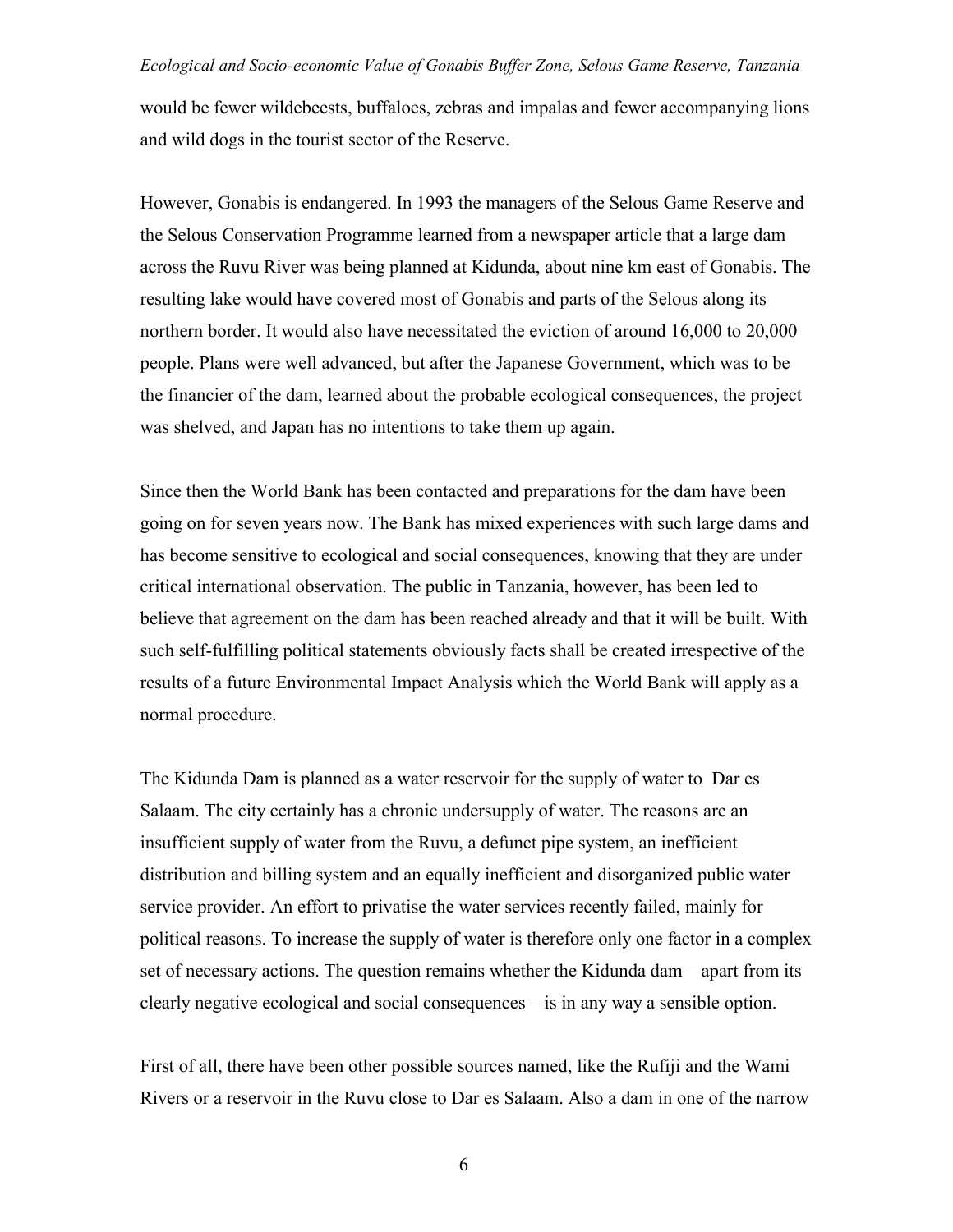gorges of the Uluguru Mountains and in particular deep ground-water etc are quoted as alternative options.

As a layman I have, secondly, never understood how this extremely flat pan, called Gonabis, without any elevations or low lying parts, can be suitable for a water reservoir at all. The name "Gonabis" in the local Kutu language means a kind of low – lying, flat place. The resulting lake will be extremely flat and consequently large. Evaporation and siltation will be very high. The Gonabis ecosystem is extremely dynamic, as I have observed over twenty years since I saw it for the first time in 1986. I have seen the Mgeta River changing its bed by up to 10 km north on two occasions in the 1990ies. We also observe that the water intake has become visibly less in the dry season recently. This might be a result of the ongoing destruction of the Uluguru Mountain vegetation, and the conservation of these mountains is a pre-condition for any effort to obtain water anywhere in the area.

Third, the supply route for water to Dar es Salaam is very long, and the water will therefore be costly.

Finally, the whole social impact of such a dam has not been considered yet. Apart from major resettlement rural communities would lose an area which they have managed as a kind of private nature reserve for nearly two decades now. They have never been involved in any kind of decision making as far as the dam is concerned, and the project was completely new to them when we informed them via JUKUMU. So far they are in total opposition.

Gonabis has never been subjected to any type of ecological research. The present paper was prepared by a postgraduate student as part of his participation in the internship programme which we run jointly with the Wildlife Division.

It was prepared in a time span of only three months and field research was hampered by rains and difficult access to Gonabis. Nevertheless the results might be useful as a first analysis of the ecological and socio-economic values of Gonabis – values which would be lost if a dam is built. I hope that more in-depth scientific studies will follow.

7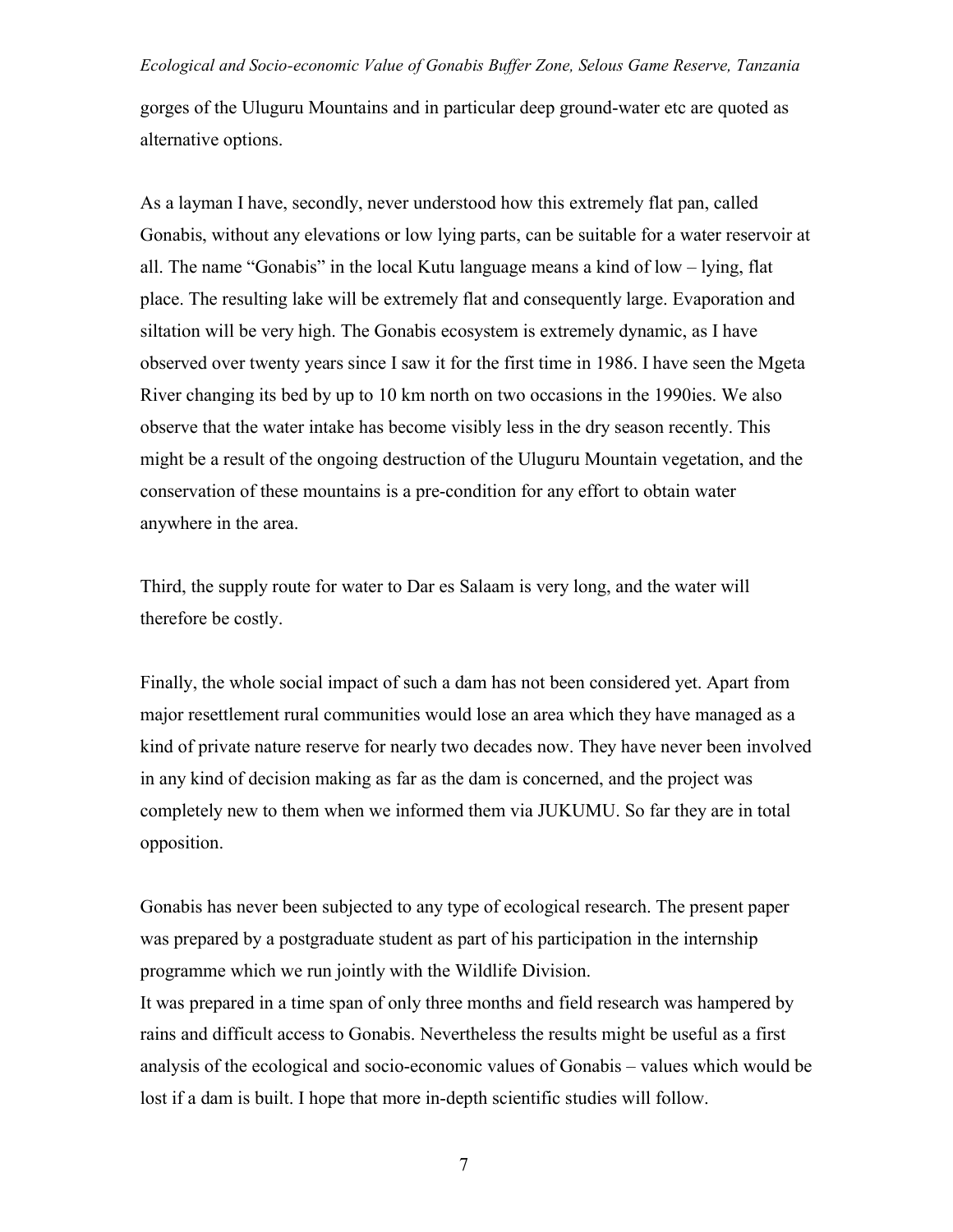## **Acknowledgement**

Many people have helped me in writing this research report. Without their help it would not have been possible for me to complete this research in a foreign country and within the stipulated time frame. My sincere gratitude is merited to all of them.

My special thanks to the Selous Project Manager, Mr. Benson Kibonde, for providing me with accommodation and logistical support during my stay in the Matambwe Sector of the Selous Game Reserve. Without his encouragement and support, this research work would have been extremely arduous.

I am beholden to Dr Rolf D. Baldus of GTZ Wildlife Programme in Tanzania and the Wildlife Division for giving me an opportunity to conduct the research in the Gonabis Buffer Zone as part of an "Internship Programme". My special gratitude is merited to him for advising me from time to time and for providing me with logistical support for conducting this research, not to mention an opportunity to stay in the African savannah for a month. Without his special consideration, it would not have been possible for me to have such an exposure to wildlife management in Tanzania, and eventually this research work.

Many people also offered me help during the fieldwork. Foremost amongst them is Mr. Twaha Semvua, the Community Wildlife Management Officer for JUKUMU, and the Village Game Scouts. My sincere gratitude is expressed to them for facilitating the group discussions and interviews at Bonye, Tulo and Magogoni villages, and for driving us through some of the most inaccessible parts of the Gonabis Buffer Zone.

My sincere thanks also to the staff members of the GTZ Wildlife Programme in Tanzania, Mr. Raymond Hall, Mr. David Kaggi and Mr. Philbert Ngoti for assistance. Charles Leonard worked parallel with me on the Gonabis Project as an intern. I am especially thankful to Charles for helping me translate the group discussions and interviews with the local community members. Likewise, my sincere gratitude is expressed to all the staff members of the Matambwe Sectors, Selous Game Reserve, for assisting me in conducting this research work.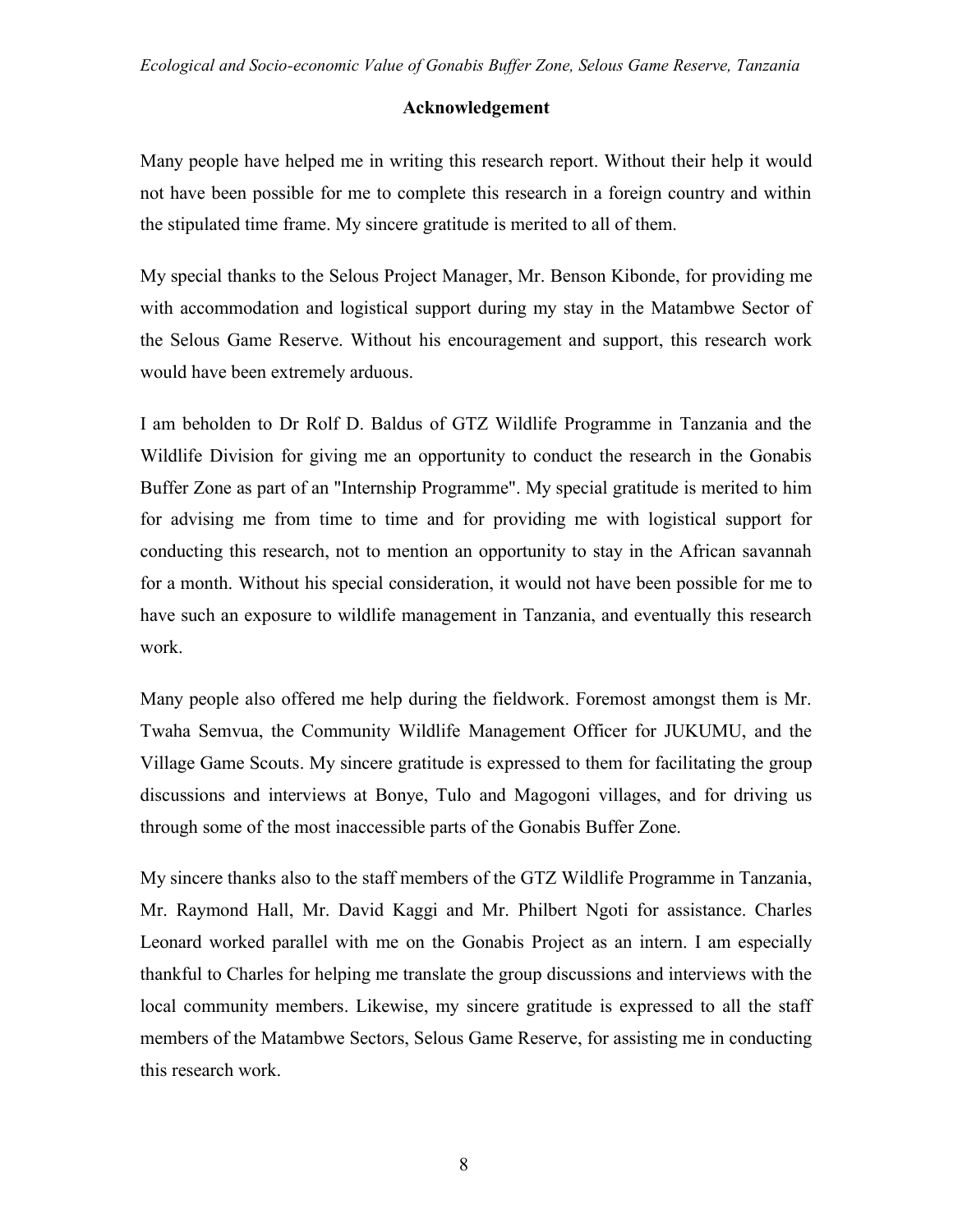Lastly, I am obliged to all the households who sincerely responded to the interview schedule and cooperated during the group discussions. Without their help this research would have been impossible to complete!

## **Executive summary**

As many as 43 mammal species or 13 % of all mammal species found in Tanzania are considered as threatened by the IUCN. This number has increased from 33 (10 %) in 1996 to 43 (13 %) in 2000, in a mere span of four years. Of these, five species are considered as critically endangered, 11 as endangered and 27 as vulnerable. The main cause behind this situation is ascribed to conflict between people, wildlife and respective protected areas and failure of the institutions to reflect the actual value of these resources.

In the past few years, the Government of Tanzania has taken positive steps to ameliorate the interests of conservationists and local communities by introducing the concept of WMAs, a new category of protected area where people will have a right to manage wildlife. Though not as yet functional, the WMAs are likely to work as buffer zones with a dual function of biodiversity conservation and poverty alleviation.

Though holistic, the concept of buffer zone has failed worldwide in achieving its dual objective of combining biodiversity conservation with poverty alleviation. The main cause behind this failure has been the application of the buffer zone concept without regard to local environmental, social and economic conditions prevailing in the area where the buffer zone concept was applied. To make the buffer zone concept work, in this case the concept of WMA, there is a need to take the local situation into consideration.

This research work aims to have a better understanding of a region, which is most likely to become Tanzania's first WMA. The field work for this research was conducted for a month in Gonabis, the main hunting block of the JUKUMU pilot proposed WMA, located to the north of the Selous. During this research, a biological, social and economic profile of the area was prepared using some of the latest techniques and methods.

The study revealed that Gonabis is home to four main ecosystem types, namely, riparian forest, open woodland, dense woodland and scrub. These ecosystems harbor 21 important habitats, which are home to some of the most important flagship species found in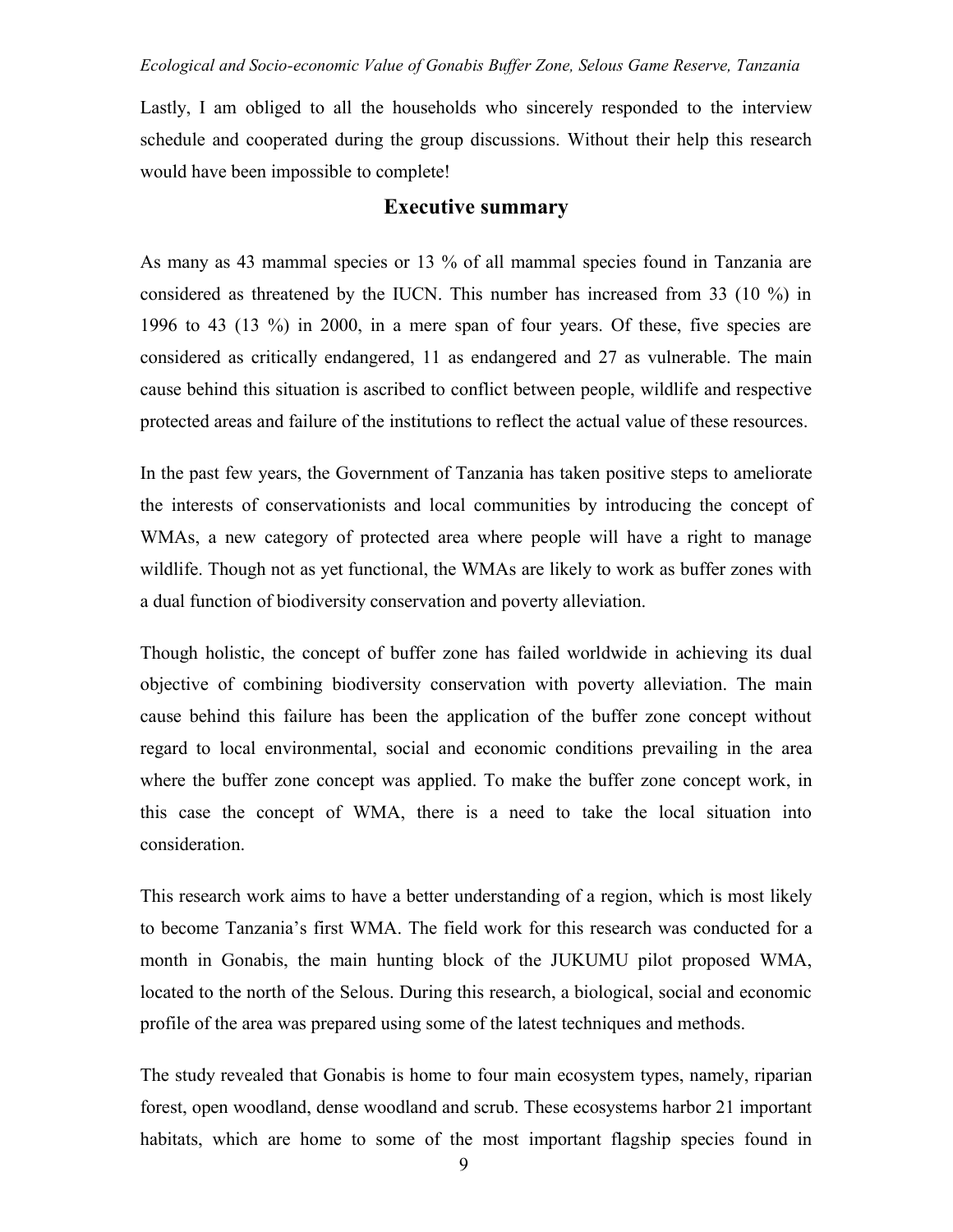Tanzania, such as buffalo, wild dog, elephant, and lion. Most of these habitats are located on the banks of the river Mgeta along the border with the Selous Game Reserve. The others are mainly located along the seasonal river Mombwe and perennial river Ruvu, which also form a physical and political border between Gonabis and the surrounding villages. From a review of SRF surveys taken from time to time by the FZS and TWCM and distance sampling study, it was found that these habitats support a high density of mammals, namely, wildebeest, buffalo, impala, zebra, giraffe and reedbuck. For instance, in 1994 the SRF survey revealed that these habitats supported over 15,000 buffaloes and 14,000 wildebeest!

Besides having a high density of wildlife, Gonabis is also an important dispersal area for the wildlife found in the northern Sector of SGR. Each year, during the beginning of the dry season, thousands of wildebeest, zebra, buffaloes and impalas migrate from the reserve to these habitats. The cycle is repeated during the beginning of the wet season when the animals return back to the northern sector. Thus, Gonabis is crucial for maintaining a healthy population of wild animals found in the northern section of the world heritage Selous.

A socio-economic survey was also undertaken in the village zone having an immediate border with Gonabis. During this survey 40 households from three villages were interviewed, representing over 4 % of all households and population in the three villages and 2 % in the entire village zone comprising of eight villages. The study revealed that the average household size was 5.95, with the average age of the household head being 38.5 years. Most households reported as having primary education. The average land holding for the sample was 3.45 acres per household, and most were engaged in subsistence agriculture, almost one-third also worked as labor during the off-season. Livestock rearing is underdeveloped due to tsetse flies in the region. 20 % of the respondents were women.

Due to subsistence agriculture and underdeveloped livestock sector, the dependence of local communities on Gonabis is high, especially for bushmeat, which is the main source of animal protein. The local community also harvests raw materials for weaving baskets and house construction. Besides benefits, the locals also suffer from losses on account of movement of wildlife into the village zone. The pattern of these losses varies from ward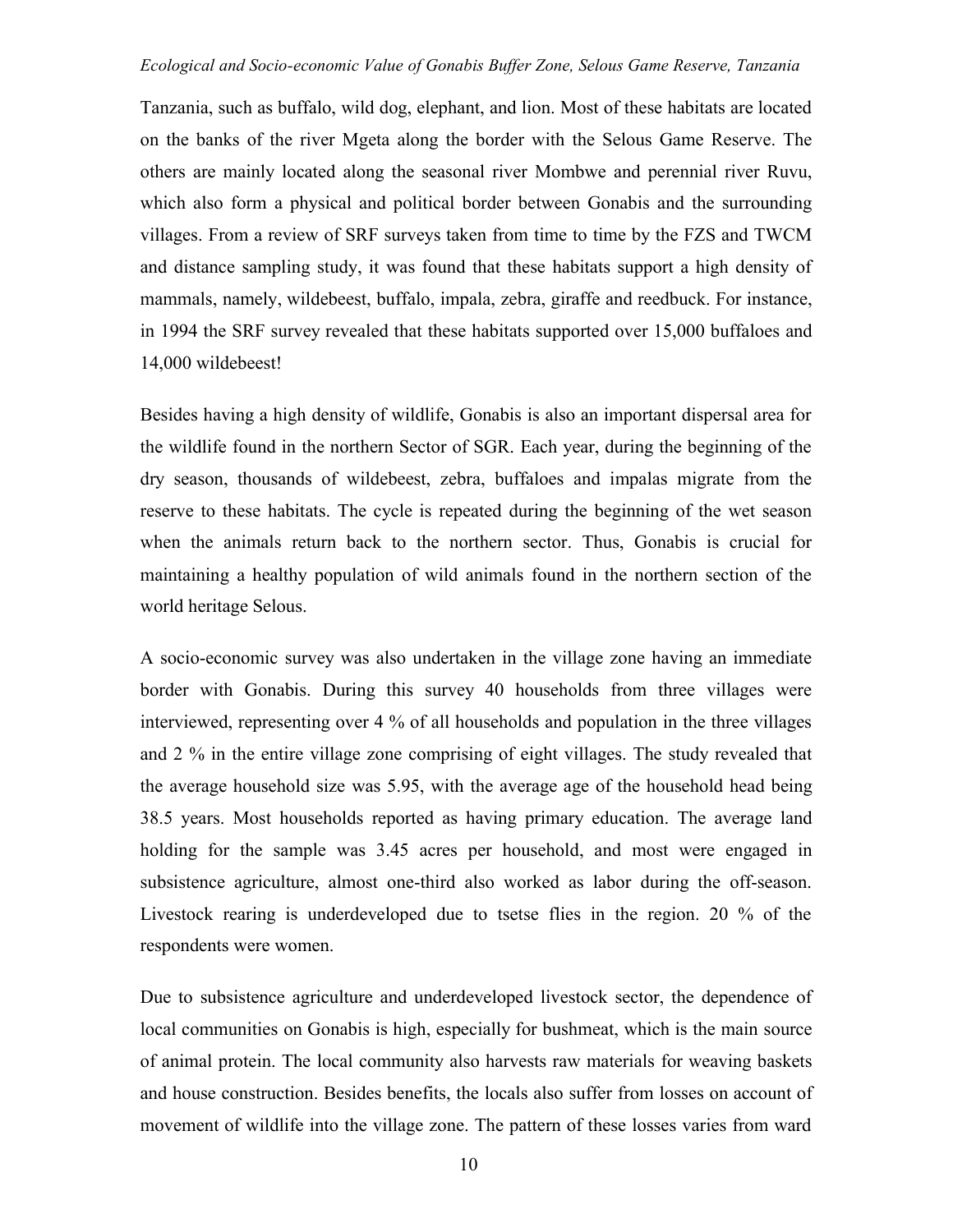to ward. Overall, baboon, elephant, and vervet monkeys were found to be responsible for maximum agricultural damage, whereas leopard, lion and hyena were responsible for most livestock losses. In case of human mortality and morbidity, crocodiles were responsible for most killings, with the Magogoni village being the worst affected in the entire region.

During the attitude survey conducted in the village zone, the respondent households showed a positive attitude towards the conservation of wildlife in Gonabis. All households reported conservation of wildlife in Gonabis as important, for reasons ranging from the right of wildlife to live, to protecting wildlife for moral reasons and in return for the consumptive use benefits. In addition, most responded against the conversion of Gonabis to agricultural land and regarded Gonabis as a moderately important sector for government spending. Magogoni was the only village which was in favor of the conversion of Gonabis to agricultural land. All households were against the construction of dam on the river Ruvu, which will lead to complete submergence of Gonabis under water. The respondent households also accepted poaching as the main threat to the conservation of wildlife in Gonabis, followed by poor management of the area. These results were unexpected and may be the result of 17 years of cooperation with Wildlife Division and GTZ as part of the "Community Based Conservation" – Policy of Tanzania.

In their effort to conserve wildlife in return for the consumptive use benefits, each household was willing to provide on an average 10 labor days per year (median value), which has a cash value of TSh. 15,000. In addition, all respondents were most certain of their payment. On comparing the WTP with the socio-economic characteristics of the household, it was found that variables, such as education and gender of the respondents demonstrated a negative degree of correlation, while variables as age and land holding showed positive but weak degree of relation. This was because women respondents and those with higher education level were less willing to work as labor. In the case of land holding, households with higher land holding per capita were not as willing to provide labor work as households with low land holding per capita. There was a high degree of correlation between the attitude of the respondent households and the WTP. Consequently, WTP of the respondents was in consistence with the socio-economic behavior.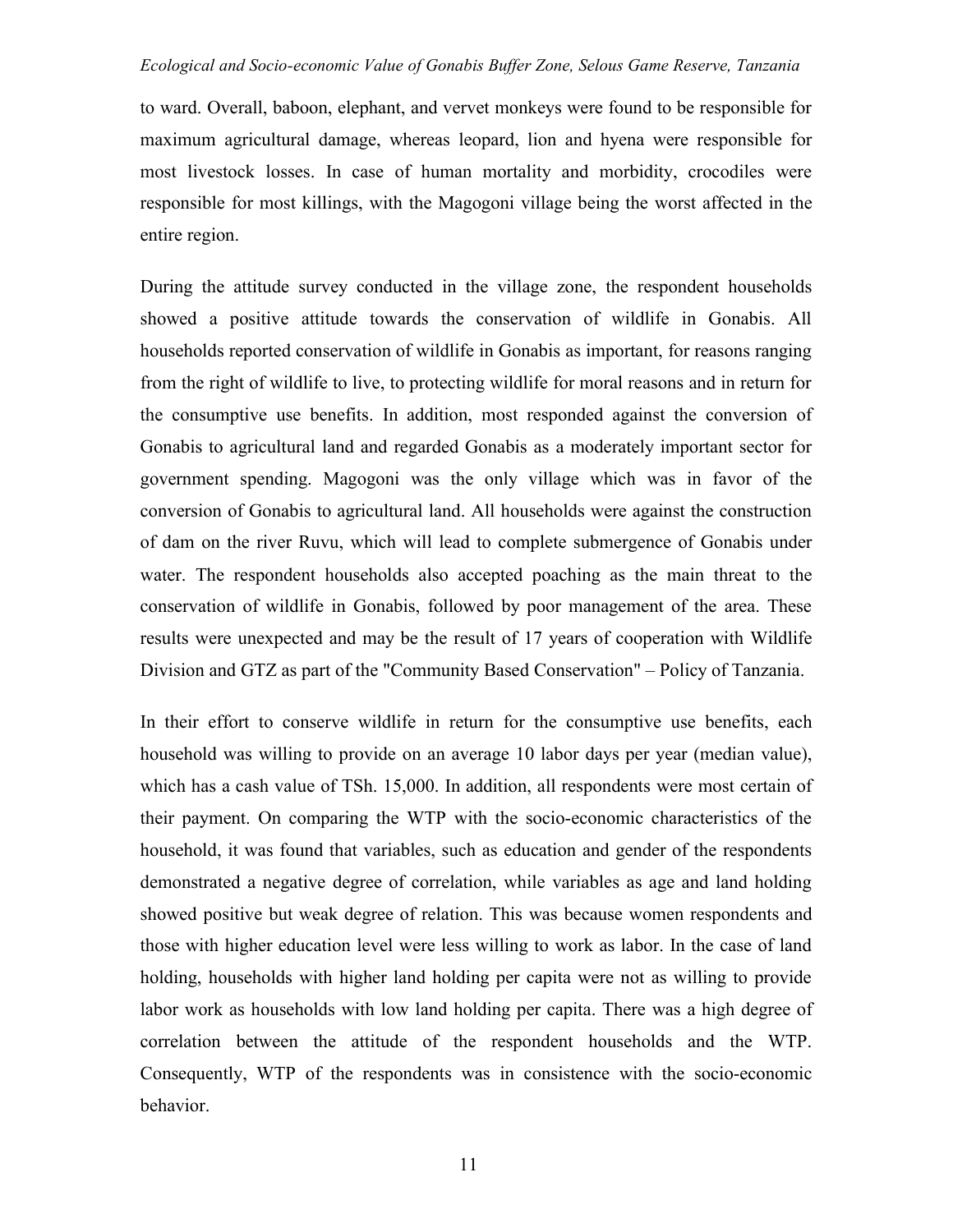The study, however, was constrained by several limitations, of note being, mobility within Gonabis, time frame and proficiency in Swahili language. These had an evident impact on the distance sampling survey, which could not be accomplished with expected success on account of low number of observations and the flooding of Gonabis at the time of the main survey. In case of the CVM study, the estimation of Bid curves and Aggregation of WTP response was not undertaken on account of limited experience with the Calculus skills required for the same.

In order to reduce the text for the publication some literature reviews, lengthy explanations of the techniques applied and the appendices containing questionnaires, survey forms etc were removed from the original report. They are available from the author.

Despite limitations, the study made an interesting learning, which ranged from the ecological importance of Gonabis to socio-economic characteristics of local communities living on the fringe of Gonabis, their positive attitude and willingness to pay to conserve wildlife therein, not to mention a month long first hand experience of staying in the African Savannah. This study should be the first step towards a more comprehensive ecological assessment of this area, which is of high biodiversity value and at the same time an example of advanced positive involvement of the relevant communities in its management and conservation.

#### **1.0 Introduction**

Areas outside protected areas, variously designated as wildlife corridors, ecological networks, dispersal areas and breeding sites, and collectively referred to as buffer zones, provide a number of benefits. These benefits include maintenance of gene pool, environmental services, scientific research and education, eco-tourism, and people's cultural and spiritual traditions. These benefits have ecological, social and economic values, which contribute not only to the conservation of biodiversity but also to the well being of human population living on the fringe of such areas<sup>1</sup>.

<sup>&</sup>lt;sup>1</sup> The Wildlife Policy of Tanzania states that 'Wildlife is a natural resource of great biological, economical, environmental cleaning, climate ameliorating, water and soil conservation, and nutritional values that must be conserved. It can be used indefinitely if properly managed.' (MNRT, 1998:8)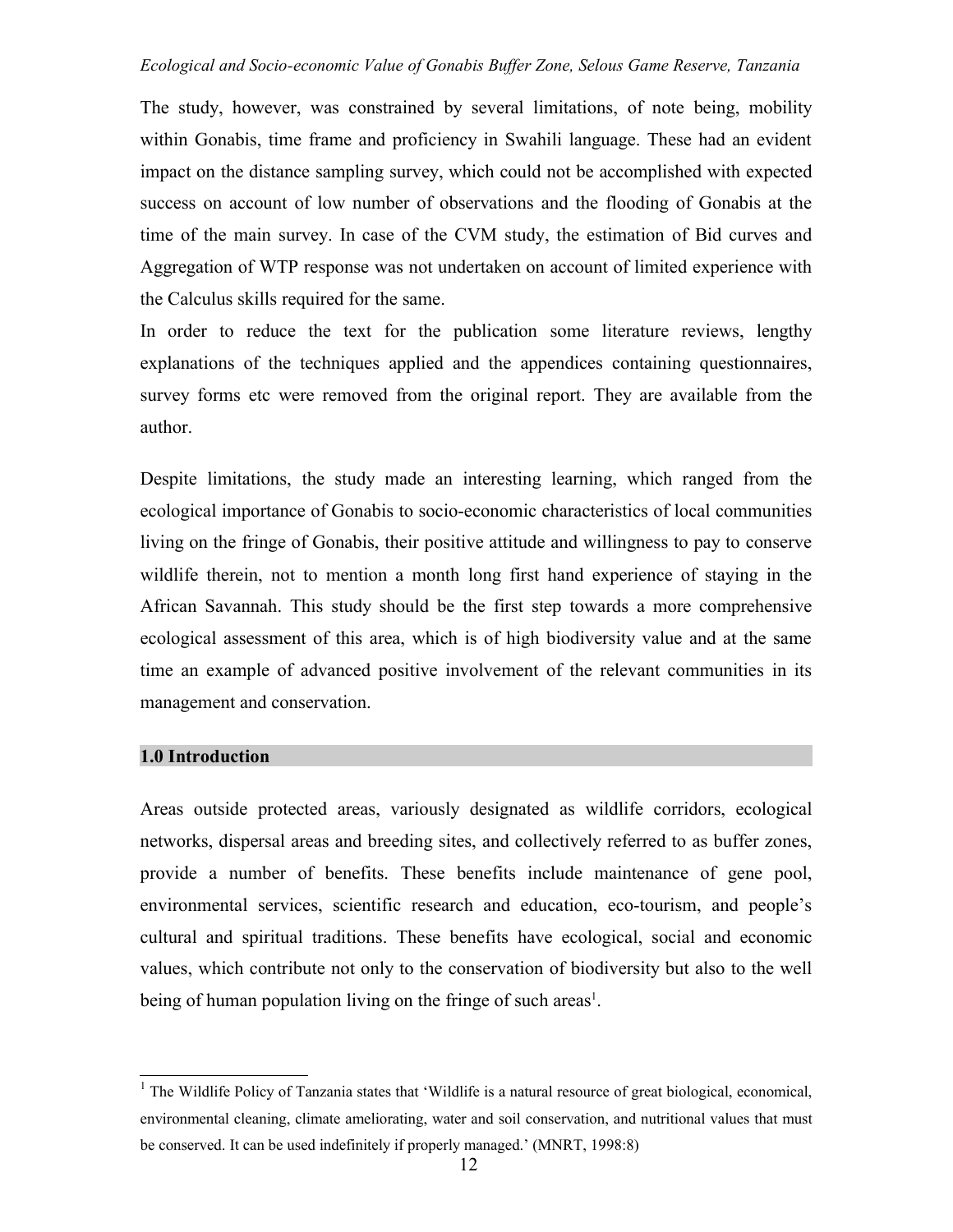In realisation of these benefits, attempts to integrate buffer zones with protected areas were made as early as 1970s through UNESCO's Man and Biosphere Program (MAB). The Convention on Biodiversity (CBD), which was unanimously adopted at the 1992 Earth Summit, also aimed at the integration of buffer zones with protected areas. The Summit emphasised that the effectiveness of protected area as a conservation strategy depends not on its existence as an ecological island but on its integration and management in a broader land use context and adequate participation by stakeholders, including local communities living on the fringe of the protected areas. In the late 1990s, the World Park Congress also endorsed buffer zone approach and recognised that ``the global system of protected area needs to comprise of an ecologically representative and coherent area of land.... chartered by interconnectivity with the landscape and existing socio-economic structures and institutions''.

Despite the fact that the buffer zone approach aimed at ecological buffering by extending the area of wild habitat in the protected area and social buffering by allowing for sustainable management of wildlife in providing products of use or cash value to local people, it failed in most cases to achieve its holistic objective of combining conservation with socio-economic development.

It failed mainly because of the lack of consensus among the conservationists on the definition and purpose of the buffer zone. While some conservationists called for ecological buffering as the principal aim, the others called for social buffering as the principal one. The result was that most studies conducted at the time when the buffer zone concept was being formulated ended up as being defocused. In the instance of lack of precise definition and defocused studies, a blue print model rather than an individually tailored one was applied in the creation of most buffer zones. This led to the ignorance of local environmental, social and economic conditions, which further contributed to the failure of the buffer zone approach. Consequently, the failure of the approach can be ascribed to three main causes: biological, social and economical.

Biologically, the buffer zone approach suffered a set back for local environmental conditions were not taken into consideration. The core and buffer zones were identified without adequate specifications on the flora and fauna found in the buffer zone. Likewise, the role of the buffer zone in relation to specific species, namely, crop raiding, livestock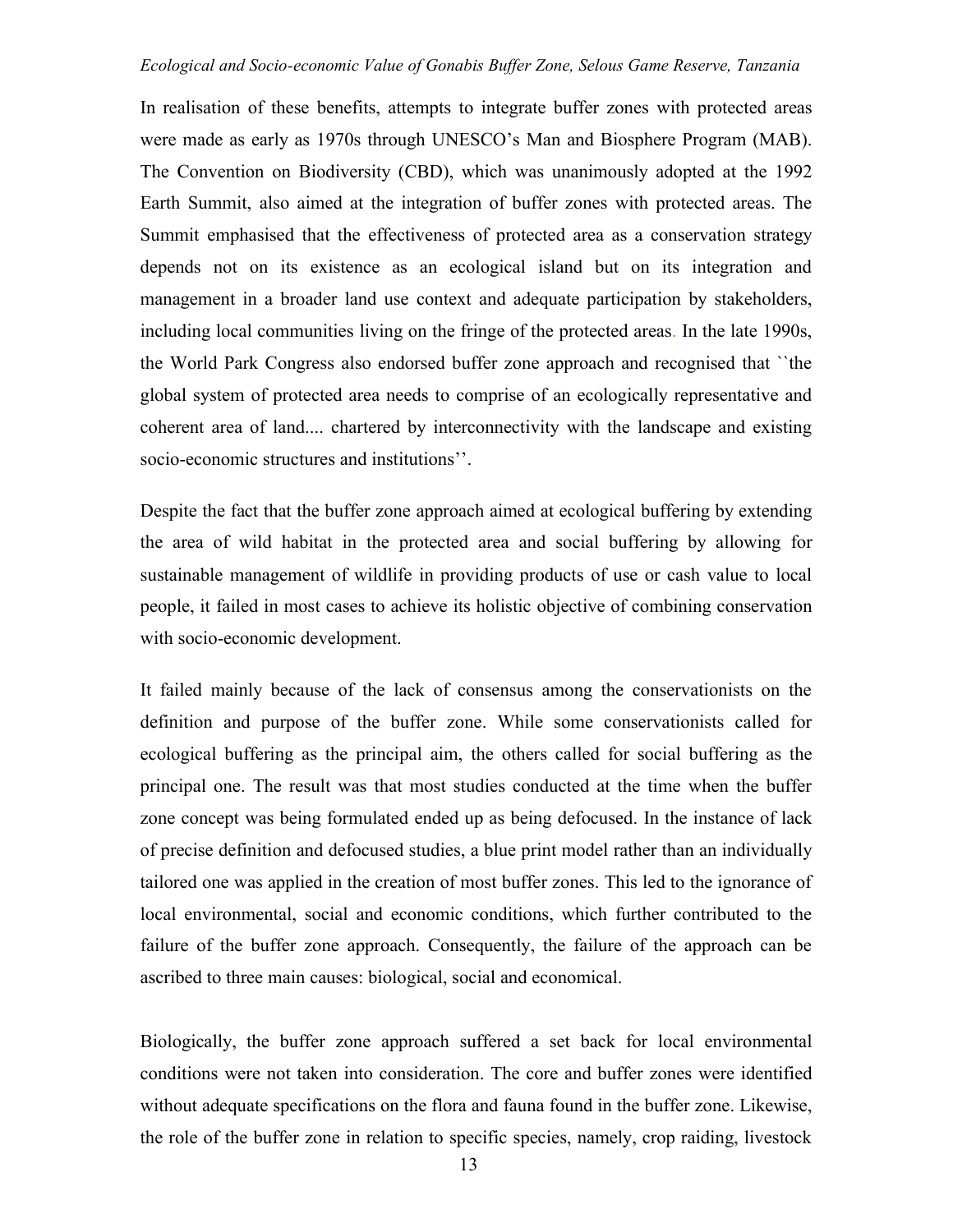raiding and species capable of causing human mortality and morbidity were not taken into consideration.

From the social perspective, the buffer zone approach failed due to short sightedness on the part of the policy makers to take into consideration the aspirations and attitude of the local community. In many cases, social construction of the society was not sufficiently analysed and their attitude towards proposed changes was completely ignored. Halfhearted attempts to encourage community participation, without due regard to the heterogeneous character of the community and vested interests of different community members also added to the failure of the approach. Lack of ownership rights and the use of top-down approach resulted in the creation of new forms of institutions to regulate the movement of local community in buffer zones, and in managing buffer zones like protected areas. Therefore, the ignorance of local social conditions resulted not only in the isolation of the community from the decision making process but also the imposition of conservation costs on them in the form of agricultural, livestock, and human loss, leading to what conservationists, such as Randall Kramer, define as 'colonialism of conservation', or the social causes of biodiversity loss.

Economically, the approach mainly failed due to the failure of the market systems in reflecting the actual value of benefits accruing from buffer zone, either due to complete absence of a market for the benefit, as in the case of most non-consumptive use benefits, or due to poor market design in capturing the actual value of the benefit. The failure of the government policy to correct these imperfections led to compounding of the problem. Therefore, the failure of the market and government systems in reflecting the actual value of benefits accruing from buffer zones led to a bias in cost-benefit analysis and hence in decision-making in the favour of anti-conservation activities, such as land conversion. This ultimately resulted in what conservationists define as the economic or the fundamental cause of biodiversity loss [Dixon and Sherman, 1991; Hanley and Spash, 1993; Pearce and Moran, 2004].

Consequently, the lack of consensus among conservationists on the definition of buffer zones, poor and unsystematic application of the concept without regard to the local biological, social, and economic conditions, resulted in the frequent failure of the buffer zone approach in combining biodiversity conservation with socio-economic development.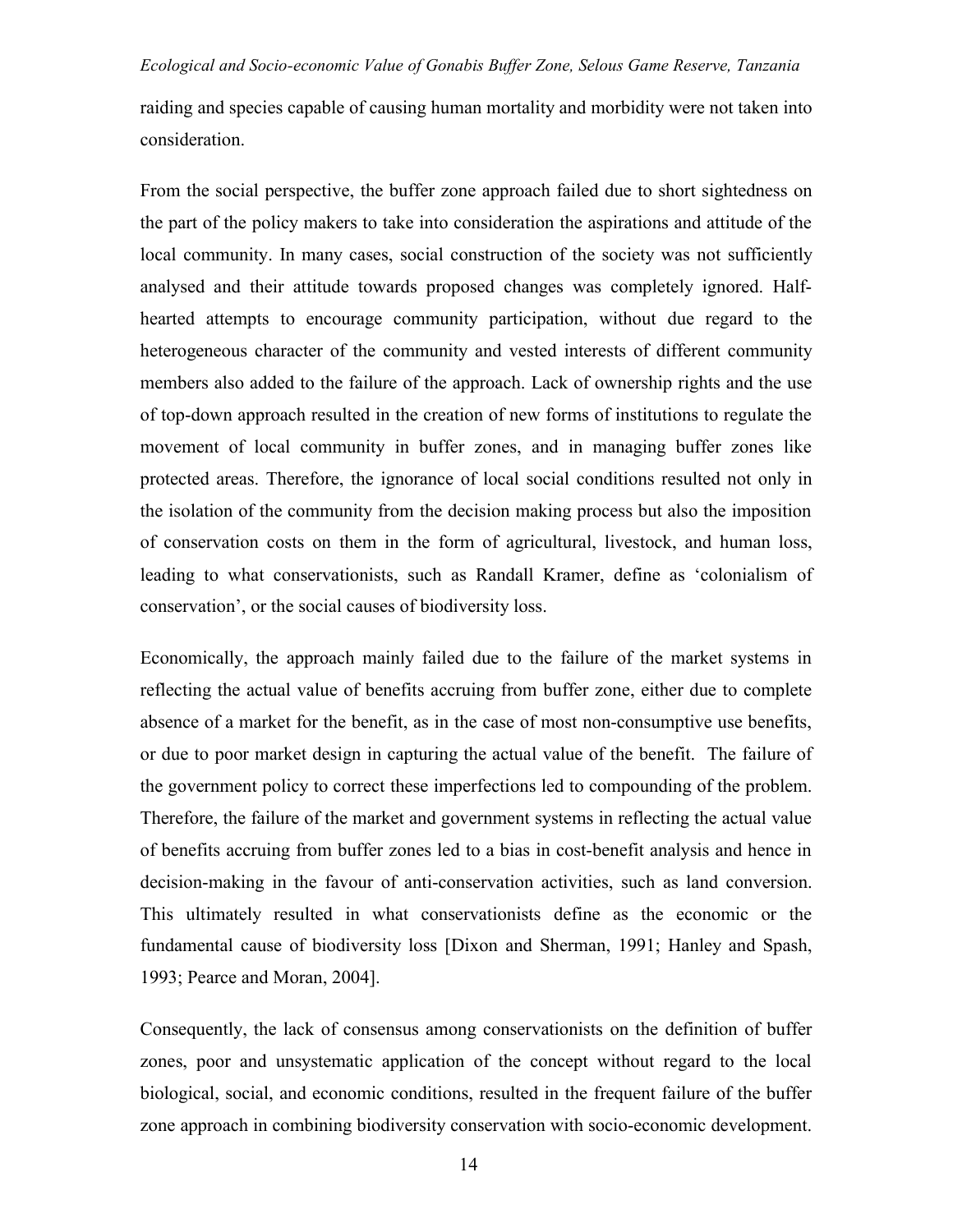This led to the development of protected areas as ecological islands surrounded by human habitations, incomplete representation of habitat types, limited size for wide ranging species, loss of opportunities for conservation in human settled landscapes, and failure to provide for human residents in surrounding areas, resulting in what conservationists define as the biological and socio-economic causes of biodiversity loss.

Therefore, if we are to achieve the dual objective of buffer zone approach, that is, biodiversity conservation and socio-economic development, there is a need to develop a thorough understanding of local conditions where the approach is likely to be applied, namely,

a) Biological or ecological conditions, such as, flora and fauna found in the buffer zone, role of buffer zone in relation to specific species, identification of important ecological habitats, etc.

b) Social conditions, such as, socio-economic profile of the local community residing on the fringe of the buffer zone, attitude of the local community towards the conservation of wildlife in the buffer zone, etc.

c) Economical aspects, such as, value of benefits local community derives from the buffer zone, their willingness to pay to conserve the buffer zone in return for these benefits, etc. [Ebregt and Greve, 2000]

This research work aims to prepare a biological (ecological), social, and economic profile of a functional buffer zone located to the north of the Selous Game Reserve in Tanzania. The buffer zone selected is Gonabis, a vast floodplain, which provides not only an important seasonal dispersal area for large herbivores in Selous, but also for the well being of local community residing in 22 villages surrounding the reserve on the north. Therefore, the focus of this research is to assist the local community, the Selous Game Reserve Management and GTZ, in having a better understanding of the ecological and socio-economic values of the areas as well as of the local conditions in order to avoid the main causes responsible for the frequent failure of the buffer zone approach.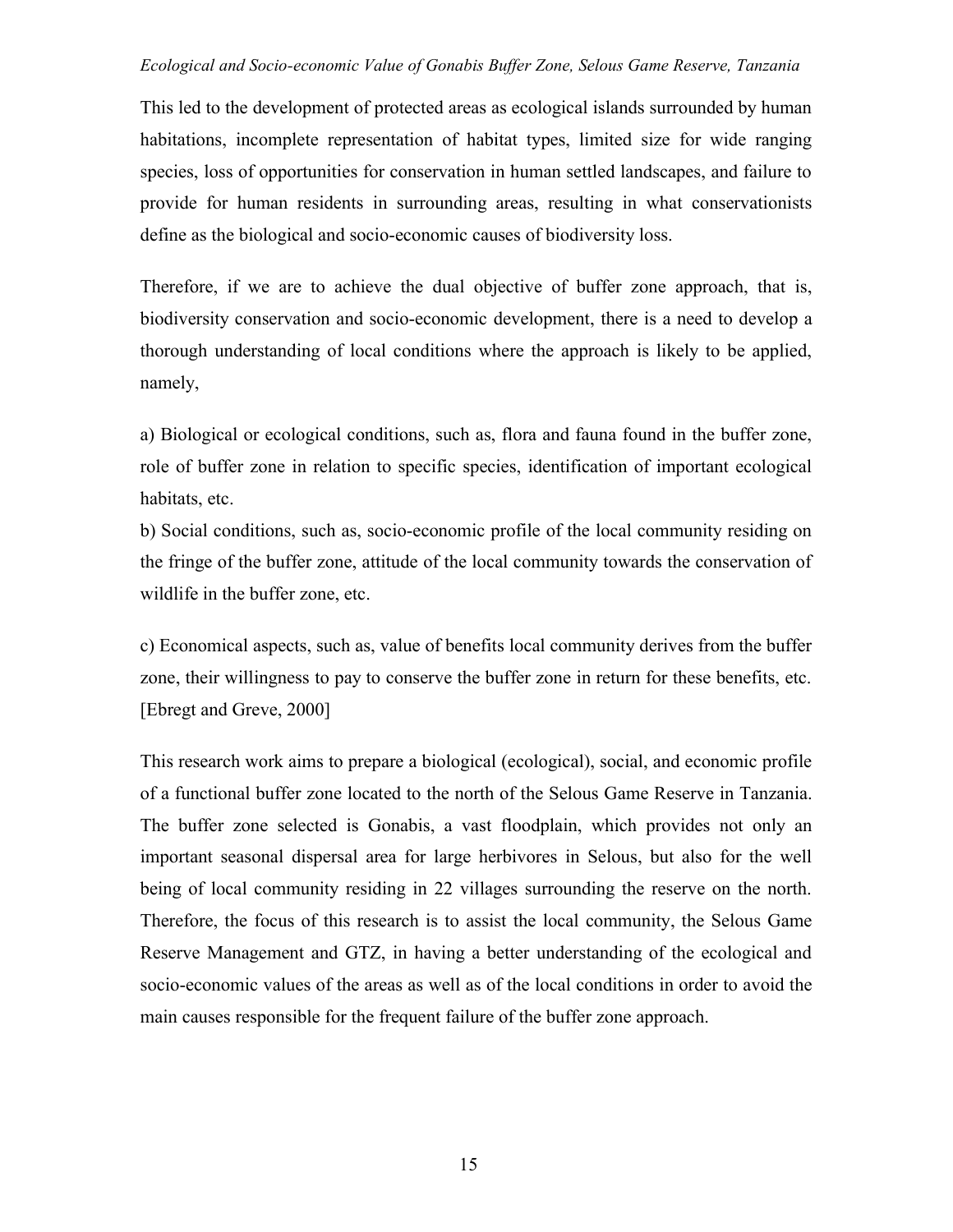

**Figure 1: Conceptual framework for the research**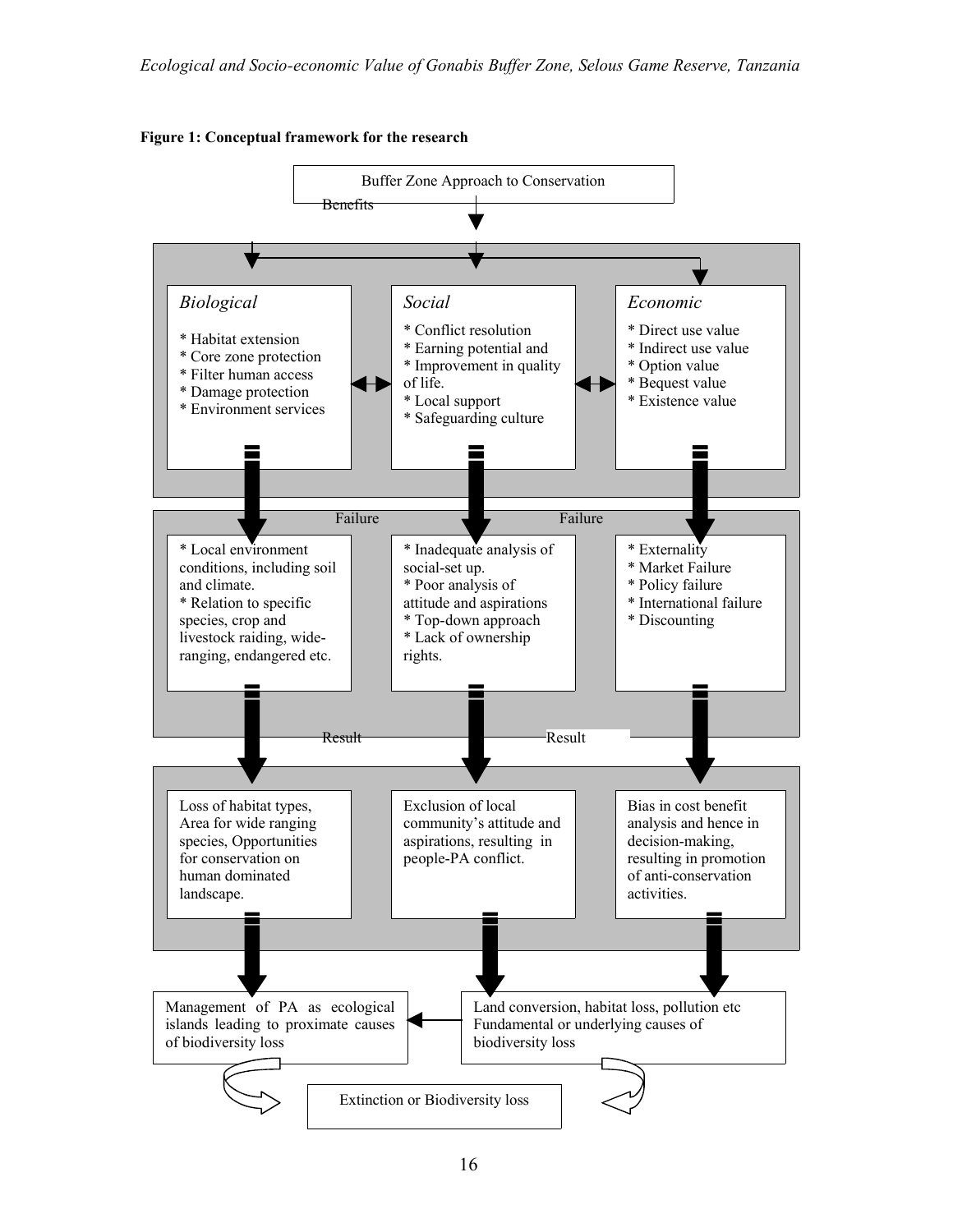## **2.0 Literature review**

This section deals with the review of literature collected from various sources, including published and unpublished documents available in libraries and on the Internet. It is divided into four main sub-sections, namely, definition and function of buffer zone, benefits of the buffer zone, problems associated with the buffer zone management and proposed interventions.

## **2.1 Definition and functions of buffer zone**

Areas adjacent to protected areas, on which land use is partially restricted to give an added layer of protection to the protected areas itself while providing valued benefits to neighbouring rural communities' [Mc Kinnon et al, 1986].

Areas peripheral to a national park or equivalent reserve, where restrictions are placed upon resource use or special development measures are undertaken to enhance the conservation values of the area [Sayer, 1991].

An area in a reserve surrounding the central core zone, in which non-destructive human activities such as eco-tourism, traditional (low-intensity) agriculture, or extraction of renewable natural products, are permitted [Carroll, 1994 – taken from Martino, 2001].

From the above quotations, it is evident that though several definitions of buffer zone are consistent in referring to the dual function of the concept, they vary in their emphasis on the function of the buffer zone. While conservationists, such as Wells and Brandon, argue that the primary goal of buffer zones is to protect biodiversity and that the creation of benefits to local people is a secondary function, others, such as Carroll, maintain that the primary goal is to achieve socio-economic development for the communities living on the fringe of the zone. Consequently, it may be concluded that though the buffer zone definitions are focussed on the social impacts their goal is inevitably biological [Martino, 2001].

This dichotomy is further compounded when it comes to determining the success or failure of the buffer zone. Most analysis concerning the success or failure of the buffer zone concept do not focus on monitoring the ecological changes in the protected area but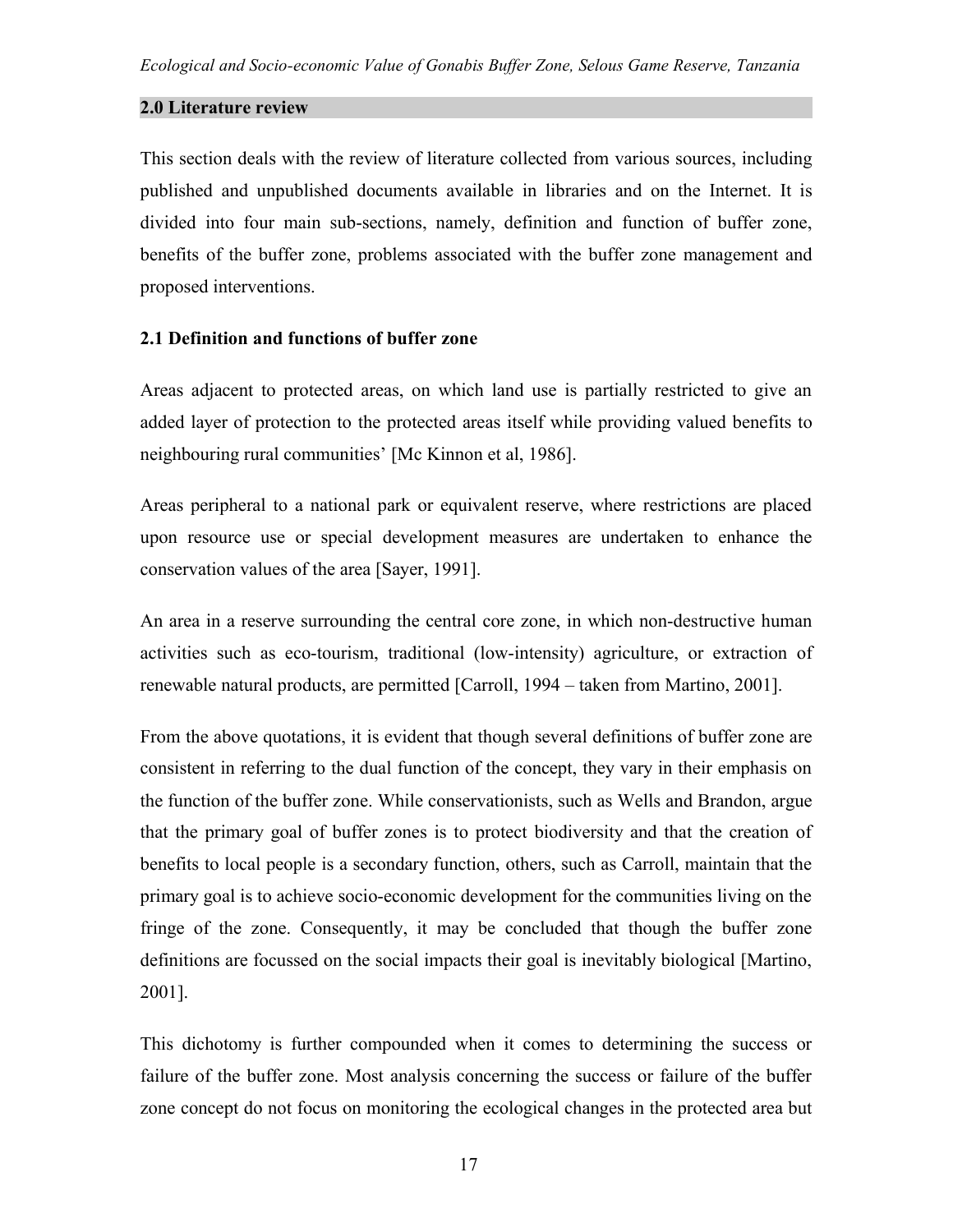on whether or not the human population living in the buffer zone is better off than before the establishment of the park [Martino, 2001]. In the words of Wild and Mutabi,

'*There is no doubt that resources should be available for them to use and, in fact, in some cases protected areas should provide for them. However, if buffer zones are designed to help achieve the conservation needs of the park, then the analyses of buffer zone results should be based on whether or not those conservation needs were accomplished.*' [Wild and Mutabi, 1997 - as quoted by Martino, 2001].

From the above discussion, it may be concluded that various definitions of the buffer zone concept vary in their emphasis on the principal role of the buffer zone and the way the success and failure of the concept is analysed.

Despite this variance, all definitions refer to the two fold objectives of the buffer zone: biodiversity conservation and socio-economic development. The buffer zone approach, therefore, has led to the evolution of an integrated approach, which considers protected areas as 'strategic spaces', to be effectively integrated with the wider landscape so as to achieve the overall objective of sustainable development. [Stolton and Dudley, 1999; Carey et al., 2000]. Given its dual objective, the establishment and maintenance of buffer zone is also regarded as a suitable strategy for resolving existing or potential conflicts [Nepal and Weber, 1994; Shyamsunder, 1996; Vandergeest, 1996; Heinen and Mehta, 2000].

As mentioned above, the buffer zones provide two main functions, which are in consistence with its dual objective of combining conservation with socio-economic development. These functions are:

- Extension buffering: extending the area of habitats protected in the protected area into the buffer zone, allowing larger breeding populations of plant and animal species.
- Socio-buffering: wildlife management is aimed primarily at providing products of use or cash value to local people as long as this does not conflict with the objective of the protected area itself.

[Mc Kinon et al, 1986; Paudel, 2002; Heinen and Mehta, 2000]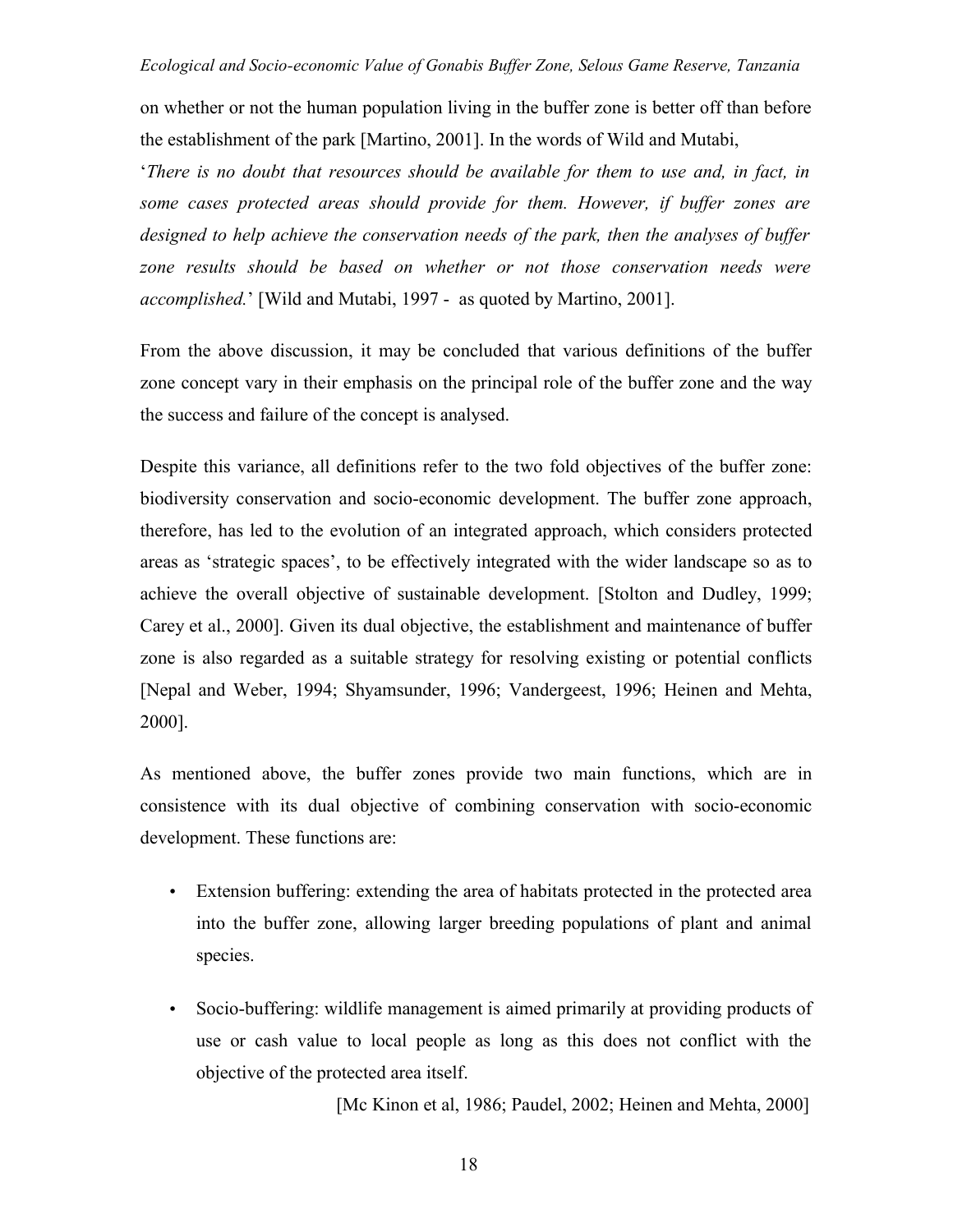## **2.2 Benefits of buffer zone**

Depending on the type of the buffer zone, natural conditions, and investments made, benefits accruing from buffer zones vary considerably and can be divided into three main categories: biological or ecological, social, and economic. These benefits are described below:

## **2.2.1 Ecological benefits**

The ecological or biological benefits of buffer zones occur mainly from the territorial expansion of the protected area that keeps human impact further away. The territorial expansion is particularly important for the conservation of species with wide-ranging habitats and high mobility [Barzetti, 1993]. In addition, buffer zones also play an important role in increasing the population of rare and common species by soft edge effect [Shaffer, 1999]. They also provide breeding grounds and corridors for the migration of several wild species. Some of the ecological benefits accruing from buffer zones are listed below:

- a. Filter or barrier against human access and undesirable use of core zone of the protected area.
- b. Protecting core zone from invasion by exotic species of plants and animals.
- c. Providing extra protection against storm damage, erosion, drought and other forms of damage.
- d. Extension habitat and increasing the population of large wide-ranging species in the protected areas.
- e. Enhancing environmental services provided by the reserve, such as watershed protection benefits, nutrient recycling and carbon sequestration.

[Barzetti, 1993; Shafe, 1999; Ebregt and Greve, 2000]

Given the nature of ecological benefits stemming from the establishment of buffer zones, it is essential that analysis of buffer zone results should take into consideration accomplishment of conservation or ecological needs [Martino, 2001].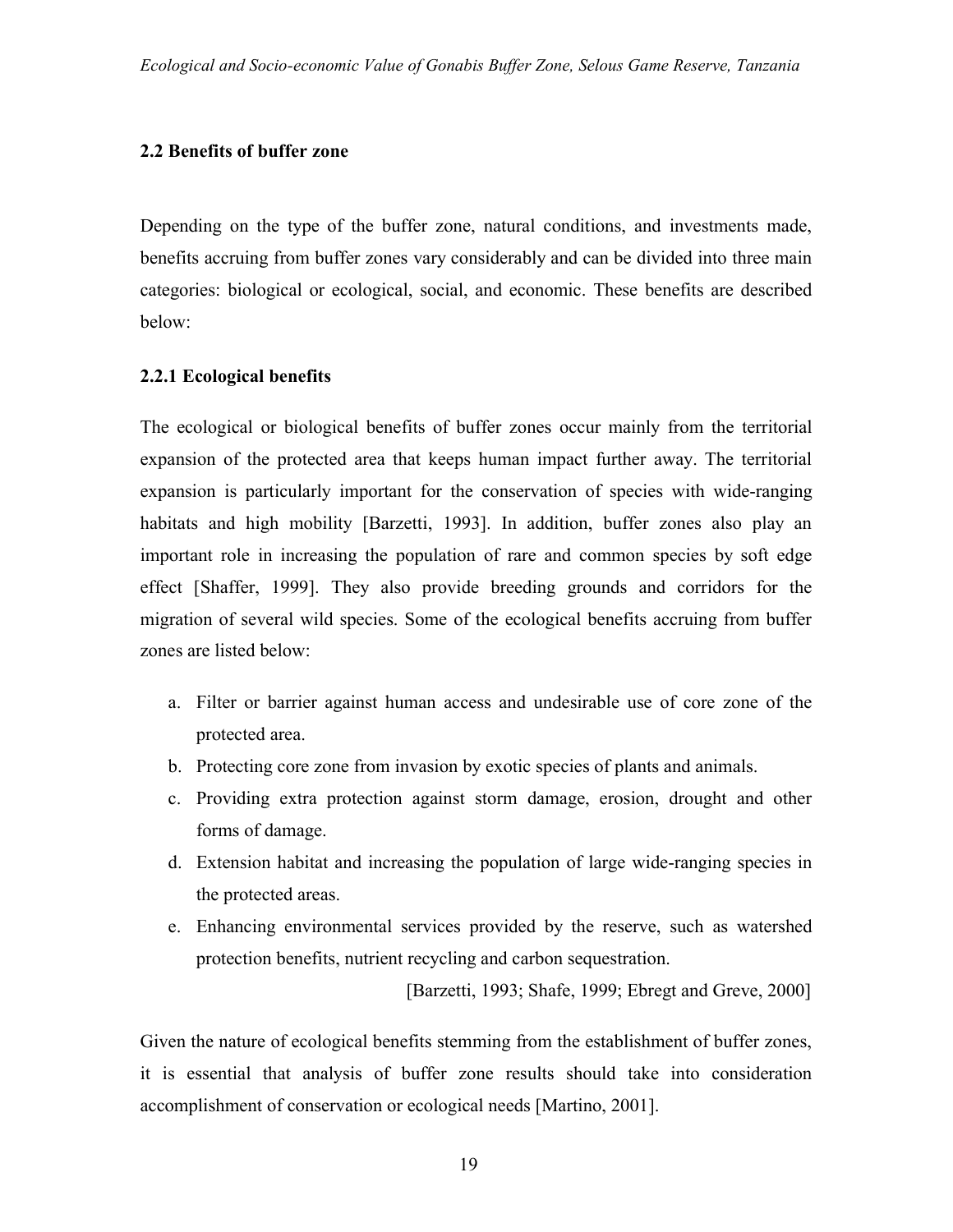## **2.2.2 Social benefits**

As evident from the definition of the buffer zone, one of the main objectives for the creation of buffer zones is to provide socio-economic benefits to the local communities living on the fringe of the buffer zone. Consequently, buffer zones target conservation with recognition of the legitimate needs of the people. Given this situation, conservationists argue that there is no doubt that resources should be averted to people to use and in fact protected areas should provide them [Martino, 2001]. In general, buffer zones provide following social benefits:

- a. Providing flexible mechanism for resolving conflicts between local communities and conservation.
- b. Improving earning potential of the local communities.
- c. Improving the quality of the environment of local people.
- d. Building local and regional and local support for conservation program
- e. Safeguarding traditional land rights and culture of local people.
- f. Providing a reserve for plant and animal species for human use and for restoring species, population and ecological protection in degraded areas.

[Ebregt and Greve, 2000]

## **2.2.3 Economic benefits**

The economic benefits accruing from the establishment of buffer zones have both ecological and social components covered in it. For instance the economic value accruing from the maintenance of watershed protection benefits is essentially ecological in nature, whereas the economic value accruing from consumptive use benefits is more community specific and hence has a social characteristics attached to it. The economic benefits mainly include:

- a. Compensation to people for loss of access.
- b. Increasing benefits from protected areas for direct users such as, income from tourism, resource permit fee from scientists, income of locals employed in the area.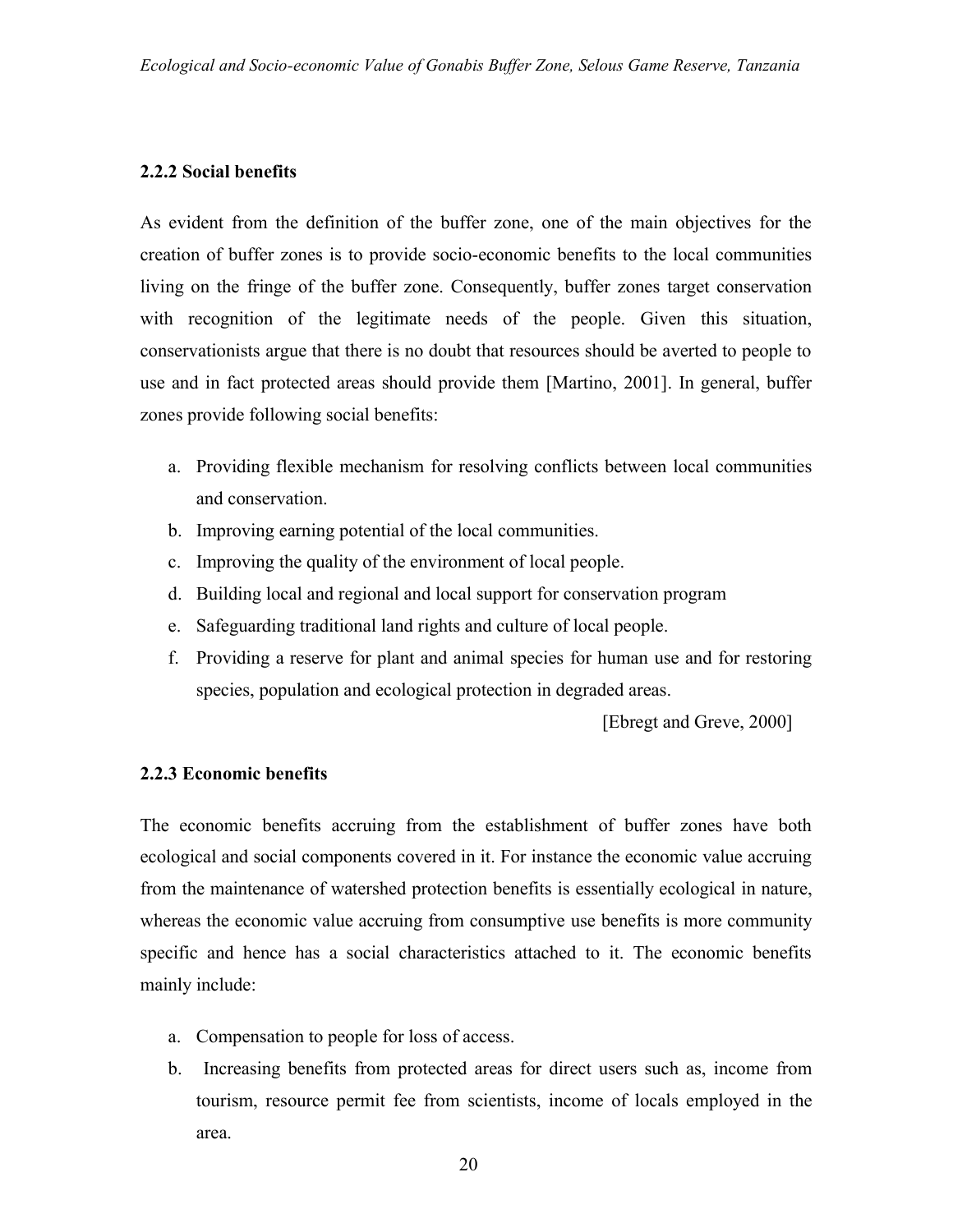- c. Increasing value of protected areas from indirect use, such as protection of the buffer zone and watershed protection.
- d. Increasing the value of protected areas for non-users, such as existence value and bequest value.
- e. Increasing the value of direct use benefits such as consumptive use benefits

## [Ebregt and Greve, 2000]

To sum up, buffer zones not only provide ecological protection by providing a barrier against human access and use of the core zone but also habitat extension for wide ranging species, not to mention protection against storm damage, fire and drought. On the other hand, buffer zones provide a number of socio-economic benefits to the human population living around the protected area, including opportunities for minimising the social causes of biodiversity loss by integrating the local communities with the protected area.

## **2.3. Problems associated with buffer zone approach**

The buffer zone approach to integrating protected areas with the larger landscape has failed in many cases. In a study conducted by Martino of 11 buffer zones, it was found that only two were able to achieve the dual objective of conservation and socio-economic development [Martino, 2001]. This is mainly due to the lack of consensus among conservationists on the definition of buffer zone and poor understanding of the ecological, social and economic benefits accruing from the same.

Many authors argue that the real objective of the buffer zone is to protect the protected area from outside disturbance, however when it comes to determining the success and failure of buffer zone, the analysis does not focus on monitoring changes in wildlife, wild habitat, amount of stress on wildlife and increase or decrease in the number of key species. The analysis is particularly focussed on whether or not human population living on the fringe of the buffer zone is better off than before the establishment of the park [Martino, 2001].

Yet the others argue that many buffer zone projects aim not to improve livelihoods but to diffuse local opposition. There is no doubt that resources should be made available for the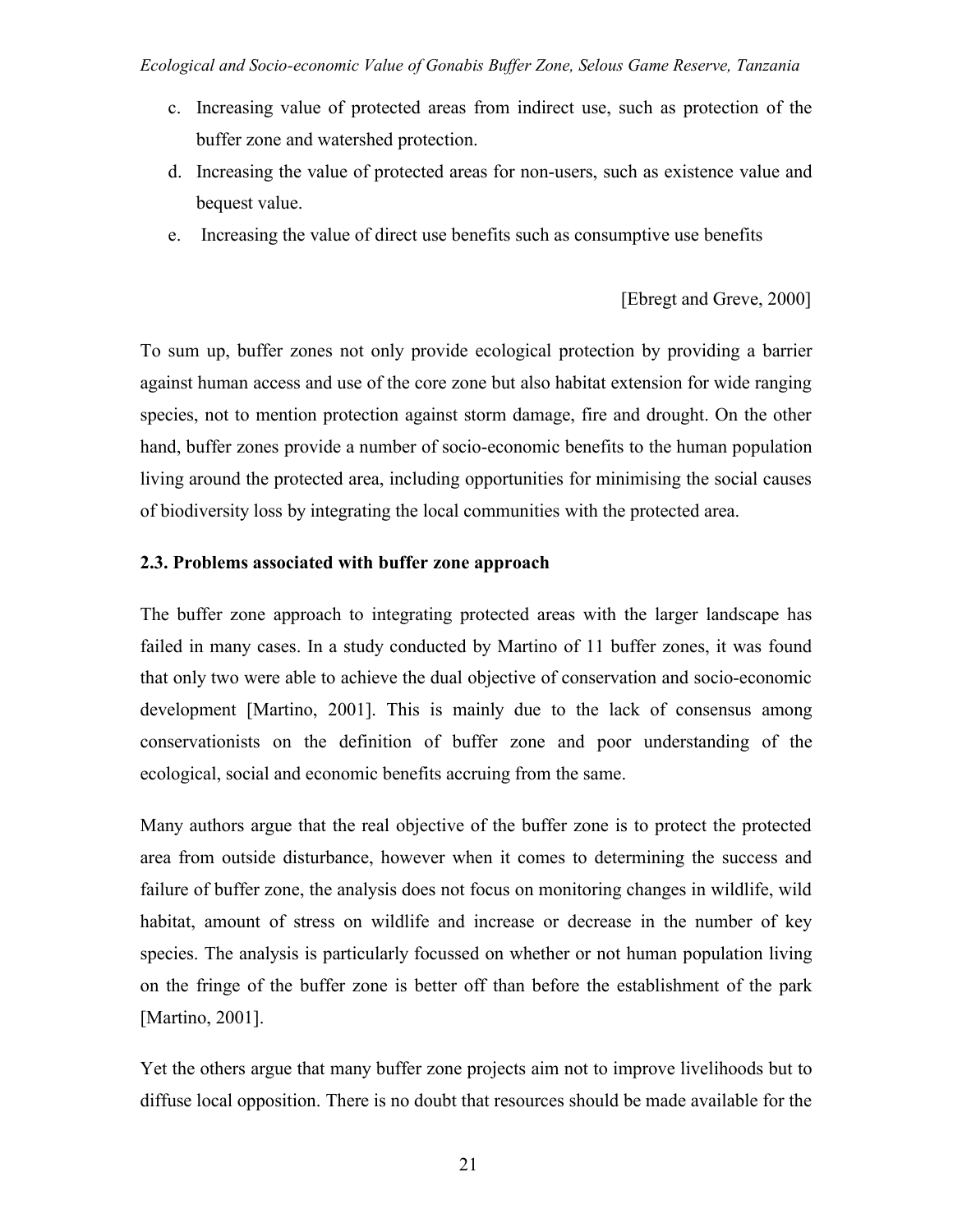communities, however, if buffer zones are designed to achieve conservation, the analysis should include whether or not conservation needs are established.

This double task has led to an ambiguous definition of buffer zone and hence evaluation of the benefits [Heinen and Mehta, 2000]. In the words of the World Bank, 'the popular idea that buffer zones provide a way for local people to generate benefits from the existence of a protected area must be carefully qualified'.

The confusion regarding the main objective of the creation of buffer zones resulted in many studies as being defocused. In such a case, a blue print model rather than an individual tailored one was applied to the creation of most buffer zones across the world, leading to the ignorance of the local environmental or ecological, social, and economical conditions prevailing in the area, ultimately resulting in most cases the failure of the buffer zone approach. These causes are discussed in detail below:

#### **2.3.1 Ecological causes**

The buffer zone approach failed on account of its failure to incorporate the following points into consideration:

a. Local environmental conditions were not sufficiently taken into account: core and buffer zones were identified without adequate information on biodiversity. This also includes interaction between species within ecosystems.

b. Soil and climatic conditions were not taken into account: species were introduced which were not adapted to local soil and climatic conditions resulting in the death of the introduced species, or the introduced species did so well so as to become pests, such as acacia and cassia species.

c. Role of buffer zone in relation to specific species not taken into account, for example crop raiding and wide ranging species: this is especially important in the case of wide ranging, crop and livestock raiding species, which need a special attention to prevent conflict. For instance plantation of crops such as sugarcane and tubers, which attract animals such as elephants, wild boar was like asking for trouble. This inevitably led to conflicts.

d. Division of ecosystem between core and buffer zone: resulted in the risk of disappearance of species due to specific measures taken in the creation of the buffer zone.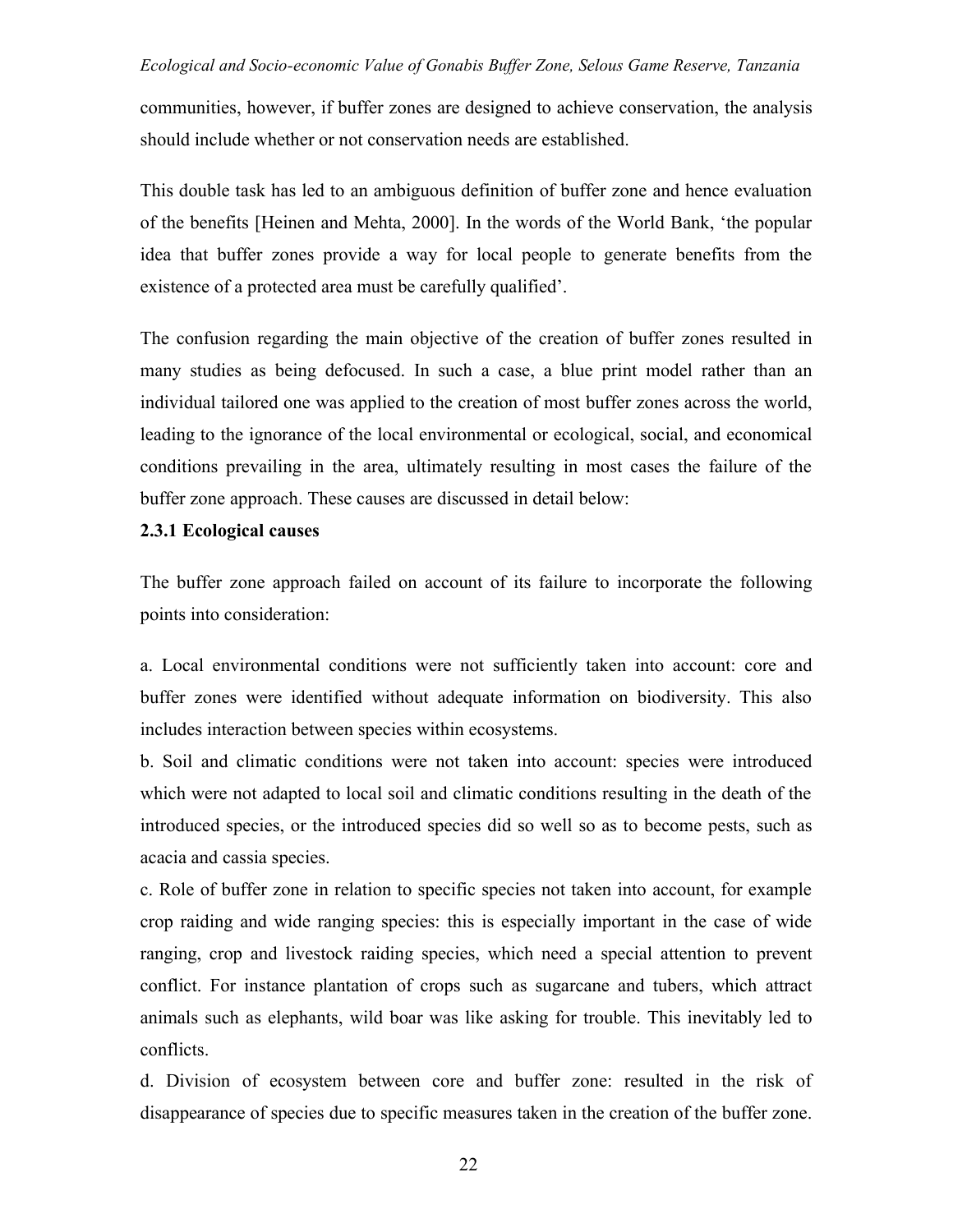Therefore, usually the best approach is to include the whole area or ecosystem in the core zone.

e. Specifications on flora and fauna lacking: especially migrating, pests, crop raiding, endangered, endemic, vulnerable, sensitive areas and habitats, distribution of habitats and wildlife.

[Ebregt and Greve, 2000]

## **2.3.2 Social causes**

a. Social construction of the society not sufficiently analysed: social structure and culture of people in the buffer zone was not fully integrated.

b. Attitude change in local community: creation of buffer zone requires an assessment of attitude of the local communities towards the proposed changes which are likely to occur due to the creation of the buffer zone. This is also important for change in attitude takes a long time.

c. Buffer zone objectives not in line with people's aspirations: should be agreed upon by local population, otherwise buffer zone is doomed to failure.

d. Half hearted community participation and implementation: community is not homogenous, clear and defined structure but conceals vested interests in terms of economic position, ethnic status, gender balance and age.

e. Lack of ownership rights.

f. Socio-economic values given too much emphasis: when buffer zones are established, people tend to overemphasize on socio-economic advantages and benefits of a buffer zone without strong factual justification, this may at a later stage lead to frustration among the stakeholders. A slow and steady start based on information from the field is important. It is also imperative to consider expectations of people before a buffer zone is established.

[Ebregt and Greve, 2000]

## **2.3.3 Economic causes**

Most benefits accruing from the conservation of wildlife are not reflected by traditional markets. Wherever markets exist, they are poorly designed to capture the actual and the associated value of these benefits. This causes a clear bias in cost benefit analysis and hence decision making often in the favour of activities that disregard conservation. For instance, if land has economic value for agriculture, but no apparent economic value for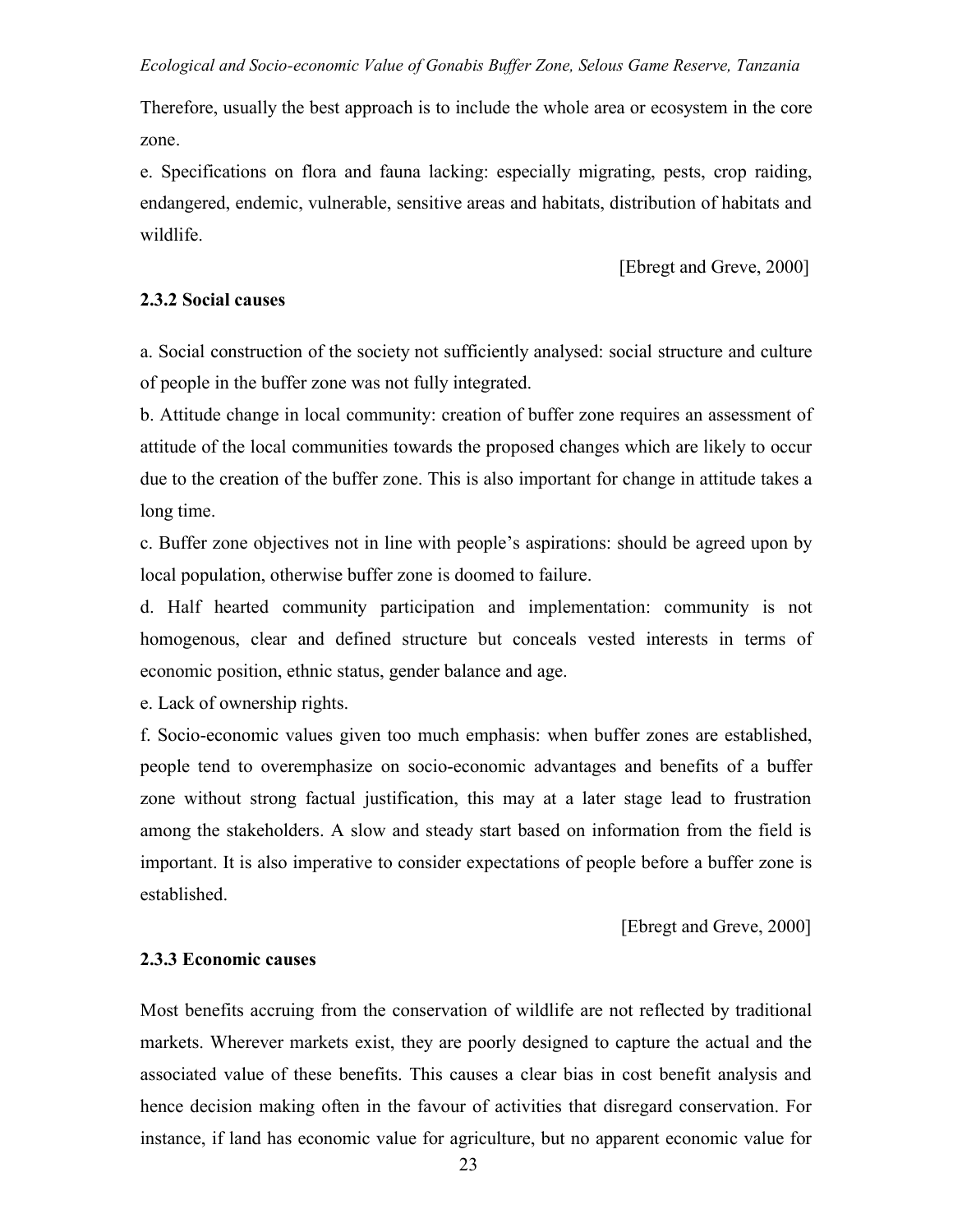conservation, it is hardly surprising that we develop the land for agriculture and ignores its impact on the environment [McNeely etal, 1990, Pearce and Barbier, 2000].

The failure of the market systems to generate right signals about the benefits associated with the conservation of wildlife provides a rationale for the governments to intervene and provide further deterioration. Though government intervention intends to correct market failure through institutional reforms, taxation, regulation and incentives, many times such reforms are not in the interest of the environment and generate as much damage as is done by the lack of the government intervention. For instance, perverse subsidies offered by many countries on fertilisers and pesticides, which often leads to over-consumption of these chemicals and hence eutrophication of water bodies - more harm than good! [Pearce and Moran, 1994].

At times interventions aimed to correct market failure simply fail to work. For instance complete ban on logging and ivory trade. Such interventions stimulate the growth of illegal markets, which are both tough to monitor and expensive to control.

To sum up, policy failures include both ineffective interventions as environmental legislations and unintentional negative interventions as perverse subsidies. Together they highlight that government intervention is prone to be fallible, often dubbed by conservationists as 'government intervention failure' [Panayotou, 2002].

The conservation of wildlife yields local, national and international benefits. In the case of international benefits, while the audience benefiting from the same is global, the countries bearing the costs of conservation are few, and primarily concentrated in the tropical latitudes of the earth. The cost of conservation in these countries is either borne by the tax- payers or by the local communities living on the fringe of the protected areas. Many countries in the world, primarily located in the temperate regions, derive benefit from conservation of wildlife without having to pay for it. In economic sense, these countries constitute the free riders club.

If a country is rich in wildlife and does not receive any financial or other assistance to meet the costs associated with conservation and positive external benefits accruing from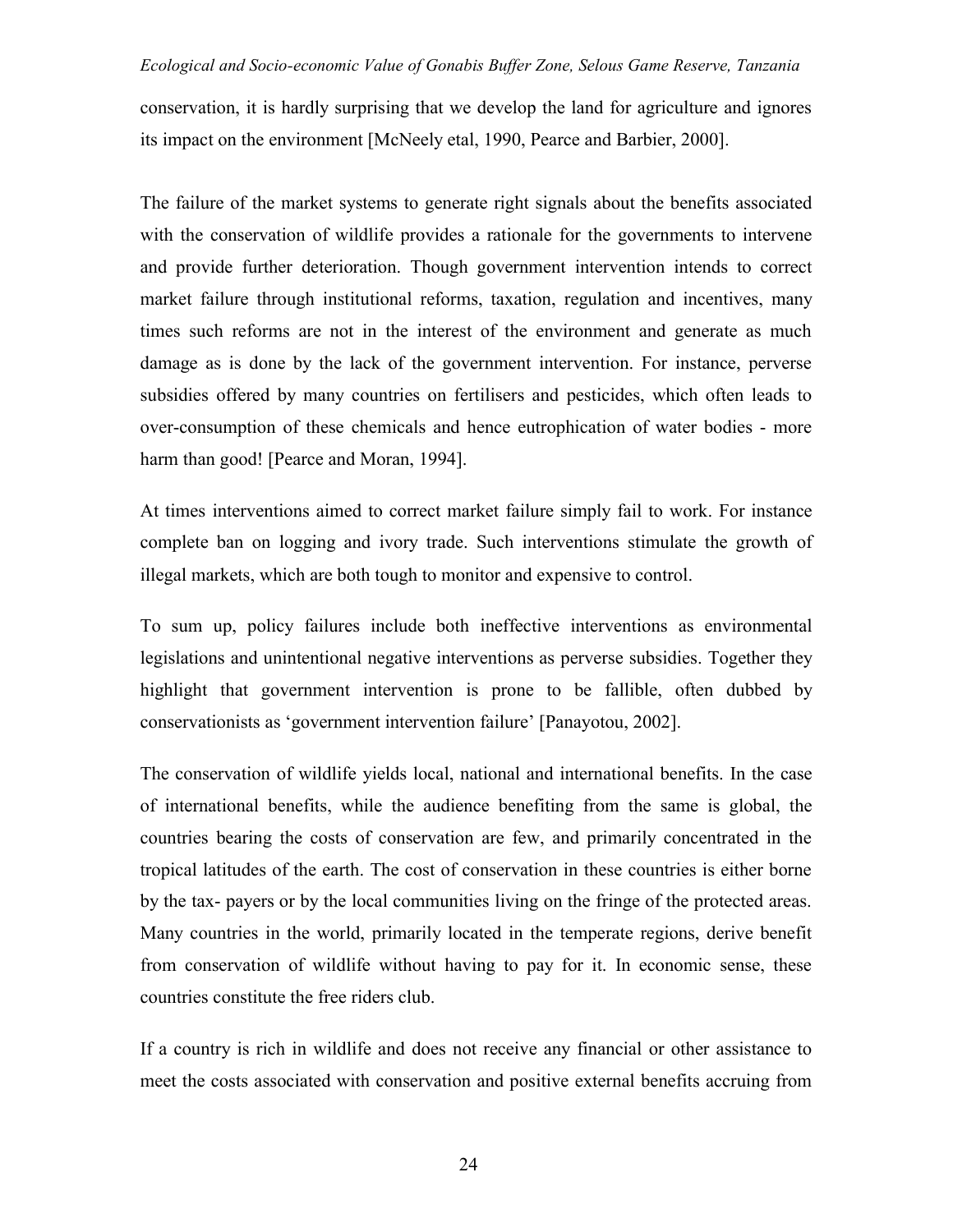it, it will have no incentive to look after thee resources, leading to what conservationists define as 'global intervention failure' [Pearce and Moran, 1994]

## **2.4 Proposed interventions**

As evident from the above discussion, the causes for the frequent failure of the buffer zone approach to achieve its dual objective of combining biodiversity conservation with socio-economic development, has been mainly on account of poor and unsystematic application of the concept, without regard to the local biological, social, and economic conditions prevailing in the area where the concept is to be applied.

Consequently, if we are to achieve the dual objective of the buffer zone approach, we need to overcome the limitations by developing a better understanding of local biological or ecological, social and economic conditions of the area where the approach is likely to be applied [Ebregt and Greve, 2000].

In their analysis of the buffer zone approach, Ebregt and Greve suggest ecological, social and economic interventions. Conservation economists, such as Jeffery McNeely of IUCN, Dixon and Sherman of the World Bank and David Pearce of CSERGE, recommend that since most benefits accruing from the conservation of wildlife in the buffer zones is not traded in the market, valuation studies using non-market valuation techniques should be used to provide an estimate of the value of these benefits.

In combination with ecological and social studies, the valuation studies serve as a key to avoid the most fundamental and common causes of biodiversity loss. The valuation studies brings environmental values alongside economic benefits of the activity in question and makes it plausible to compare the benefits and costs of the environmental and other developmental activities, using the same monetary language which is used to justify developmental activities! [Mc Neely et al, 1990; Pearce and Moran, 1994; Pearce and Barbier, 2000; Dixon and Sherman, 2000].

In addition, the valuation studies can also be used as an input to measuring the environmentally adverse impacts of development projects, such as rail and dam construction, in wildlife conservation areas by using Environmental Impact Analysis.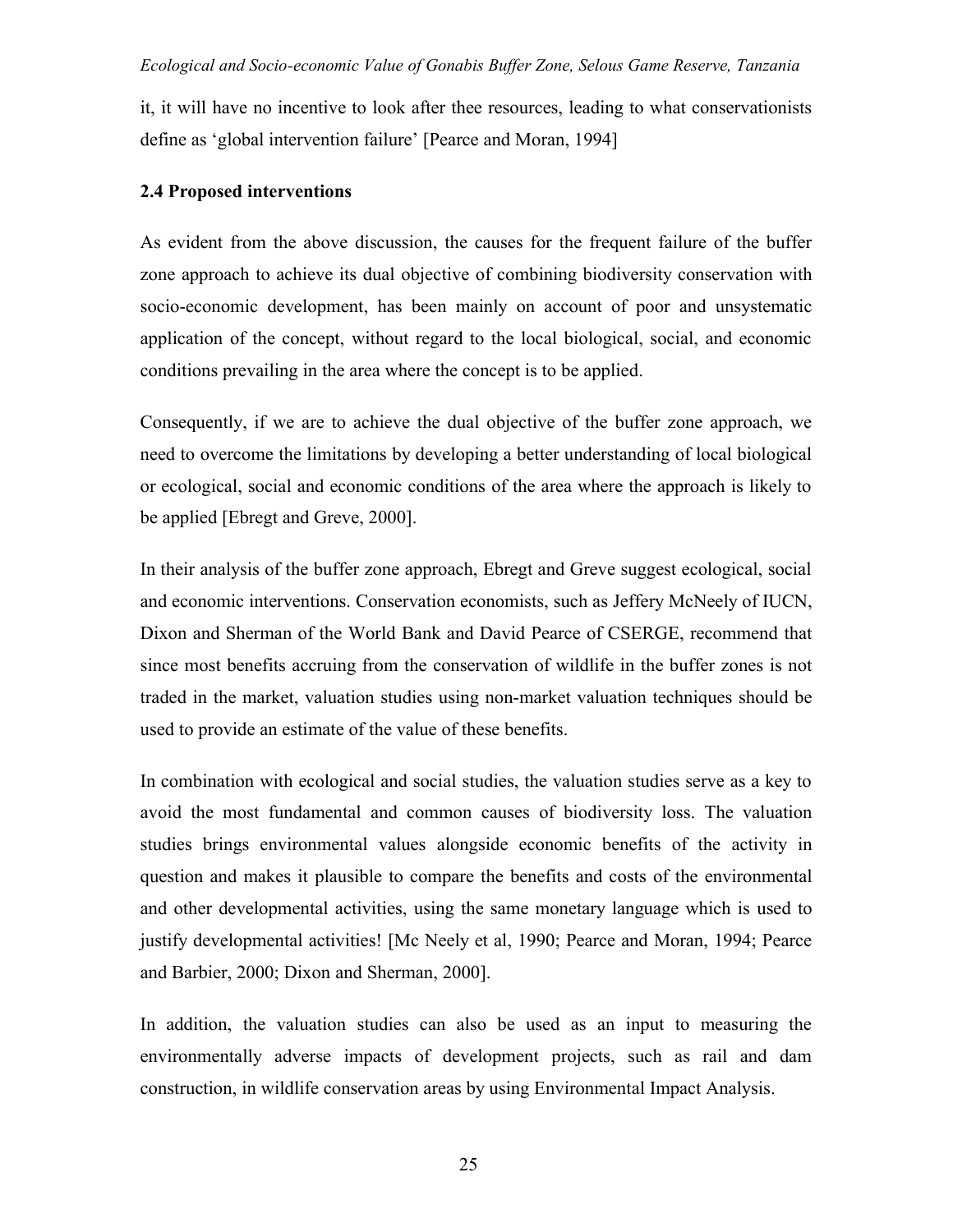## **3.0 Research methods**

This chapter presents research objectives and analytical techniques used in meeting these objectives. The section also contains information on survey design and implementation, sampling methods used in the selection of the transect walks, villages, and households, and limitations of the research methodology.

## **3.1 Objectives**

This research work intends to assess the status and importance of a buffer zone as a conservation area for both wildlife and local communities by taking into consideration its biological, social, and economic importance. Therefore its objectives are manifold:

- 1. To prepare a biodiversity profile of a buffer zone by taking into consideration ecosystem types found in the area, important habitats and their relation to key mammal species, namely, impala, buffalo, wildebeest, elephant, and zebra.
- 2. To provide preliminary estimates of the density of key mammal populations found in a buffer zone, namely impala, zebra, wildebeest, and buffaloes, their movement patterns and distribution.
- 3. To determine the attitude of the local communities residing in villages surrounding the buffer zone towards the conservation of wildlife in the buffer zone.
- 4. To determine the willingness to pay of the local communities living on the fringe of the buffer zone in return for the consumptive use benefits they derive from the buffer zone.
- 5. To prepare a socio-economic profile of the local communities living on the fringe of the buffer zone.

## **3.2 Site Selection**

The field research was conducted in Gonabis buffer zone, which is a part of the larger Mgeta River Buffer Zone (MRBZ), located to the North of the Selous Game Reserve in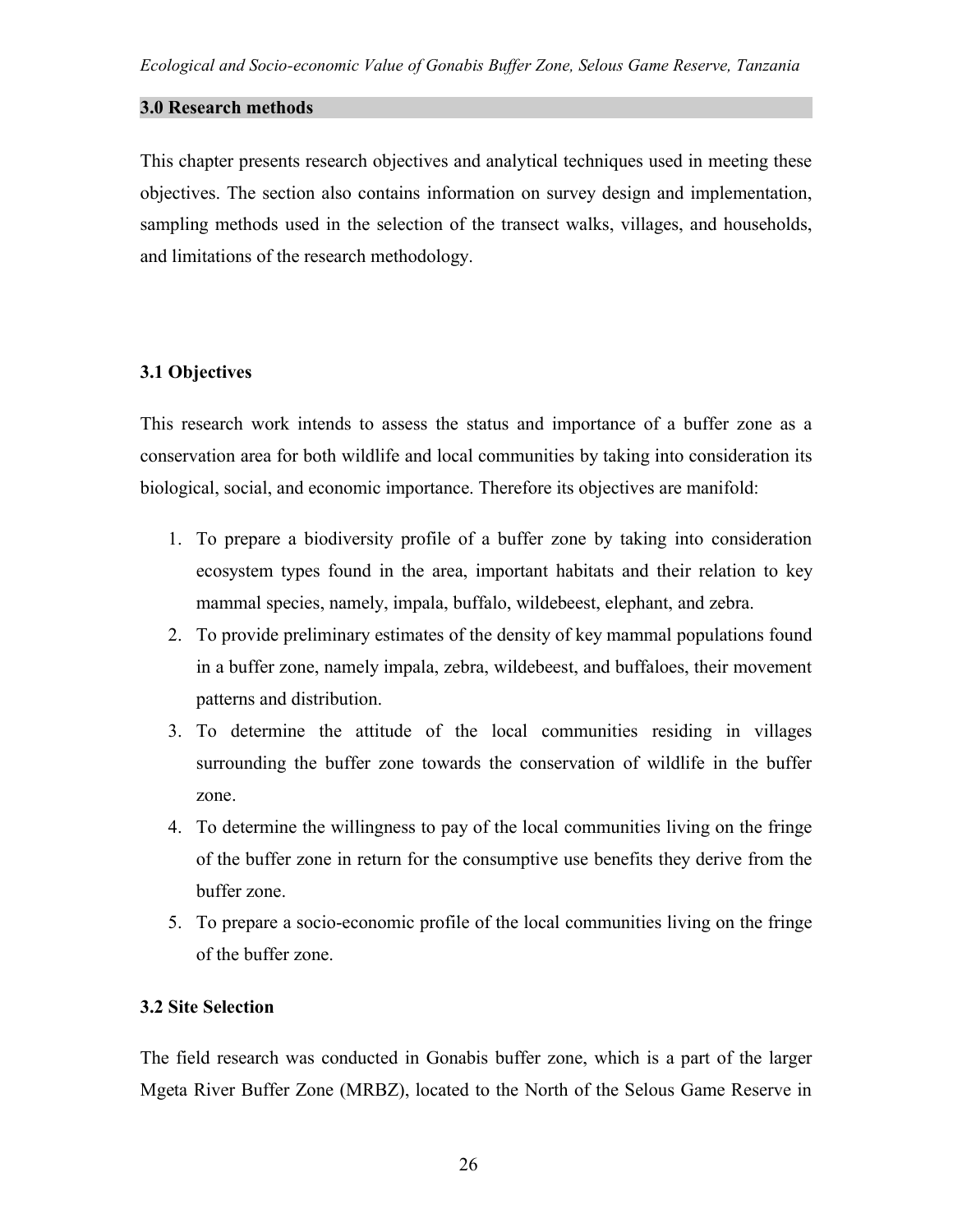the Morogoro Rural District of Tanzania. The selection of the site was based on following considerations:

a) Importance: Gonabis lies to the north of the Selous Game Reserve. It is a vast floodplain, which acts as a seasonal dispersal area for wildlife, mainly, wildebeest, buffalo, zebra, impala, and elephant, found in the Northern Sector of the Selous Game Reserve. Consequently, it is important for the healthy management of wildlife in Selous ecosystem, which is not only a World Heritage Site but also renowned worldwide for its wildlife, particularly, elephants, wild dogs, and rhinos.

b) Status: Gonabis is a part of the larger MRBZ which is also a pilot proposed WMA under the tutelage of JUKUMU. Gonabis forms the main hunting block of this proposed WMA.

c) Biodiversity: Gonabis supports a high density of large herbivores, such as impala, wildebeest, zebra, giraffe, buffalo, elephants, and waterbuck. According to the SRF Surveys conducted from time to time (1987, 1994, 1998, 2002) by TWCM and Frankfurt Zoological Society (FZS), some areas in Gonabis have among the highest concentration of herbivores in the entire Selous Ecosystem. Apart from this, Gonabis also supports populations of endangered species as wild dog, and vulnerable species as elephant, lion, and cheetah.

d) Anthropogenic pressure: Gonabis is a part of the larger MRBZ, which is bordered by 22 villages, of which eight directly border Gonabis on northeast and northwest. These eight villages support 2143 households and a total population of 13097. The density of population in these villages is high - 113 persons per sq km.

e) Socio-economic benefits: Gonabis provides consumptive use benefits to all the 22 villages that form the part of MRBZ or the JUKUMU Society, in the form of revenues from photographic tourism, tourist hunting, and bush meat. The annual quota of bush meat includes 200 wildebeest and 60 buffaloes. Besides this, the local communities also harvest non timber forest products from Gonabis, such as *Milala* for rope making.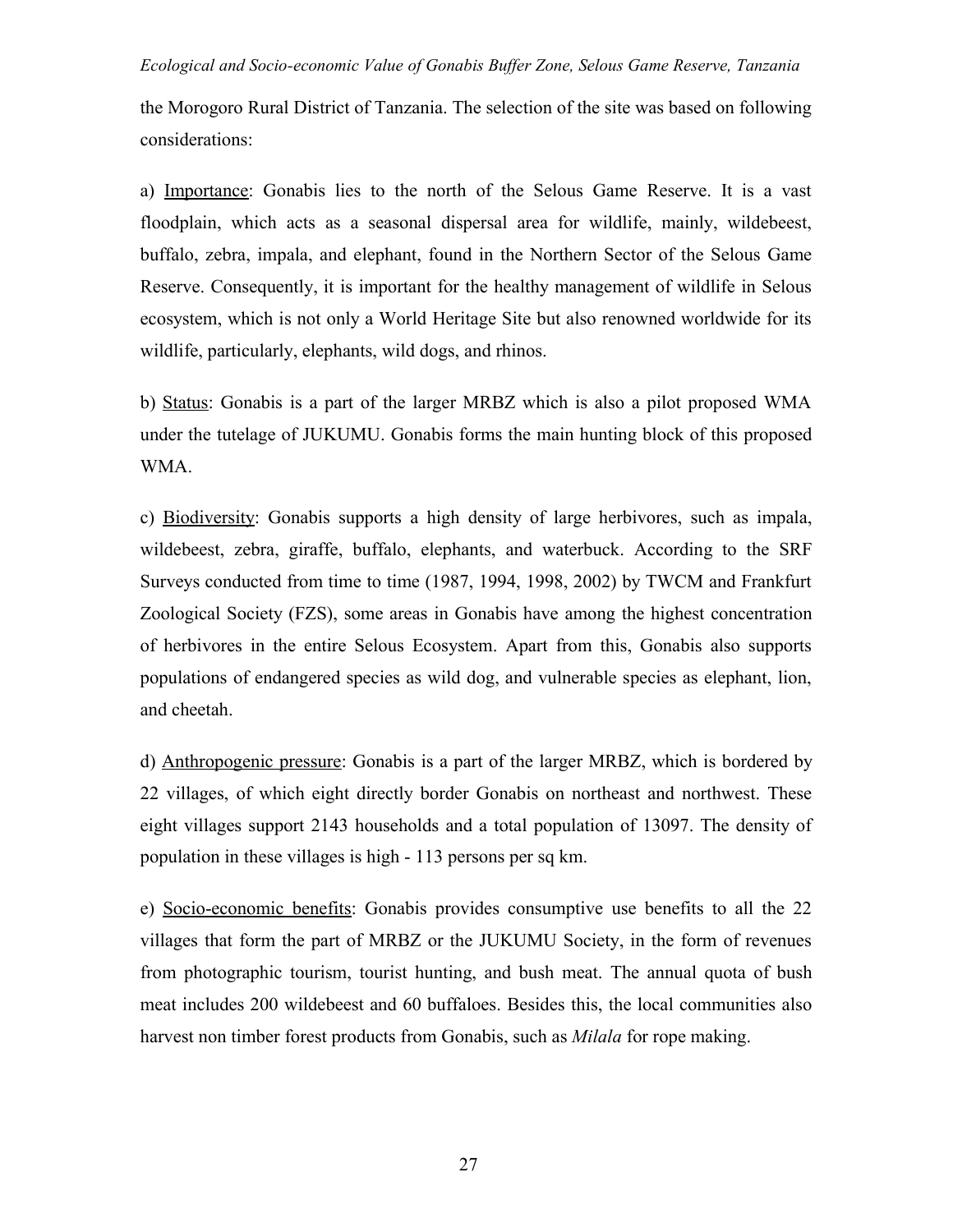f) Threats: Gonabis is threatened by poaching of wildlife by the local communities. However, a bigger threat is from the proposed dam on the River Ruvu at Kidunda Village, which will lead to near complete submergence of Gonabis under water.

g) Research works: Few systematic studies have been done on preparing the ecological, social, and economic profile of Gonabis. The focus of these studies is either mainly on Northern Selous, with Gonabis as a sub-component, or on the villages surrounding the Northern Sector of Selous.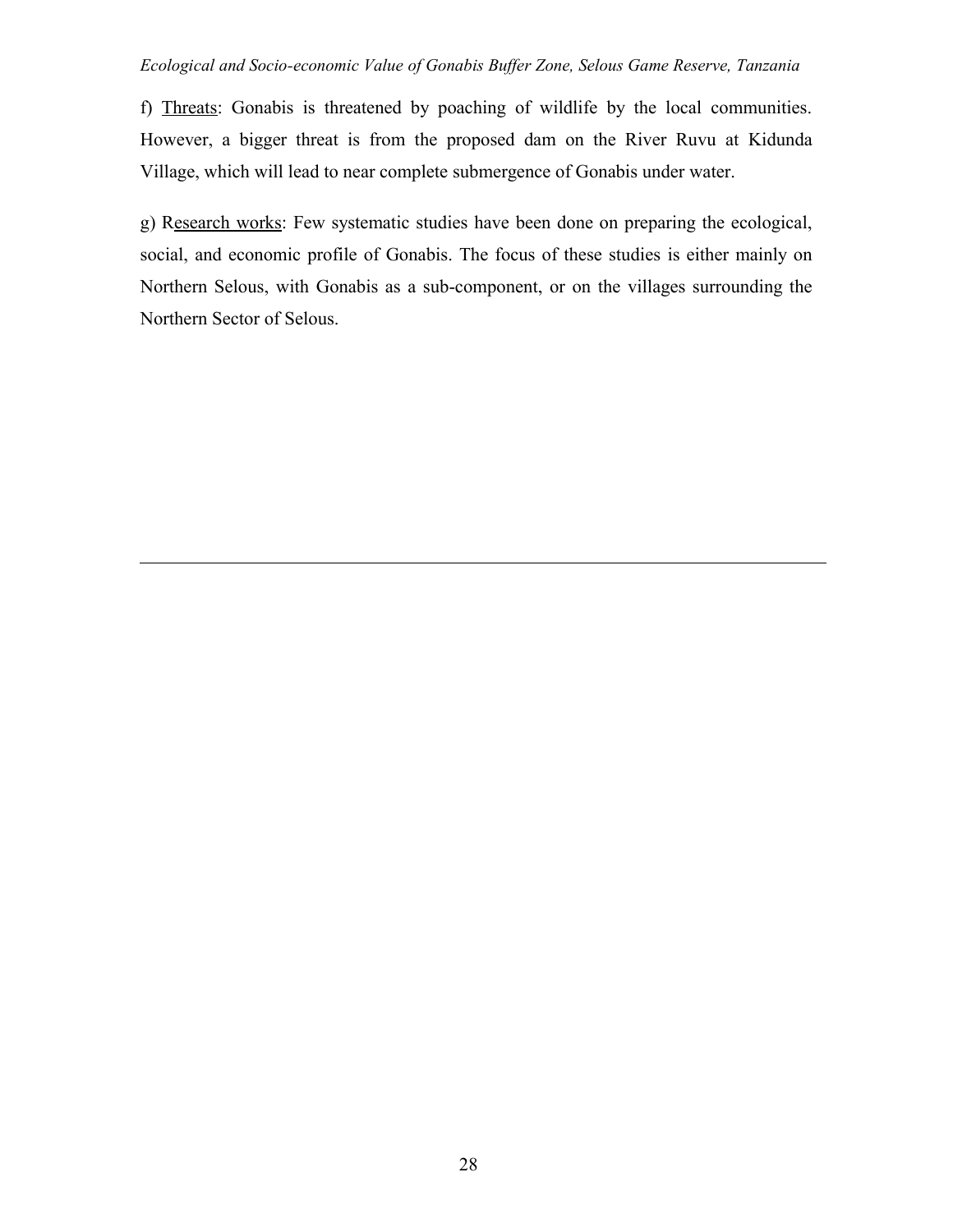

## **3.3 Analytical techniques**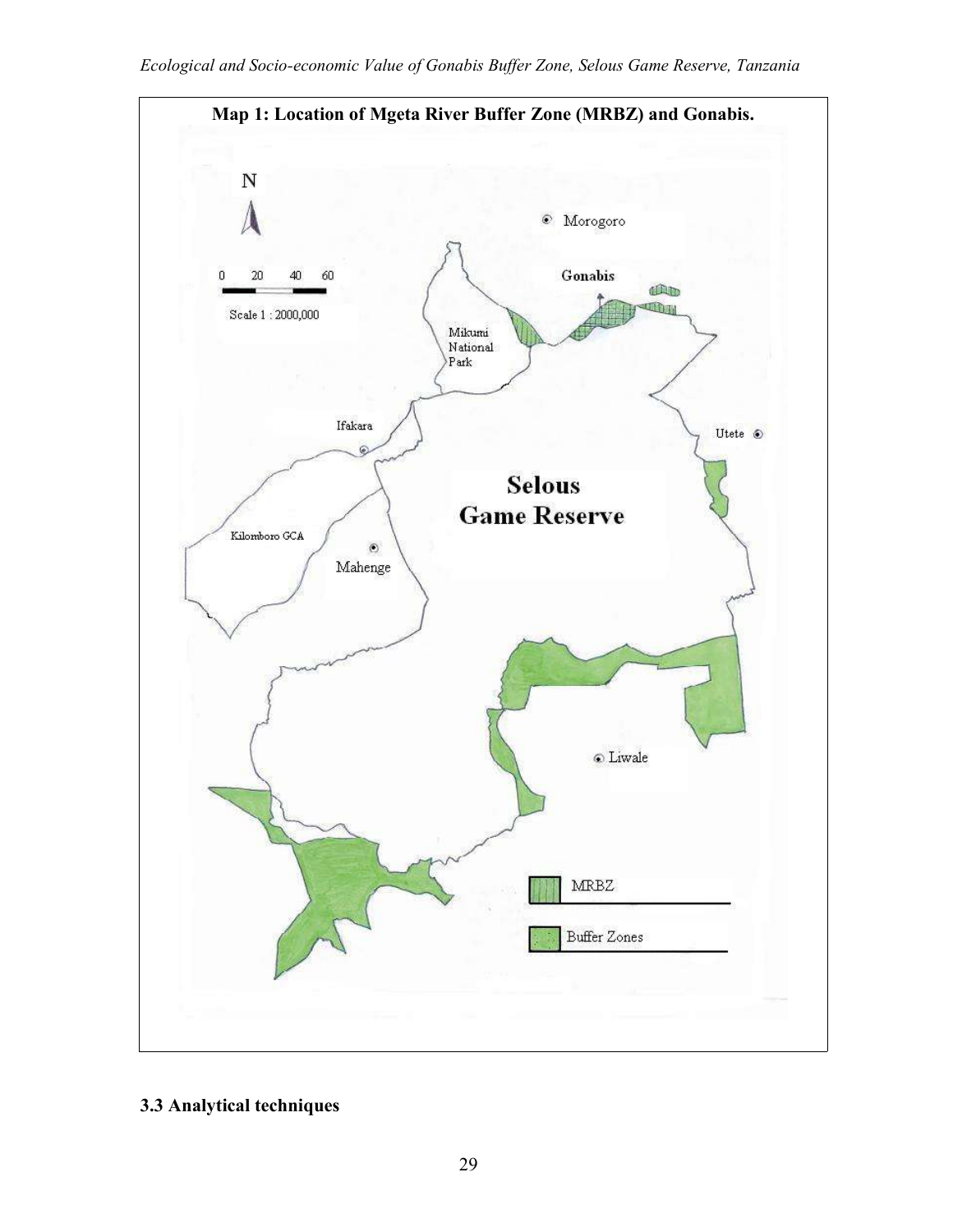To prepare the ecosystem profile of Gonabis, secondary sources were used. In addition, field observation and photographs were used to supplement the findings from the literature review. Focus group discussions together with participatory mapping and transect walks were used to identify the important wildlife habitats in Gonabis and their relation to key mammal species. A special emphasis was placed on buffaloes.

There exist several analytical techniques for estimating the density of wildlife populations, such as plot sampling, strip sampling, and distance sampling. The latter was used to estimate the density of three mammal species found in Gonabis: Impala, Wildebeest, and Zebra. To identify the movement patterns and distribution of key mammal species, focus group discussions with the Village Game Scouts and local communities were conducted. This was further substantiated through interviews with the JUKUMU Community Wildlife Officer and JUKUMU Chairperson, and sightings from the transect walks conducted in Gonabis.

To prepare a socio-economic profile of the local community living on the fringe of Gonabis, 40 households from three villages bordering Gonabis were interviewed. To determine the attitude of these households towards the conservation of wildlife in Gonabis, each respondent was asked seven questions, which are discussed in the main text. To estimate the willingness to pay of these households in return for the consumptive use benefits they derive from the conservation of wildlife in Gonabis, Contingent Valuation Method was used.

The most important techniques used in this research are described in short below. Details can be found in the literature quoted. The author has also a more detailed documentation of techniques used as an unpublished appendix.

## **3.3.1 Distance Sampling Method**

Wildlife density of an area can be estimated by using several methods, such as plot sampling, strip sampling and distance sampling. For the purpose of this study, distance sampling was preferred over the other two methods. This is because, unlike in the other two methods, in distance sampling the size of the area may be unknown and many objects may not be detected for whatever reasons [Buckland et al, 2003: Chapter 1; Gurnell et al, 2001; Camphuysen et al, 2004; Barraclough, 2000].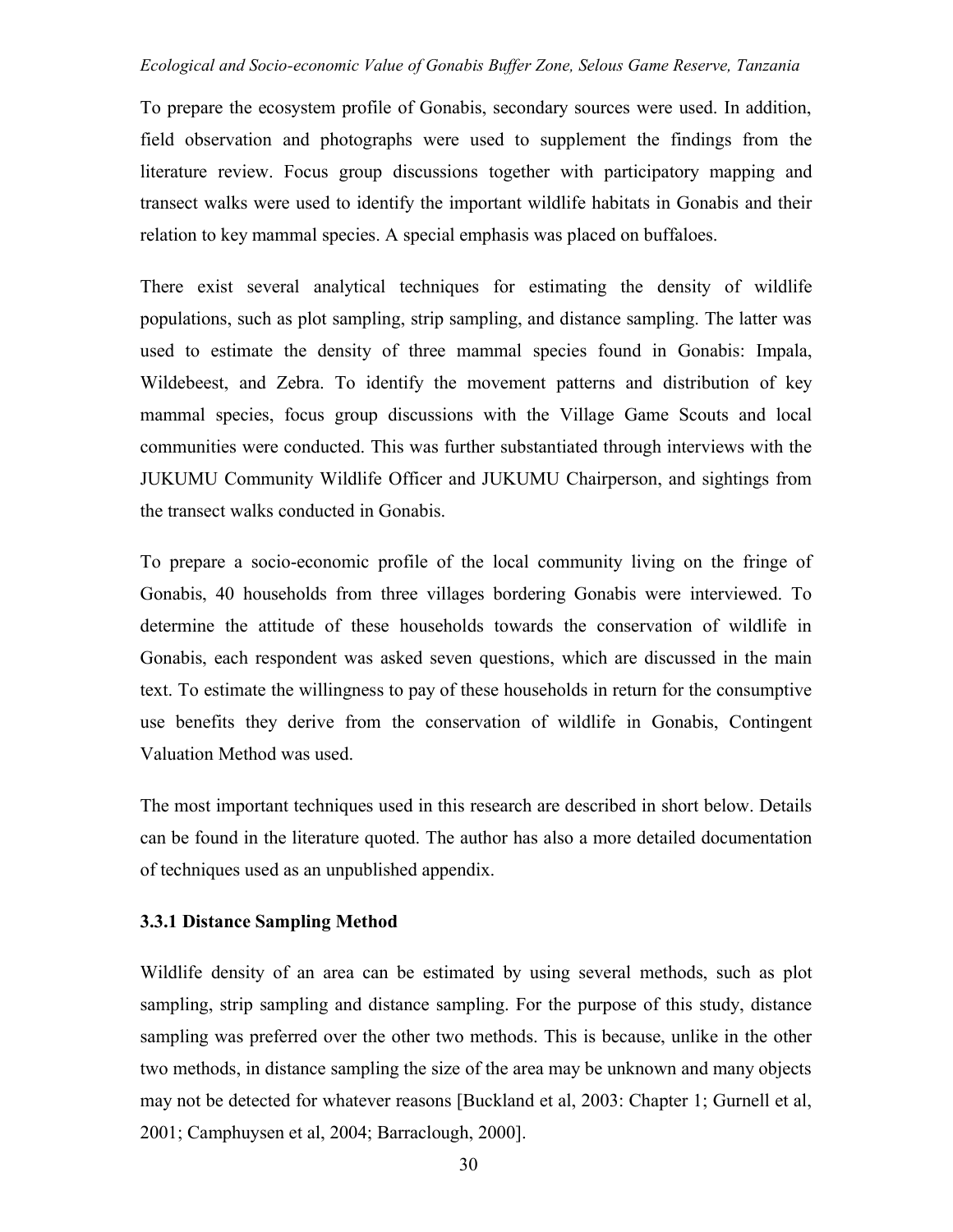Distance sampling is a method of estimating absolute density of biological populations based on accurate distance measurements of all objects near a point or a line. [Buckland et al, 1993]

Line transects were used to estimate the animal densities for three large mammal species: impala, zebra, and wildebeest. The lines were randomly placed across the study area covering a maximum distance of five kilometres. This was done so as to restrict the transect duration to a maximum of two hours to maintain full attentiveness of the observer [Emlen and Jong, 1981]. Transects were conducted during both morning and evening as animals have maximum activity during these periods. Three sets of measurements were taken for each of the three species listed above:

- a. Radial distance of the cluster from the observer.
- b. Angle of sighting from the transect line.
- c. Size of the cluster

To estimate the radial distance of the cluster from the observer, laser range finder was used and attempts were made to measure the distance from the centre of the cluster. The angle of observation was measured through a simple hand held protractor, whereas the cluster size was determined using field binoculars. Finally, the data obtained was analysed using Distance Software 4.1.

#### **3.3.2 Contingent Valuation Method**

The consumptive use value of wild products harvested by locals from Gonabis can be estimated using existing Market Values and Contingent Valuation Method (CVM). For the purpose of this study CVM was be used. This is because in the villages surrounding Gonabis wild products are sold at a price lower than the market price, therefore the market values do not necessarily reflect the actual economic value of wild products [Baldus et al, 2003; Pearce; 1991; Pearce and Moran, 1994].

CVM is based on direct expressed preference approach. It has three main components: (a) Scenario: which presents the respondent with a clear description of the good he/she is asked to value, (b) Policy reform: that will be undertaken to ensure that the respondent receives the good, and (c) Payment vehicle: which represents the mechanism through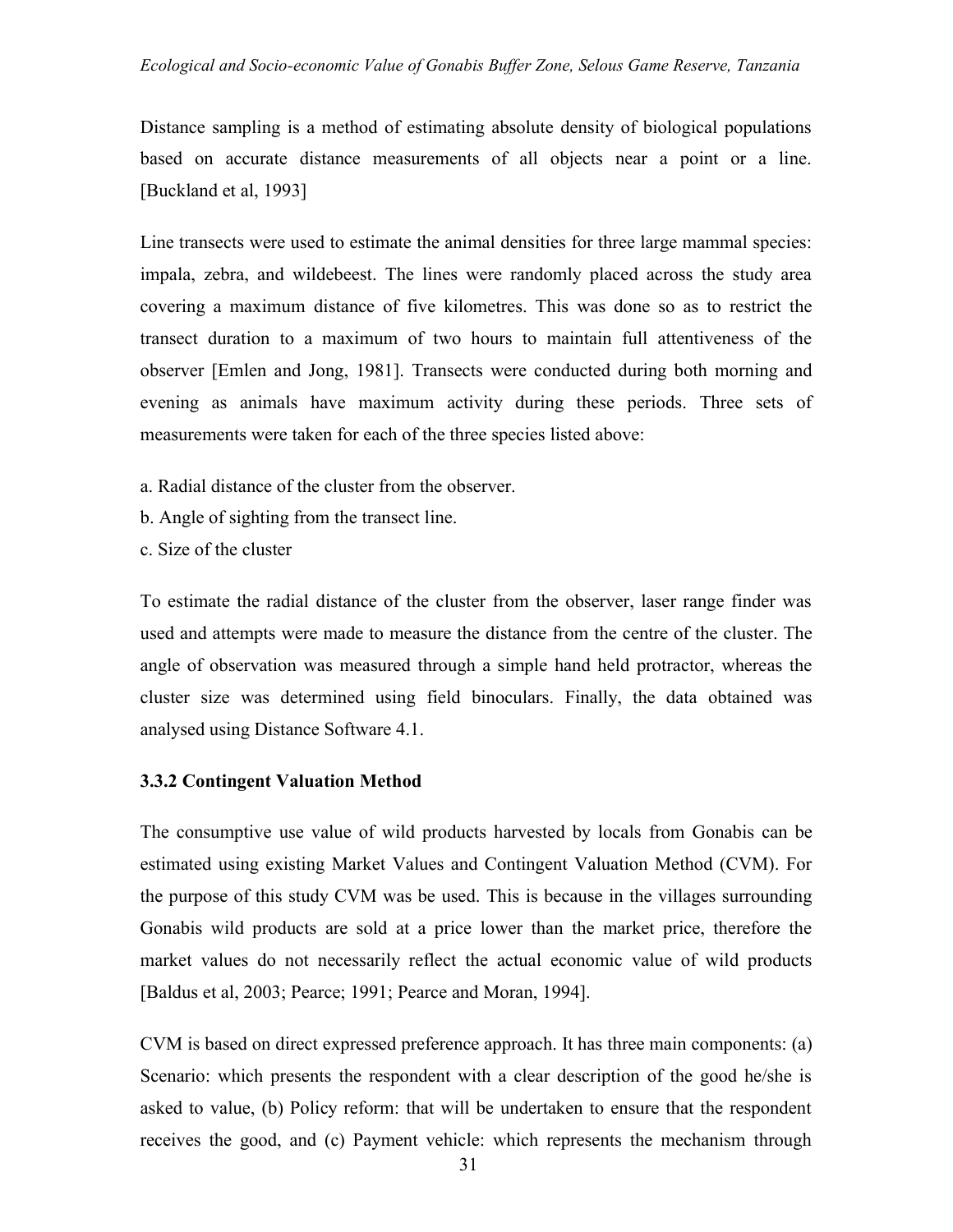which respondents will be expected to pay or accept compensation for the reform [Dixon and Sherman, 1991: 38-39; Pearce, 1991: 258; McNeely and Munasinghe, 1994: 21].

#### Measure of Value

In the Contingent Valuation Method, the value of environmental good or service can be obtained by two measures: Willingness to Pay (WTP) and Willingness to Accept (WTA). While the former is based on the willingness of the respondent to pay to prevent the loss of environment good or service, the latter is based on the willingness of the respondent to accept compensation for the loss of the environment good or service.

For the purpose of this study WTP measure was preferred over WTA. This is because studies have revealed that WTA questions are difficult for the respondents to answer as many environmental goods and services are of doubtful and uncertain utility. WTA studies are also prone to a large number of protest responses and outliers since unlike WTP it is not constrained by the income of the respondent [Jakobsson and Dragun, 1996:127; Hanley and Spash, 1993: 63-64]

#### WTP Format

WTP can be measured by using several formats. These include: Bidding game, Closed ended, Open ended, and Payment card formats. Given the constraints imposed by language, time frame, and survey type, Payment Card format was used for the purpose of this study.

#### Payment Mechanism

Since the local communities inhabiting the villages having an immediate border with Gonabis comprise mainly of subsistence farmers, the number of days of labour work as against direct cash payments was considered as an appropriate payment mechanism. This was done so as to minimize the design bias in the CVM survey, for studies have revealed that controversial payment mechanisms can result in a large number of protest bids [Hanley and Spash, 1993: 60]. Also, alternative payment mechanisms, such as number of labour days, amount of grain, livestock etc, have been considered as appropriate payment mechanisms in subsistence and cashless economies [Kramer, 2001].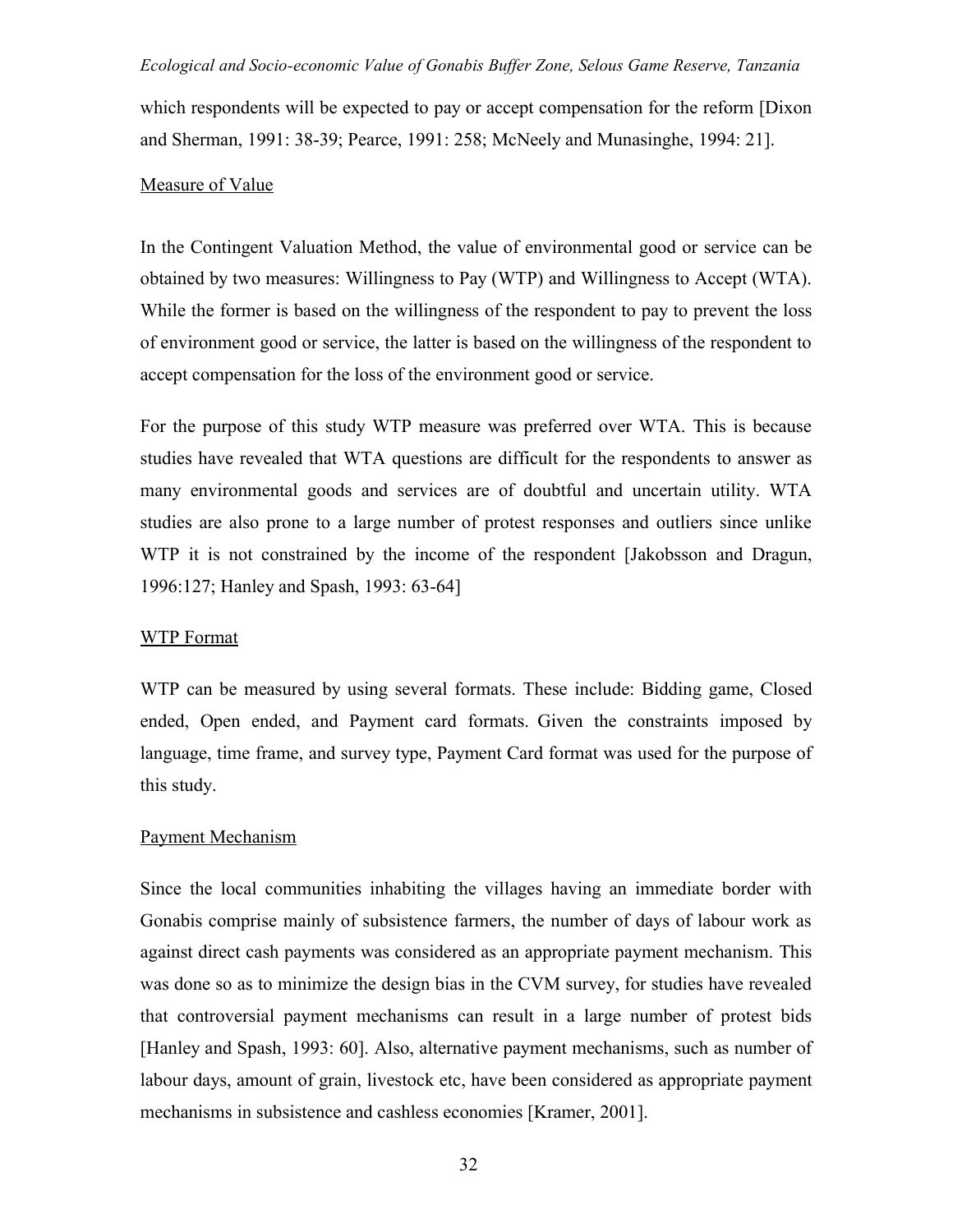## **3.3.3 Focus group discussion and interviews**

To identify most important habitats in Gonabis, their relation to key mammal populations found in Gonabis, wildlife movement and distribution patterns, focus group discussions were conducted with the JUKUMU Village Game Scouts (VGS) and local community members from three villages, namely, Bonye, Tulo and Magogoni. During these group discussion information was also collected on crop raiding and livestock raiding species and incidence of human mortality and morbidity accruing from wildlife.

Finally, personal interviews with the JUKUMU Community Wildlife Officer (CWO) and JUKUMU Chairperson were also conducted to substantiate the findings of the focus group discussion.

| Purpose                  | Method/Technique                                                                                                                                                                                                                                                                                                                                                                                                    | Limitations                                                                                                                                                                                                                                                                                                                                                                                                                                                                                                                                                                                                                                                                                                              |  |  |
|--------------------------|---------------------------------------------------------------------------------------------------------------------------------------------------------------------------------------------------------------------------------------------------------------------------------------------------------------------------------------------------------------------------------------------------------------------|--------------------------------------------------------------------------------------------------------------------------------------------------------------------------------------------------------------------------------------------------------------------------------------------------------------------------------------------------------------------------------------------------------------------------------------------------------------------------------------------------------------------------------------------------------------------------------------------------------------------------------------------------------------------------------------------------------------------------|--|--|
| Ecosystem types found in | Secondary sources: Rodgers,                                                                                                                                                                                                                                                                                                                                                                                         | Study based on secondary                                                                                                                                                                                                                                                                                                                                                                                                                                                                                                                                                                                                                                                                                                 |  |  |
| Gonabis.                 |                                                                                                                                                                                                                                                                                                                                                                                                                     | information on Selous as                                                                                                                                                                                                                                                                                                                                                                                                                                                                                                                                                                                                                                                                                                 |  |  |
|                          |                                                                                                                                                                                                                                                                                                                                                                                                                     | primary study on Gonabis                                                                                                                                                                                                                                                                                                                                                                                                                                                                                                                                                                                                                                                                                                 |  |  |
|                          |                                                                                                                                                                                                                                                                                                                                                                                                                     | is yet to be conducted.                                                                                                                                                                                                                                                                                                                                                                                                                                                                                                                                                                                                                                                                                                  |  |  |
|                          |                                                                                                                                                                                                                                                                                                                                                                                                                     | Entire Gonabis could not                                                                                                                                                                                                                                                                                                                                                                                                                                                                                                                                                                                                                                                                                                 |  |  |
| in                       |                                                                                                                                                                                                                                                                                                                                                                                                                     | be covered for detailed                                                                                                                                                                                                                                                                                                                                                                                                                                                                                                                                                                                                                                                                                                  |  |  |
|                          |                                                                                                                                                                                                                                                                                                                                                                                                                     | analysis.                                                                                                                                                                                                                                                                                                                                                                                                                                                                                                                                                                                                                                                                                                                |  |  |
|                          | transect<br>walks.                                                                                                                                                                                                                                                                                                                                                                                                  |                                                                                                                                                                                                                                                                                                                                                                                                                                                                                                                                                                                                                                                                                                                          |  |  |
|                          |                                                                                                                                                                                                                                                                                                                                                                                                                     |                                                                                                                                                                                                                                                                                                                                                                                                                                                                                                                                                                                                                                                                                                                          |  |  |
|                          |                                                                                                                                                                                                                                                                                                                                                                                                                     | Animal sighting low for                                                                                                                                                                                                                                                                                                                                                                                                                                                                                                                                                                                                                                                                                                  |  |  |
|                          |                                                                                                                                                                                                                                                                                                                                                                                                                     | buffaloes,<br>giraffe,                                                                                                                                                                                                                                                                                                                                                                                                                                                                                                                                                                                                                                                                                                   |  |  |
|                          |                                                                                                                                                                                                                                                                                                                                                                                                                     | waterbuck,<br>zebra<br>and                                                                                                                                                                                                                                                                                                                                                                                                                                                                                                                                                                                                                                                                                               |  |  |
|                          |                                                                                                                                                                                                                                                                                                                                                                                                                     | wildebeest.                                                                                                                                                                                                                                                                                                                                                                                                                                                                                                                                                                                                                                                                                                              |  |  |
|                          |                                                                                                                                                                                                                                                                                                                                                                                                                     | Only 25 % of Gonabis was                                                                                                                                                                                                                                                                                                                                                                                                                                                                                                                                                                                                                                                                                                 |  |  |
|                          |                                                                                                                                                                                                                                                                                                                                                                                                                     | covered for transects.                                                                                                                                                                                                                                                                                                                                                                                                                                                                                                                                                                                                                                                                                                   |  |  |
|                          |                                                                                                                                                                                                                                                                                                                                                                                                                     |                                                                                                                                                                                                                                                                                                                                                                                                                                                                                                                                                                                                                                                                                                                          |  |  |
|                          |                                                                                                                                                                                                                                                                                                                                                                                                                     |                                                                                                                                                                                                                                                                                                                                                                                                                                                                                                                                                                                                                                                                                                                          |  |  |
|                          |                                                                                                                                                                                                                                                                                                                                                                                                                     |                                                                                                                                                                                                                                                                                                                                                                                                                                                                                                                                                                                                                                                                                                                          |  |  |
|                          |                                                                                                                                                                                                                                                                                                                                                                                                                     |                                                                                                                                                                                                                                                                                                                                                                                                                                                                                                                                                                                                                                                                                                                          |  |  |
|                          |                                                                                                                                                                                                                                                                                                                                                                                                                     |                                                                                                                                                                                                                                                                                                                                                                                                                                                                                                                                                                                                                                                                                                                          |  |  |
|                          |                                                                                                                                                                                                                                                                                                                                                                                                                     | Bequest and option values                                                                                                                                                                                                                                                                                                                                                                                                                                                                                                                                                                                                                                                                                                |  |  |
|                          |                                                                                                                                                                                                                                                                                                                                                                                                                     | not ascertained during the                                                                                                                                                                                                                                                                                                                                                                                                                                                                                                                                                                                                                                                                                               |  |  |
|                          |                                                                                                                                                                                                                                                                                                                                                                                                                     | attitude survey.<br>Estimation of bid curves                                                                                                                                                                                                                                                                                                                                                                                                                                                                                                                                                                                                                                                                             |  |  |
|                          |                                                                                                                                                                                                                                                                                                                                                                                                                     | and<br>of                                                                                                                                                                                                                                                                                                                                                                                                                                                                                                                                                                                                                                                                                                                |  |  |
|                          |                                                                                                                                                                                                                                                                                                                                                                                                                     | aggregation                                                                                                                                                                                                                                                                                                                                                                                                                                                                                                                                                                                                                                                                                                              |  |  |
|                          |                                                                                                                                                                                                                                                                                                                                                                                                                     | response not undertaken.<br>Socio-economic<br>profile                                                                                                                                                                                                                                                                                                                                                                                                                                                                                                                                                                                                                                                                    |  |  |
|                          |                                                                                                                                                                                                                                                                                                                                                                                                                     | restricted to 5 parameters:                                                                                                                                                                                                                                                                                                                                                                                                                                                                                                                                                                                                                                                                                              |  |  |
|                          |                                                                                                                                                                                                                                                                                                                                                                                                                     | gender,<br>age, household                                                                                                                                                                                                                                                                                                                                                                                                                                                                                                                                                                                                                                                                                                |  |  |
|                          |                                                                                                                                                                                                                                                                                                                                                                                                                     | education,<br>size,<br>land                                                                                                                                                                                                                                                                                                                                                                                                                                                                                                                                                                                                                                                                                              |  |  |
|                          |                                                                                                                                                                                                                                                                                                                                                                                                                     | holding, and occupation.                                                                                                                                                                                                                                                                                                                                                                                                                                                                                                                                                                                                                                                                                                 |  |  |
|                          | Ecosystem relation with key<br>mammal species found<br>Gonabis.<br>Density of key mammal<br>populations in Gonabis.<br>Patterns of wildlife movement<br>and distribution.<br>Attitude of local communities<br>towards<br>conservation<br>of<br>wildlife in Gonabis<br>Willingness to pay of local<br>communities for conservation<br>of wildlife in Gonabis.<br>Socio-economic profile of the<br>local communities. | Transect walks, Photographs<br>Focus group discussion with<br>village game scouts and local<br>communities; Animal sightings<br>during<br>Photographs.<br>Distance sampling: three sets<br>of data – cluster size, radial<br>distance, angle of observation.<br>Secondary source: SRF<br>Focus group discussions with<br>the village game scouts and<br>local communities; Interviews<br>with JUKUMU Chairperson<br>Community<br>wildlife<br>and<br>officer, Animal movements<br>sighted during transects walks.<br>Focus group discussion and<br>interview<br>with<br>local<br>community members.<br>local<br>Interview<br>with<br>the<br>community members.<br>Interview<br>with<br>local<br>the<br>community members. |  |  |

**Table 3.1: Summary of analytical techniques/methods used**

Source: Primary survey, 2005.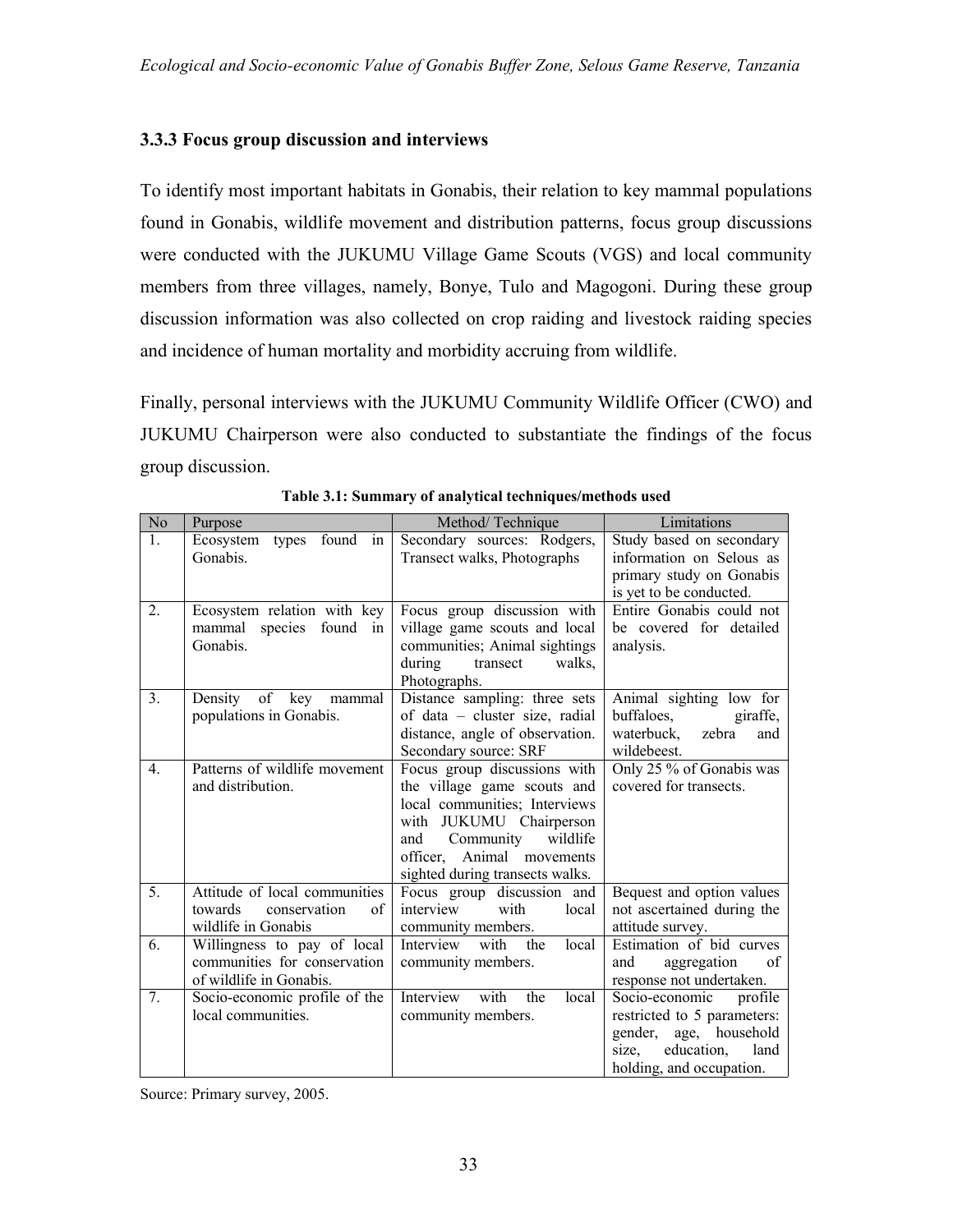## **3.4 Survey design and implementation**

The process of survey design and implementation involved three main stages: Literature review, Pilot study, and Main survey. During the first stage, information from the literature review was used to formulate the guidelines for the preparation of the ecological profile 2 , density of key mammal populations, attitude towards wildlife conservation, and CVM study. This was followed by a pilot study, whereby the guidelines for distance sampling and CVM study were tested, so as to remove inconsistencies, if any, prior to the launch of the main survey. During the third and the final stage, the main survey was administered. The details are given below:

3.4.1 Literature review: During this phase, firstly, a review of literature on ecological monitoring was undertaken. The guidelines proposed especially by Ebregt and Greve, Sayer, Forero et al, and Gwynne and Croze, were used to identify key parameters required for preparing a comprehensive ecological profile of Gonabis.

3.4.2 Pilot study: During this phase, three transect walks, covering a total distance of 10 km, were conducted in the Northern Sector of Selous.

During the transect walks three sets of data (radial distance, cluster size, and angle of observation) were collected for three species, namely, impala, wildebeest, and zebra<sup>3</sup>. The data obtained were used to estimate the encounter rate  $(n0/L0)$  for each species, average cluster size for each species, and the total transect length to be covered in Gonabis. As a measure of precision, the coefficient of variation was taken as 30 % in the case of wildebeest and zebra, and 10 % in the case of impala.

Based on the experience of the pilot study, the length of each transect walk to be undertaken in Gonabis was restricted to 5 km.

For the contingent valuation study, a pilot survey was undertaken in Bonye village. During this survey five households were interviewed to check for the respondent's

<sup>&</sup>lt;sup>2</sup> Ecological profile here includes important wildlife habitats found in Gonabis, their relation to key mammal species, and wildlife movement and distribution patterns.

<sup>&</sup>lt;sup>3</sup> Originally buffalo and giraffe were also included in the survey, however, the number of observation was low in case of both the species, therefore they were not included for data analysis and hence subsequent studies.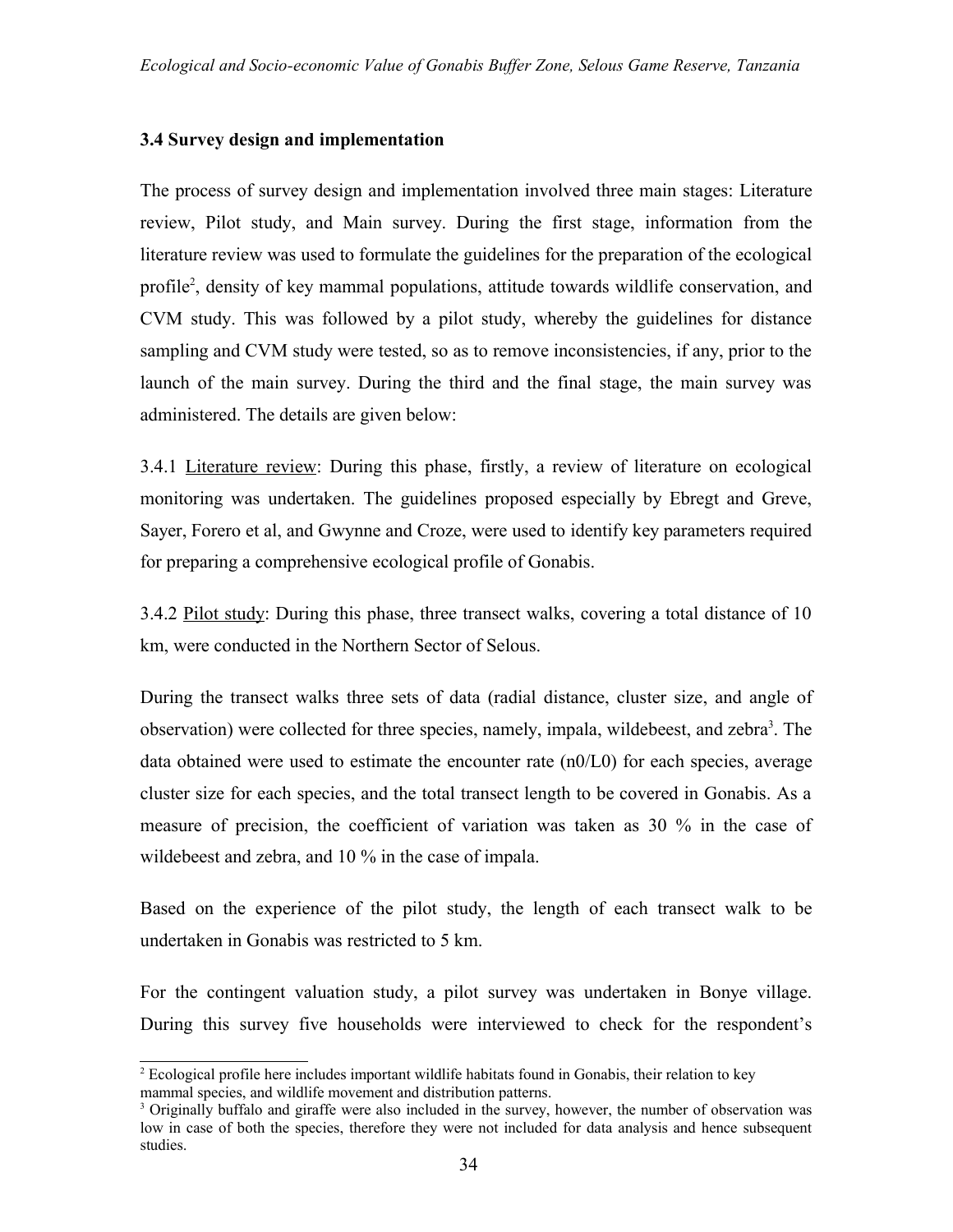reaction towards the attitude survey and the payment vehicle, in this case, the number of labour days.

3.4.3 Main survey: The main survey was administered in two phases. During the first phase, the main survey was administered in the Gonabis buffer zone, whereby data for ecological profile and the wildlife density were collected. During the second phase, the main survey was administered in three villages surrounding the buffer zone, whereby, the attitude and the CVM studies were conducted.

For estimating the density of impala, wildebeest and zebra, five line transect walks were undertaken. The line transects routes were fed into the GPS so as keep minimum deviations from the line. The transect lines were placed in such a way so as to cover all the main ecosystem habitats found in Gonabis. However, due to seasonal inaccessibility, the river Mombwe region could not be explored.

For the attitude and CVM study, the main survey comprised of face-to-face interviews with 40 households in three villages. The village selection and household selection criteria are discussed in the next section.

#### **3.5 Village and household sampling**

The contingent valuation survey was conducted in three villages surrounding Gonabis and 40 households from these villages were interviewed. The criteria for the selection of the villages and the households are discussed in individual sections given below.

#### **3.5.1 Village sampling**

In total, there are 22 villages in this zone, which derive benefits from this buffer zone under the association of JUKUMU Society.

For the purpose of this research work, only eight of the 22 villages, which form an immediate border with Gonabis, were taken into consideration. Of these, five villages are located on northwest and three on the northeast side. These villages include, Bonye, Mbwade, Kongwa, Tulo, and Magogoni on the northwest, and Bwila Juu, Bwila Chini, and Kibulumo on the northeast. Since demographic and land use data for Kibulumo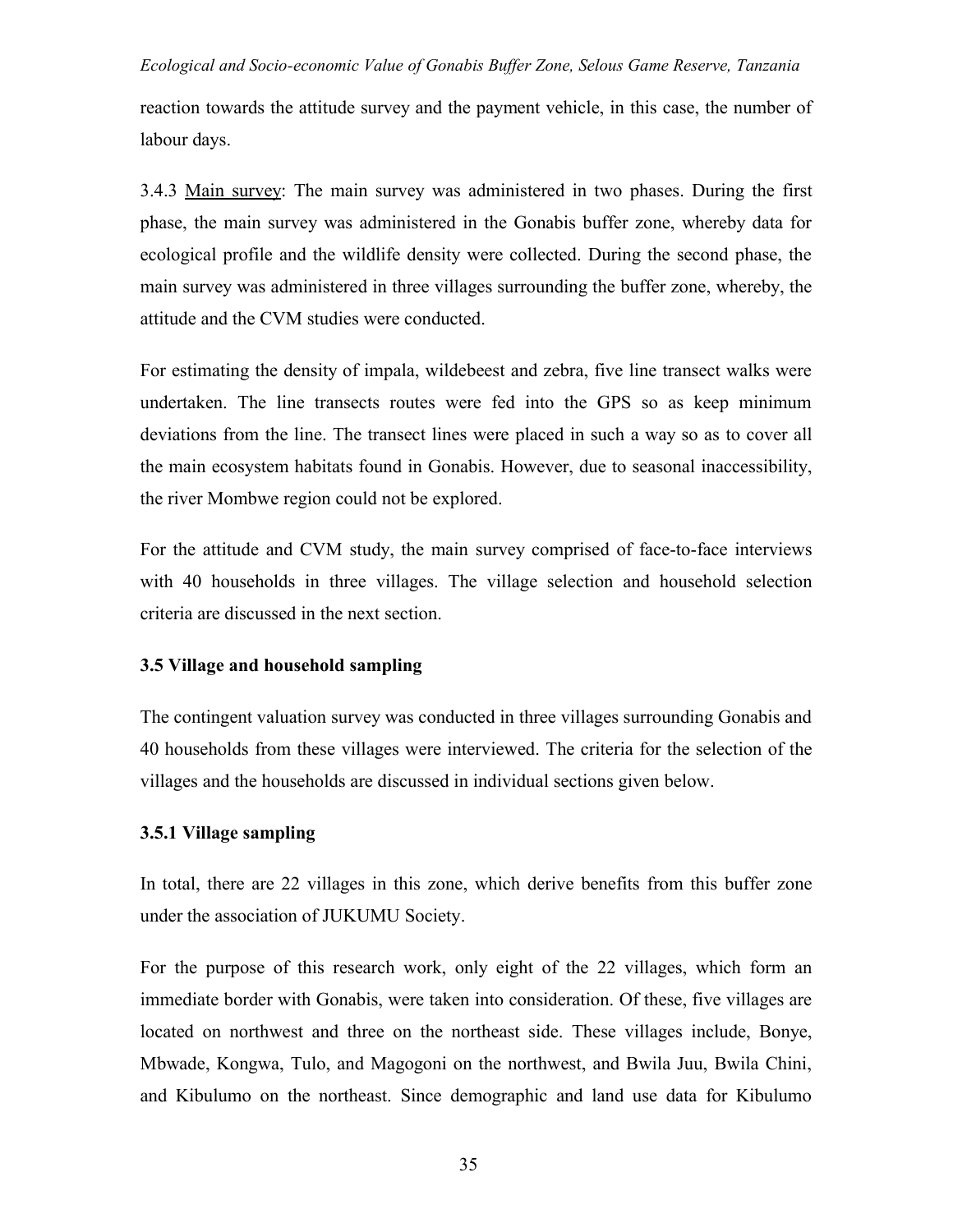village was not available, the effective number of villages considered for village level sampling was reduced to seven.

Of the seven villages forming an immediate border with Gonabis, Bonye, Tulo and Magogoni were finally selected. A multi-fold criterion was used for the selection of these villages. Firstly, all the seven villages were stratified on the basis of their location in a particular ward and area per capita contribution to the proposed WMA. The reason for the selection of these two criteria is given below:

1. Location of a village in a particular ward: Villages surrounding Gonabis can be divided into three wards, namely, Selembala on the east, Mvuha on the north, and Bwakira on the west. The villages were selected in such a way so as to represent each ward. This is because the socio-economic and consumptive use patterns may vary from one ward to another. Also different wards may have different levels of access, attitude and interface with Gonabis. For instance, villages in one ward may have proximity to grasslands in Gonabis and others to riparian forest or woodlands.

2. Land use pattern in a village: The villages exhibit diversity in their land use patterns. For instance, in the case of Magogoni, the land area devoted to the proposed WMA is as high as almost 95 %, whereas in the case of Bwira Chini it is only 33 %. Likewise, only three of the seven villages, Tulo, Magogoni, and Kongwa, have land under grassland, the other four villages have no land under grassland. It is likely that the presence and absence of land use under woodland, grassland, agriculture, and WMA, does influence the dependence of the local communities on the resources in the Gonabis buffer zone. In this case, land devoted to the proposed WMA was taken as the principal consideration because it was believed that a higher proportion of land devoted to the proposed WMA leads to a higher expectation in return for the benefits from the Gonabis buffer zone.

| Table 3.2: Profile of the villages surrounding the Gonabls Buffer Zone |                 |      |      |            |       |      |         |            |  |  |
|------------------------------------------------------------------------|-----------------|------|------|------------|-------|------|---------|------------|--|--|
| Village                                                                | Ward            | HH's | Pop  | <b>WMA</b> | WMA/C | Wd/  | GL $\%$ | <b>AFS</b> |  |  |
|                                                                        |                 |      |      |            |       | C    |         |            |  |  |
| Bonye                                                                  | <b>Bwakira</b>  | 585  | 3509 | 78.57      | 2.24  | 0.28 | 0.00    | 6.00       |  |  |
| Mbwade                                                                 | <b>B</b> wakira | 384  | 2685 | 77.19      | 1.92  | 0.24 | 0.00    | 6.99       |  |  |
| Kongwa                                                                 | Mvuha           | 231  | 1153 | 75.62      | 5.78  | 0.71 | 3.91    | 4.99       |  |  |
| Tulo                                                                   | Mvuha           | 205  | 1023 | 80.72      | 4.24  | 0.33 | 5.66    | 4.99       |  |  |
| Magogoni                                                               | Selembala       | 148  | 865  | 94.59      | 15.99 | 0.28 | 1.77    | 5.98       |  |  |
| Bwira Chini                                                            | Selembala       | 370  | 2961 | 32.52      | 0.36  | 0.21 | 0.00    | 8.00       |  |  |
| Bwira Juu                                                              | Selembala       | 220  | 881  | 56.01      | 2.45  | 0.42 | 0.00    | 4.00       |  |  |
|                                                                        |                 |      |      |            |       |      |         |            |  |  |

 **Table 3.2: Profile of the villages surrounding the Gonabis Buffer Zone**

Source: Selous Management Plan, 1998.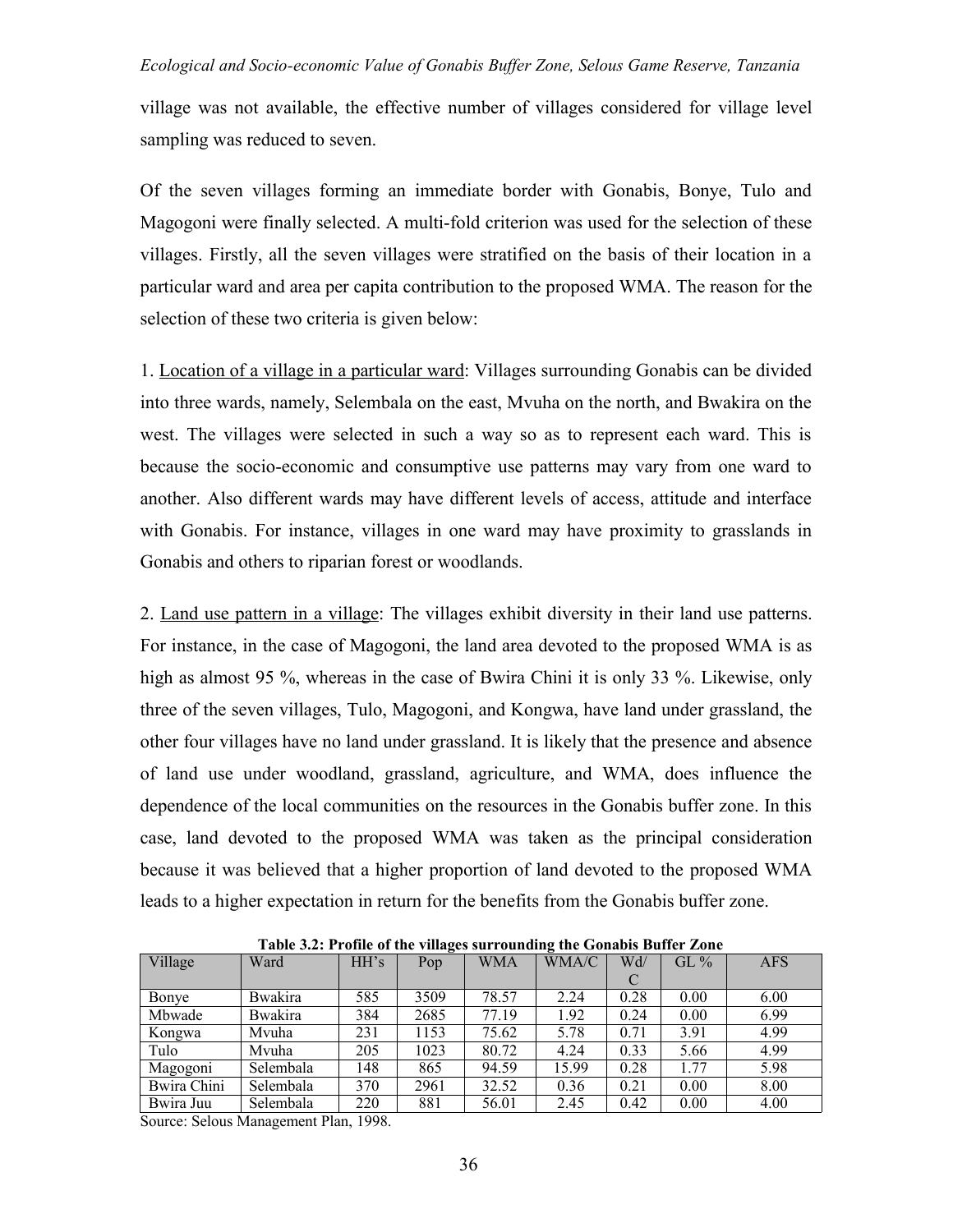Notes: WMA = % of village land; WMA/C = WMA land per capita; Wd/C = Woodland per capita; GL = Grassland; AFS = Average Family Size

Based on the information from Table 3.2, the following matrix was prepared:

| WMA            | High     | Medium    | Low                        |
|----------------|----------|-----------|----------------------------|
| Ward           |          |           |                            |
| <b>Bwakira</b> |          |           | Mbwade and<br><b>Bonye</b> |
| Mvuha          | Kongwa   | Tulo      |                            |
| Selembala      | Magogoni | Bwira Juu | <b>Bwila Chini</b>         |

**Table 3.3: Matrix based on ward location and land use devoted to the proposed WMA.**

Source: Primary Survey, 2005.

From this matrix, three villages were selected so as to represent three different wards and different levels of land use devoted to the proposed WMA. As evident from the Matrix, a choice had to be made between Bonye and Mbwade village. Even though the land use patterns were similar in both the villages, Bonye was selected because its socio-economic characteristics were more representative of the entire zone.

Two other factors were also used for village level sampling. These are described below:

3. Social composition of the village: Of the seven villages forming an immediate border with Gonabis, only Bonye and Mbwade have Masaai settlements. Therefore, it was considered important to select one of these villages so as to reflect the attitude and interests of the minority communities in the region.

4. People-Buffer Zone Interface: The seven villages interact with the buffer zone in different ways. For instance, during the reconnaissance survey, it was found that Magogoni village suffers from a high incidence of human morbidity and mortality from the wildlife found in Gonabis, whereas Bonye suffers from heavy crop and livestock damage. This interface was considered as important in reflecting the attitude of the local community towards the conservation of wildlife in Gonabis.

Thus stratified random and cluster sampling were used to select the three villages.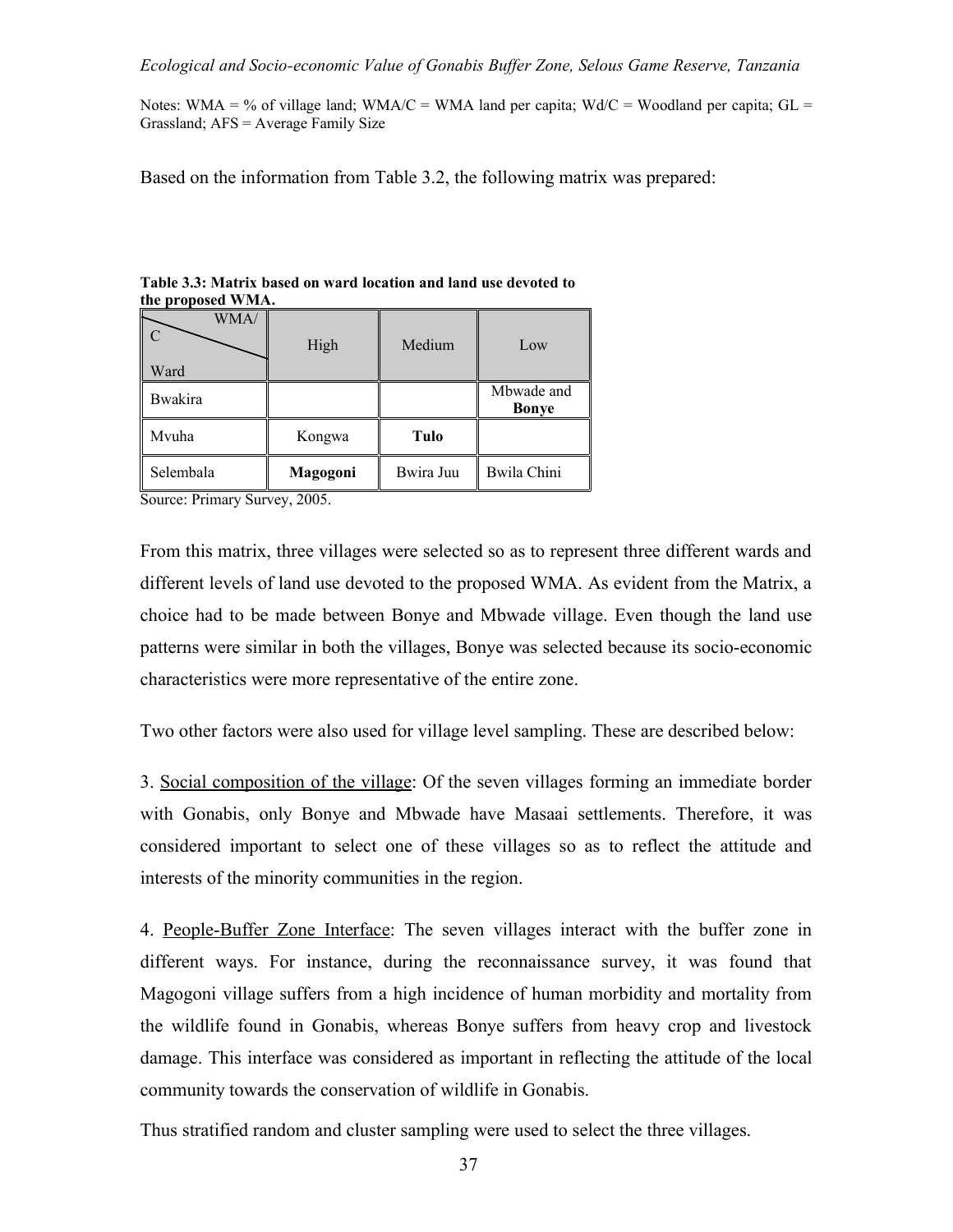# **3.5.2 Household sampling**

40 households from three villages were surveyed for this research. Criteria for selection were demographic, social, economic and socio-economic character of each household.

Thus, stratified random sampling was used to select the households from the three villages.

| Village  | Total households | Sampled households | Percentage $(\% )$ |
|----------|------------------|--------------------|--------------------|
| Bonye    | 585              |                    |                    |
| Tulo     | 205              |                    |                    |
| Magogoni | 48               |                    |                    |
| Total    | 938              |                    |                    |

**Table 3.4: Household distribution and representation from each village**

Source: Primary survey, 2005 and GTZ, 2001.

As evident from the above table, the sample size of 40 households represents slightly over four percent of the total households in the sampled villages. However, the household representation from each village was not the same. While almost 10 percent of the total households were surveyed in Tulo, only five percent were surveyed in Magogoni, and still lower, two percent in Bonye.

 **Table 3.5: Profile of the surveyed households**

| Parameter  | Sampled households | Sampled villages | Entire Zone | Representation %  |
|------------|--------------------|------------------|-------------|-------------------|
| Households | 40                 | 938              | 1923        | $(4.23)$ $(1.86)$ |
| Population | 238                | 5417             | 12.216      | (4.39) (1.81)     |

Source: Primary survey, 2005 and GTZ, 2003.

Note: Entire zone here refers to the seven villages having an immediate border with Gonabis.

As evident from Table 3.6, the sample size represents slightly over four percent of the total households in three sampled villages, and almost two percent of the total households in seven villages having an immediate border with Gonabis. Similar results are obtained when population of the surveyed households is taken into consideration.

## **3.6 Limitations**

Though attempts were made to make the study as comprehensive as possible, the study does suffer from several limitations: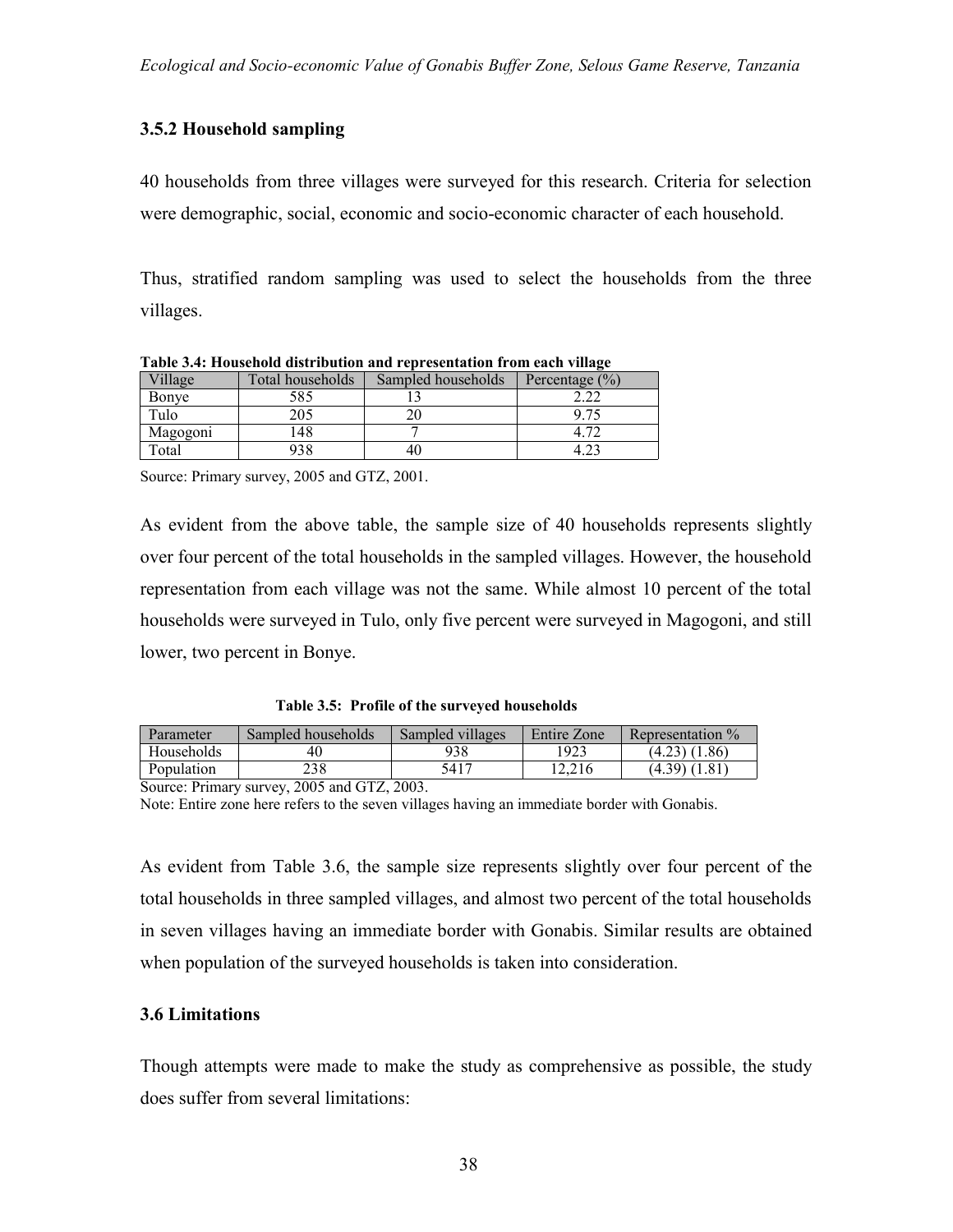a) The biological profile of Gonabis is based on the study of a few large herbivores only. Other herbivores, primates, and carnivores were not taken into consideration either due to difficulty in sighting, as in the case of lions, hyenas, and sable antelope or due to super abundance, as in the case of baboons and warthogs. This is because as Ebregt and Greve point out, it is not important to consider all species, but only the most important species and habitat types [Ebregt and Greve, 2000].

b) Wildlife density estimates were confined to only three mammals, wildebeest, impalas, and Zebras. Density for other key mammal species, namely, buffalo, waterbuck, giraffe, and elephants, could not be ascertained due to limited number of observations. Even in the case of wildebeest and zebra, the number of observation was low.

c) Owing to the limited time frame, only eight villages forming an immediate border with Gonabis were taken into consideration. The remaining 12 villages, which also derive benefits from Gonabis, were not taken into consideration.

d) In the case of economic values, only consumptive use and existence values were taken into consideration, however, the main emphasis was still on the former and the latter was only included in the attitude survey.

e) Land holding was taken as an indicator of wealth and income. Consequently, income estimates for each household interviewed for the CVM study was not undertaken. This is because former studies have revealed that land holding indeed is the indicator of wealth in the area of study.

f) In case of the CVM Study, the estimation of bid curves and aggregation of the WTP response was not undertaken on account of limited experience with econometric skills required for the same.

# **4.0 The Gonabis Buffer Zone: Biological profile**

The Gonabis Buffer Zone lies to the north of the Selous Game Reserve at a distance of about 100 km from Morogoro town. It is a part of the larger Mgeta River Buffer Zone (MRBZ), which extends from Mkulazi Forest Reserve in the east to Mikumi National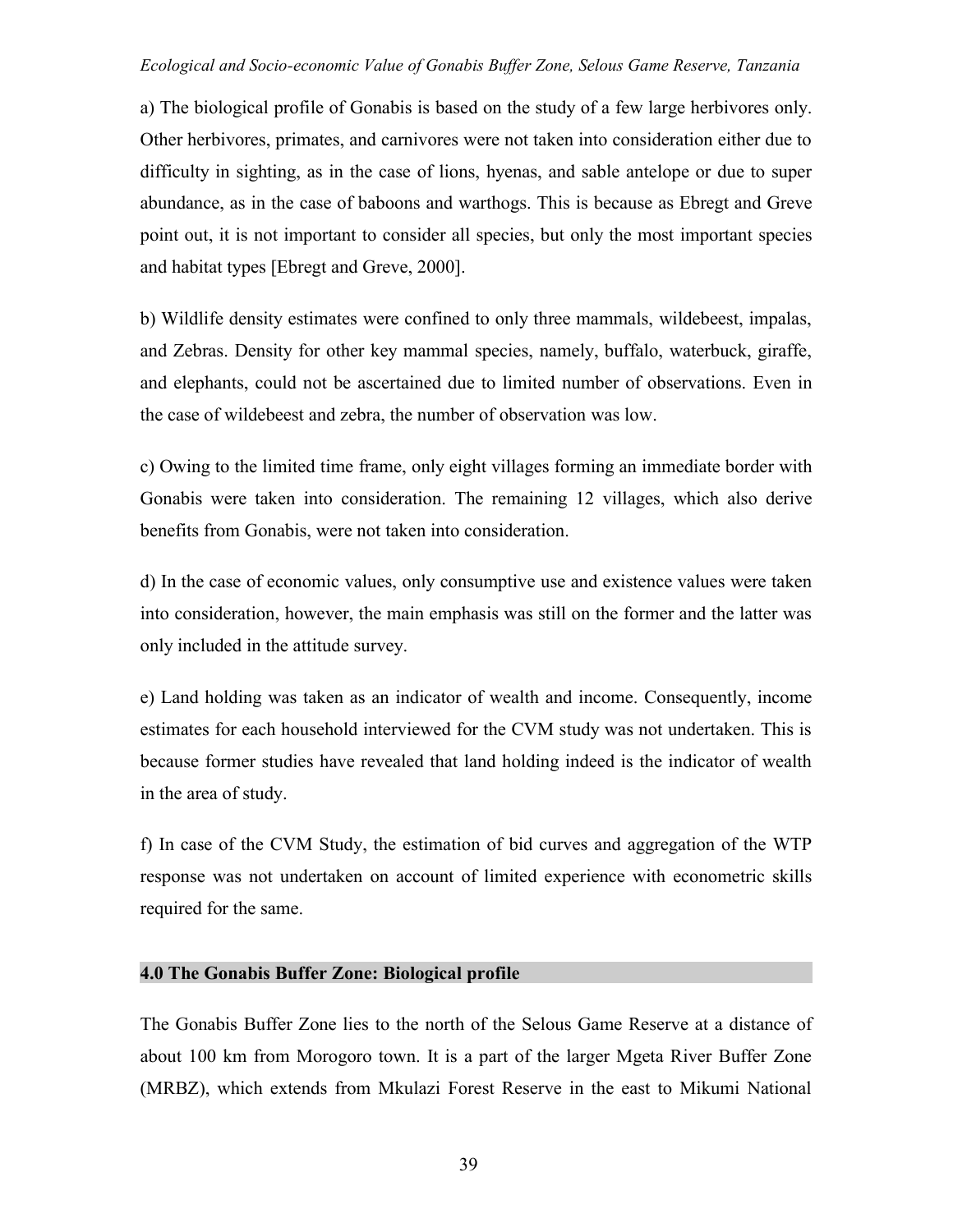Park in the west. The Gonabis buffer zone actually forms the main hunting block of the MRBZ - popularly known as "JUKUMU proposed WMA".

Gonabis covers about 250 sq km of vast alluvial plain, bounded by river Ruvu on the North, river Mgeta on the south and east, and river Mombwe on the west. Of these, while Ruvu and Mgeta are perennial, Mombwe is seasonal and acquires a flow only during the wet season. On an average the area receives 100 cm of rainfall in a year, most of it from March to May. During the wet season, Gonabis turns into a seasonal wetland and the rainwater starts receding in the month of June.

Topographically, Gonabis is a flat low-lying area with almost insignificant slope, altitude variation being only 20 meters in 25 km. The 100 m contour roughly divides Gonabis into two sections. The eastern or the lower section lies between 80-100 meters, while the western or the upper section lies at 100 metres above the mean sea level. Though, open woodland covers most of Gonabis, with smaller areas of scrub, dense woodland and riparian forest, the vegetation cover is homogenous in both the lower and upper section.

The woodlands of Gonabis support a high density of ungulates, namely Niassa wildebeest, elephant, buffalo, zebra, giraffe, impala, common waterbuck, Bohor reedbuck, red duiker and a few sable antelope, to name some. The Nothern Selous rhino range extends up to the Mgeta river and rhino has been tracked (R.D. Baldus, pers. comm.) as close as 3 km south of Gonabis. The area also supports population of large carnivores, such as hyena, lion, leopard, wild dog (common), and cheetah. Cheetah is extremely rare in the whole Selous ecosystem, but has been photographed near Kinyanguru (R.D. Baldus, pers. comm.), about 6 km south of Gonabis. Villagers also reported sightings during interviews several of the occurring species are endangered or vulnerable. The main threat to wildlife is from poaching by local communities living in nearby villages. A complete list of key mammal species is as follows: Elephant, giraffe, zebra, hippo, buffalo, eland, hartebeest, waterbuck, sable antelope, reedbuck, impala, bushbuck, duiker, dikdik, bushpig, warthog, aardvark, lion, leopard, cheetah, caracal, serval, civet, ratel, hyena, wild dog, crocodile, yellow baboon, vervet monkey, black and white colobus, blue monkey, porcupine.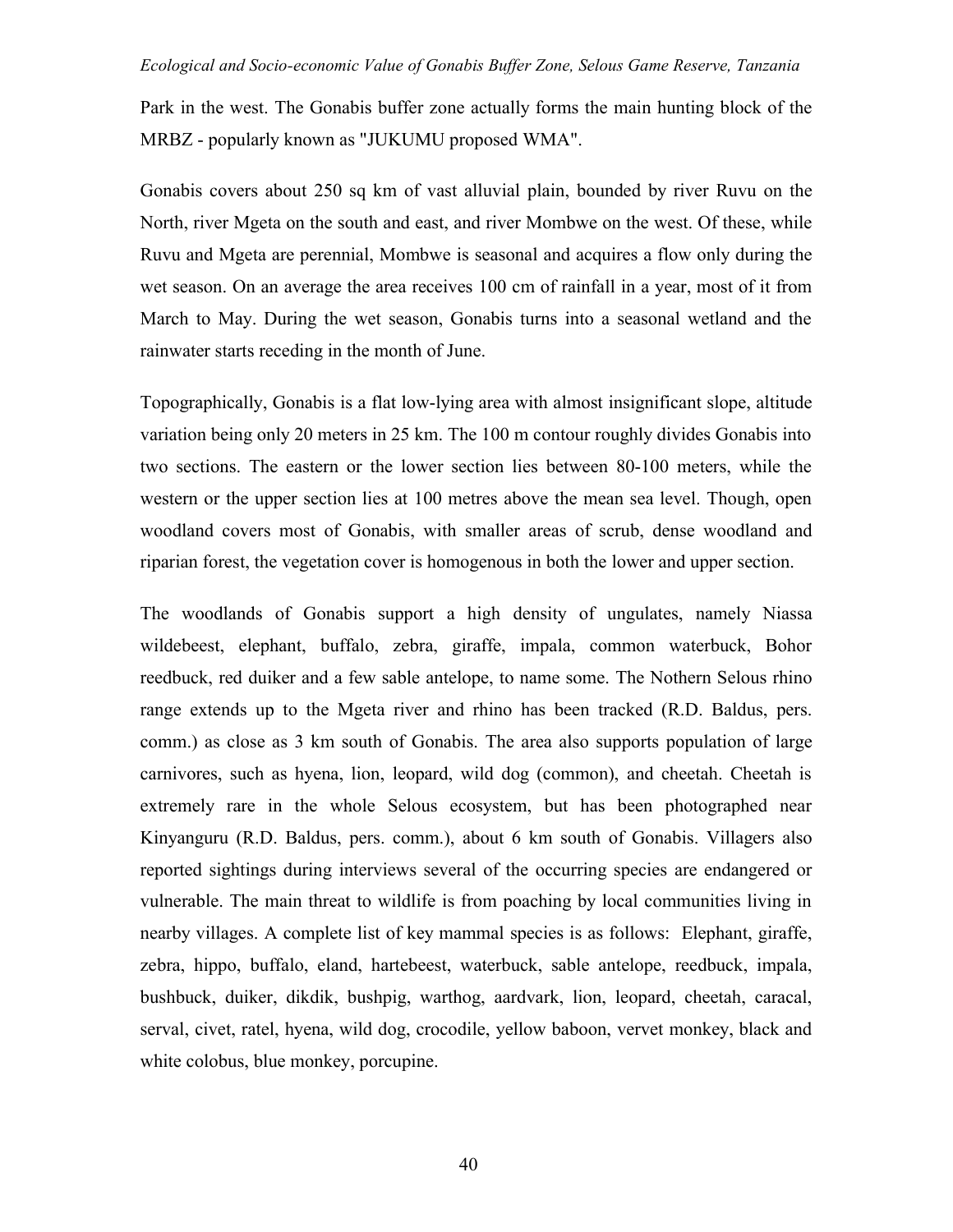Gonabis forms a buffer zone between the Northern Sector or the Tourism Zone of the SGR and eight villages lying to its north and west of the river Mombwe. It provides many benefits to the residents of the 22 villages, which form a border with the MRBZ, namely, revenue share from photographic and hunting tourism, bush meat, and the non timber forest products.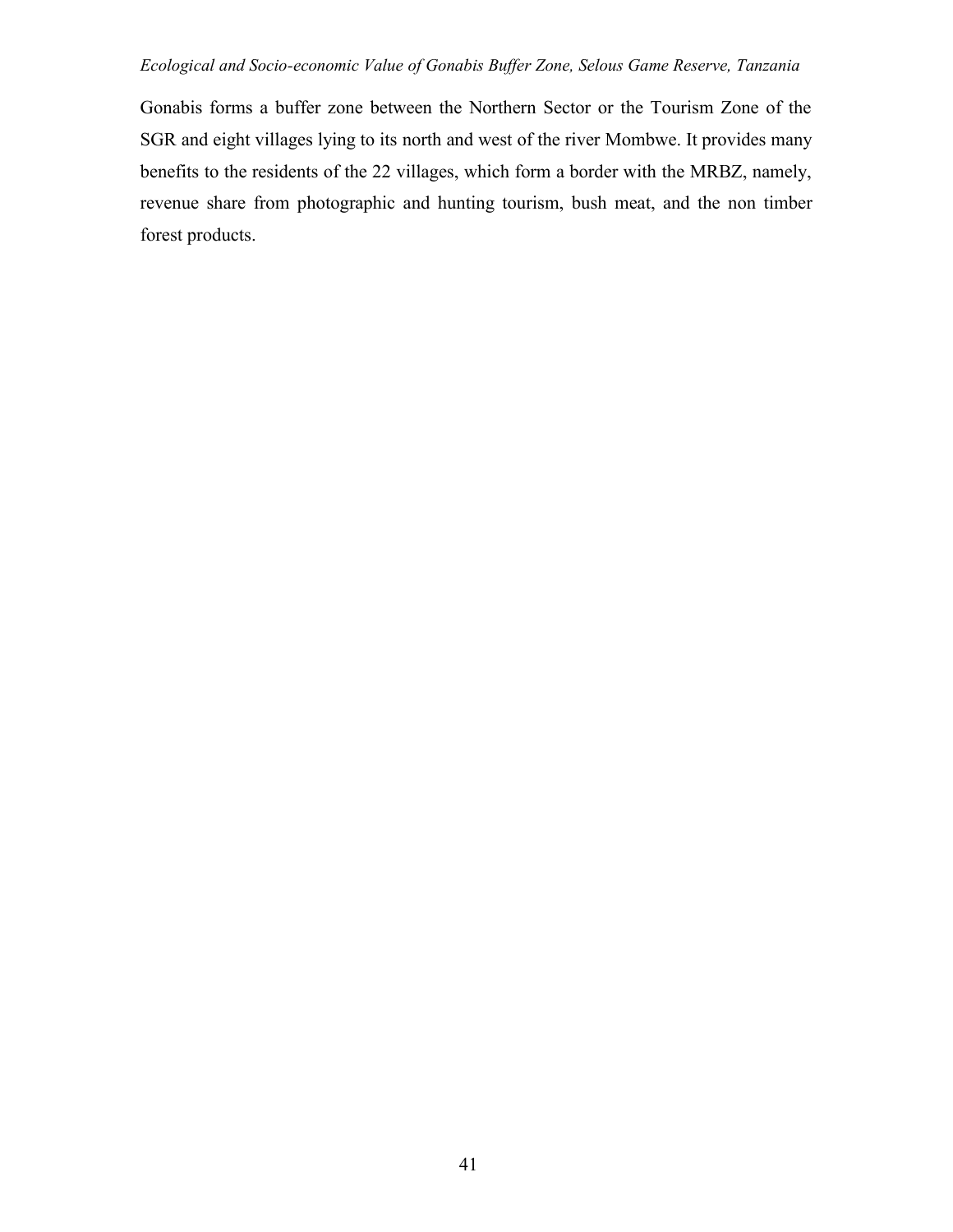

**4.1 Ecosystem Profile**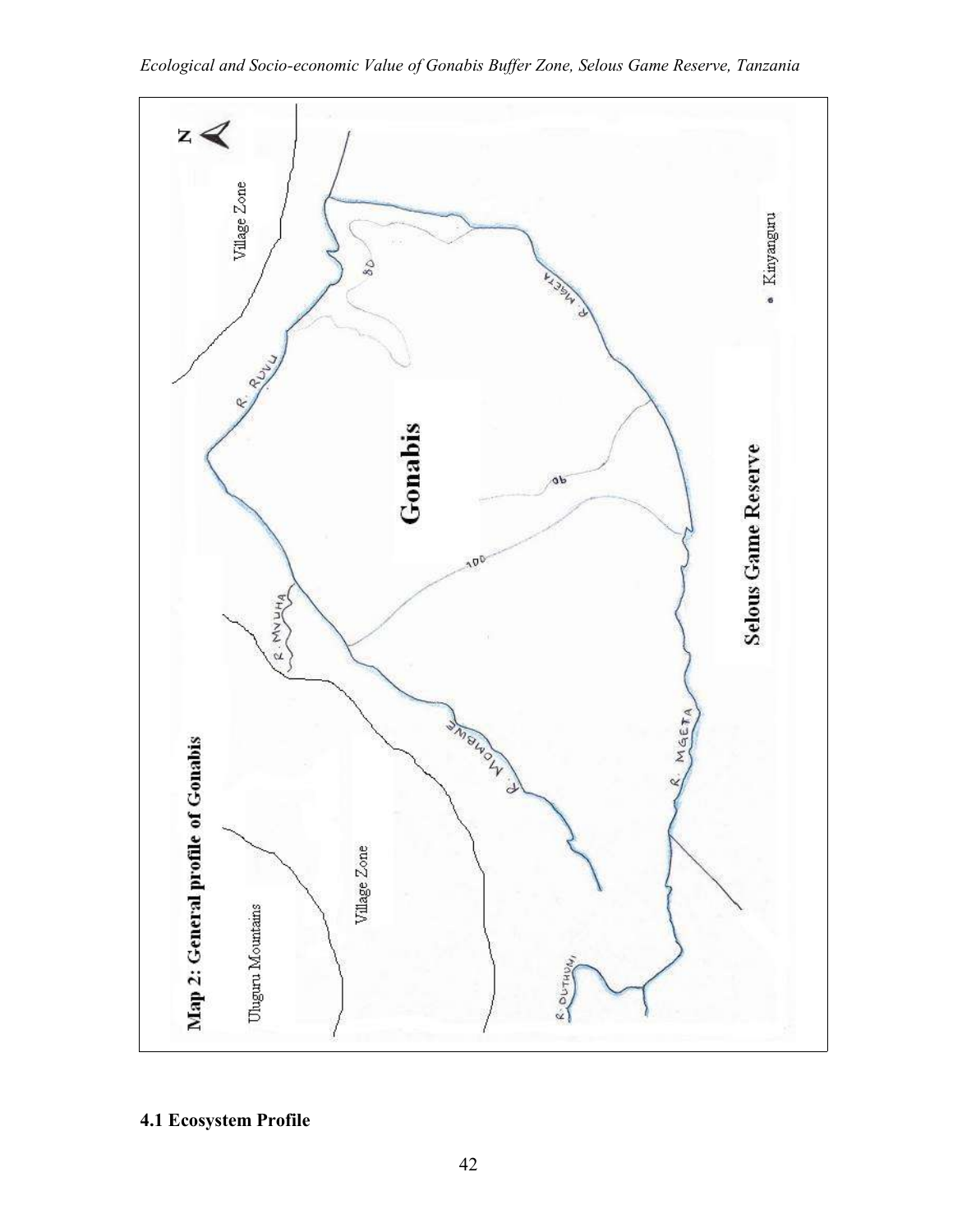The Gonabis buffer zone is a mosaic of ecosystems, ranging from riparian forest and dense woodland to open woodland and *mbuga* (scrub).

According to a study conducted by Rodgers, the Selous ecosystem, which comprises of Gonabis, falls into the south-east Tanzania block of dry woodland or Miombo, which can be defined as: ''A deciduous unarmed woodland occurring in the unimodal rainfall areas of East and Central Africa….and characterised by Caesalpiniaceous trees, especially species of Brachystegia and Julbernardia… The ground cover varies from a dense coarse grass cover to a sparse cover of herbs and small grasses. The shrub layer is variable in density and species composition, often dominated by Diplorhyncus condylocarpon and species of Combretum. " [Rodgers, 1970; 3.2].

Based on these physiognomic divisions, the Gonabis buffer zone can be divided into three main ecosystem types: Riparian forest, Woodland, and Grassland. Of these, the woodland can be divided into close and open woodland. These ecosystems are described below: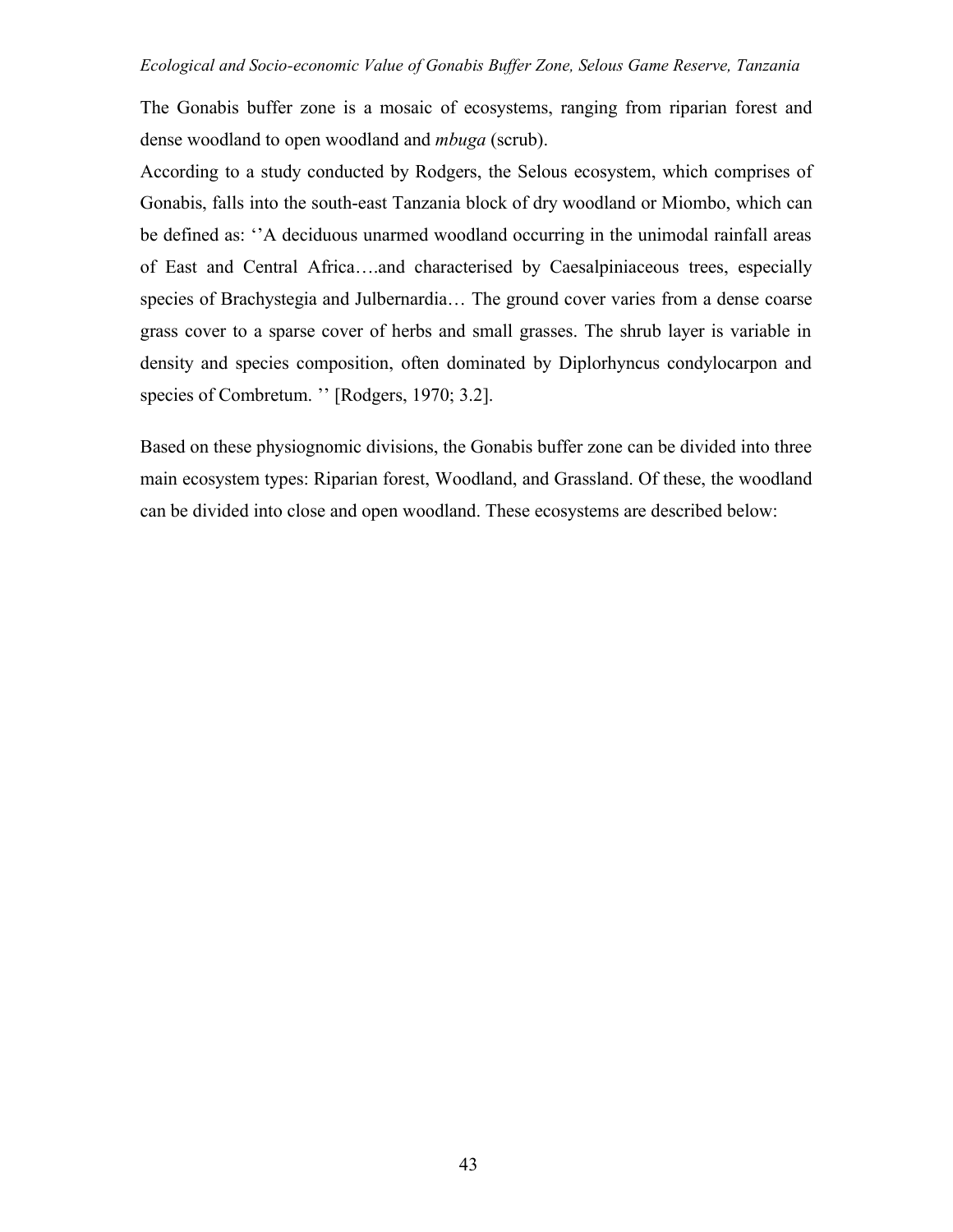

*Ecological and Socio-economic Value of Gonabis Buffer Zone, Selous Game Reserve, Tanzania*

a. Riparian forest: defined as closed vegetation type dominated by shrubs and trees of less than eight meters, with the absence of sparse ground cover. This ecosystem type covers the smallest area of all ecosystem types found in Gonabis. It is found all along the river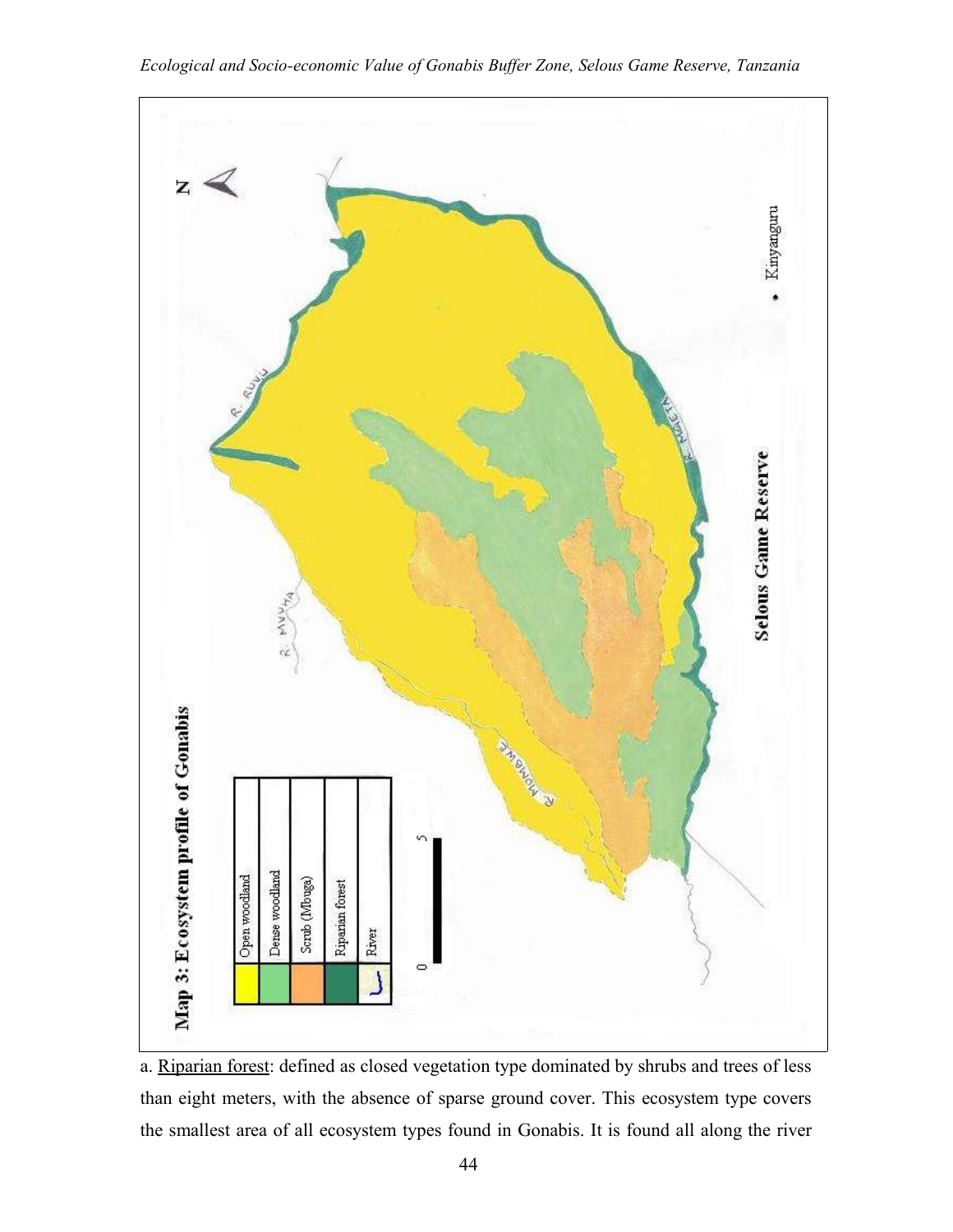courses of Mgeta and Ruvu. The dominant tree species found in this zone include *Afzelia quanzensis, Sterculia appendiculata*, and *Acacia xanthophloea* on edges of the forest, *Trichilia emetica* throughout the riverine forests, *Pterocarpus tinctoriu (*a timber tree), *Berchemia discolor, Lampothramnus zanguebaricum, Terminalia sambesiaca, Sorindeia - madagascariensis, Manilkara mochisia* with occasional *Diospyros cornii, Xylopia parvifolia, Piliostigma thonningii* and *Lonchocarpus capassa*. The dominant shrubs found in this system include *Lampothramnus zanguebaricum, Suregada zanzibariensis, Erythroxylum emarginatum, Polysphaeria spp.* and *Cola elevata*. [See picture 1 below].



*Picture 1: Riparian ecosystem type along the river Mgeta.*

b. Woodland: It is a true Miombo coverage dominated with deciduous trees from 8-25m tall, whose crowns are not touching; canopy cover being from 20 to 80 %. Based on the canopy cover, this ecosystem type can be divided into two main types: open and dense woodland. Together, the woodland covers more than 70 % of Gonabis' area. While the dense woodland in mainly concentrated in the center of Gonabis, the open woodland surrounds the dense woodland on the east, north and south and mostly covers the eastern and northern areas of Gonabis. The latter is also the most prominent ecosystem sub-types found in Gonabis and harbours some of the most important habitat areas for wildlife.

Both dense and open woodland ecosystem types are multi-layered and comprise of tree cover, shrubs and grassland The dominant species found in this ecosystem type include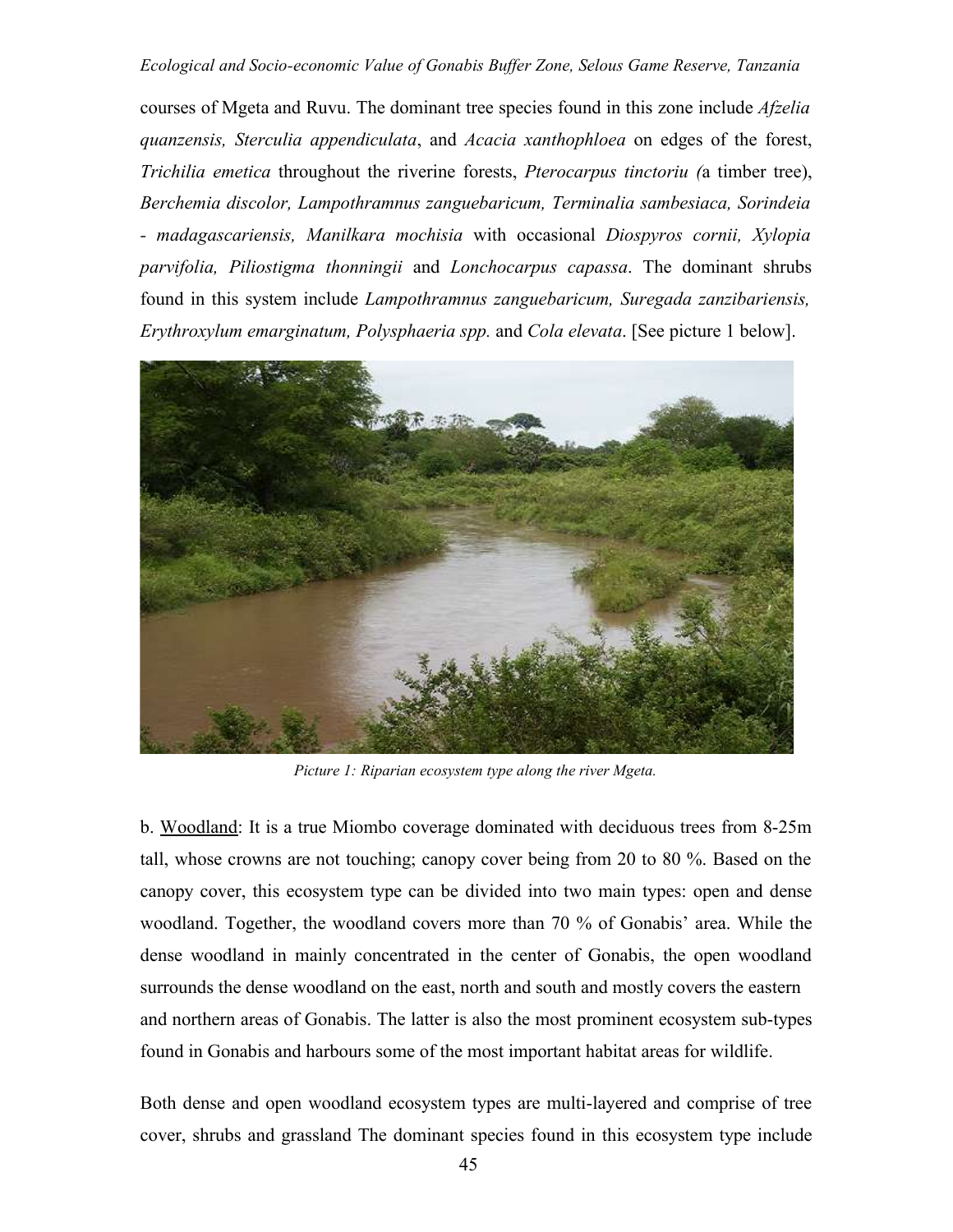*Brachystegia bussei, Brachystegia longifolia, Julbernardia globiflora, Acaciazanzibarica* and *Terminalia spinosa, Pseudolachynostylis maprouneifolia, Albizia harveyi, Pterocarpus angolensis, Acacia nigrescens, Pteleopsis myrtifolia, Combretum collinum, Diospyros kirkii, Pterocarpus tinctorius, Lonchocarpus bussei* and *Millettia stuhlmannii. Brachystegia microphylla.* Dominant shrubs include *Annona senegalensis, Rourea orientale, Catunaregan spinosa, Diplorrhynchus condylocarpon* and *Ximenia caffra* var. *natalensis*. The picture of both dense and open woodland is given below:



Picture 2: Dense woodland in Gonabis Picture 3: Open woodland in Gonabis

c. Grassland: a completely open type with no or very few woody elements. It is mostly found in the western part of Gonabis, between river Mombwe and river Mgeta. The predominant species of tall perennial grass found in this ecosystem include *Hyparrhenia rufa, Heteropogon contortus, Themeda triandra*. It may also contain a high percentage of shrubs and herbs in the ground floor. The pictures of grassland with and without woody elements are given below: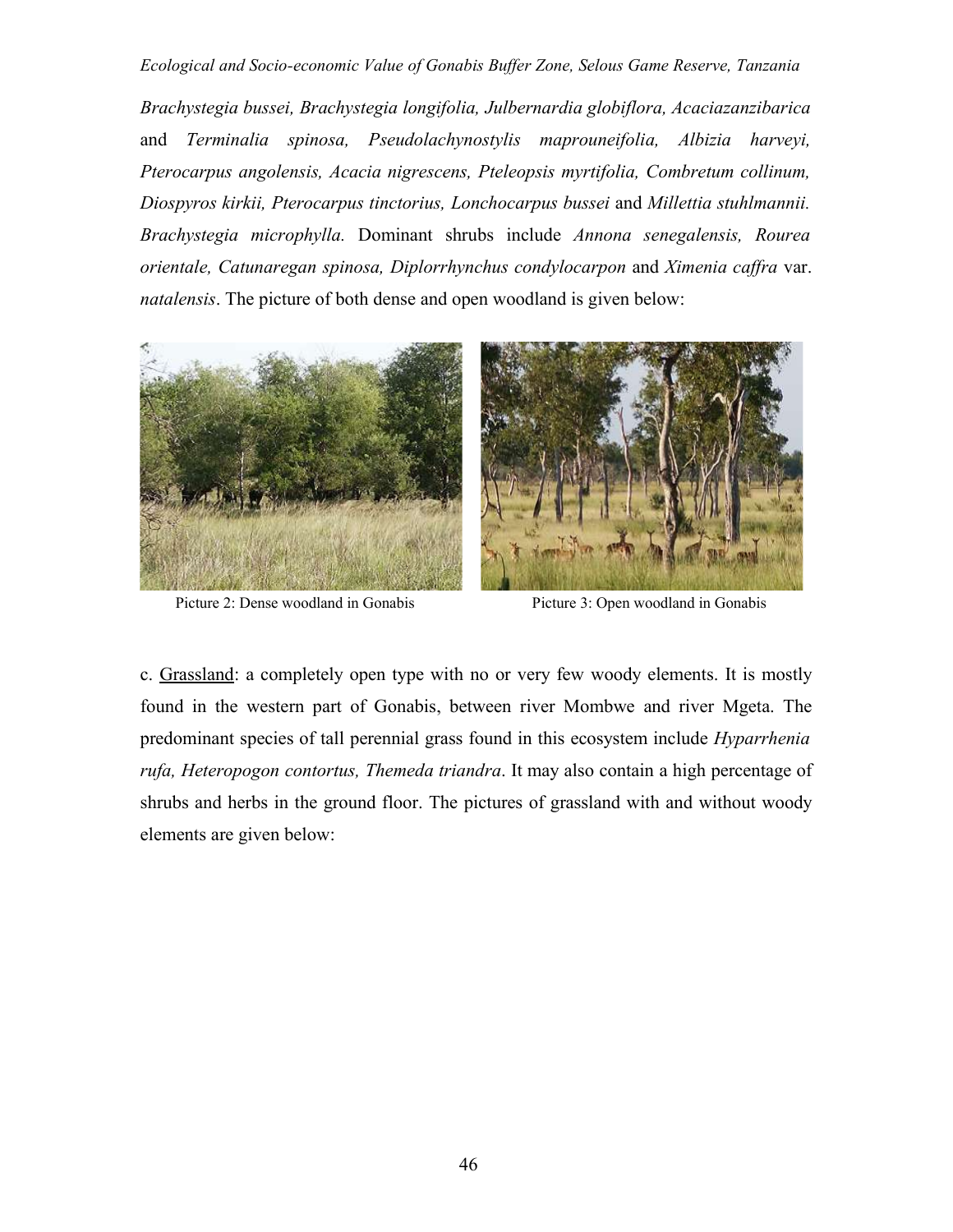



Picture 4: Grassland without woody elements Picture 5: Grassland with woody elements

# **4.2 Ecosystem relation with key mammal species**

The ecosystem diversity in Gonabis has led to the presence of a wide variety of mammals in the region. Mammals in Gonabis are not equally spread out across all ecosystem types but are concentrated in a few areas, which also constitute the most important wildlife habitats in Gonabis. Though these areas are distributed across the region, they are mainly concentrated along the river courses of Mgeta and Mombwe.

From the group discussion and interviews conducted with JUKUMU officials and residents 21 such important wildlife areas were identified and mapped. Since most of these habitat are found along the three main river courses surrounding Gonabis, they can be categorised into four main categories: Mombwe, Mgeta, Ruvu and others. The distribution of these habitats is given in the following table and map.

| Habitat area  | Habitat name                      | Flagship species  | Ecosystem types   | Total |
|---------------|-----------------------------------|-------------------|-------------------|-------|
| Mombwe        | Mikonga mwili, Mkesa, Miwanga     | Buffalo, Eland    | Open woodland     | 4     |
|               | saba, Mbigiri                     |                   |                   |       |
| Mgeta         | Bomasai, Mpera chapa, Lukengezua, | Elephant,         | Riparian, Open    | 10    |
|               | Fumbili, Tangireni, Baobab 2,     | Buffalo,<br>Lion. | Woodland,         |       |
|               | Baobab 3, Baobab 6, Mpera         | Wild dogs         | Grassland         |       |
|               | kibonge, Upinde                   |                   |                   |       |
| Ruvu          | Kimero, Nyashule, Kibumuke        | Sable.<br>Lion,   | Riparian and Open | ζ     |
|               |                                   | Hartebeest        | woodland          |       |
| <b>Others</b> | Usasa, Mtagalala hodi hodi,       | Buffalo,          | Dense and Open    |       |
|               | Tuladiungu, Niamigadou            | Hartebeest        | woodland          |       |

**Table No 4.1: Important habitats and their relation to flagship species**

Source: Primary survey, 2005.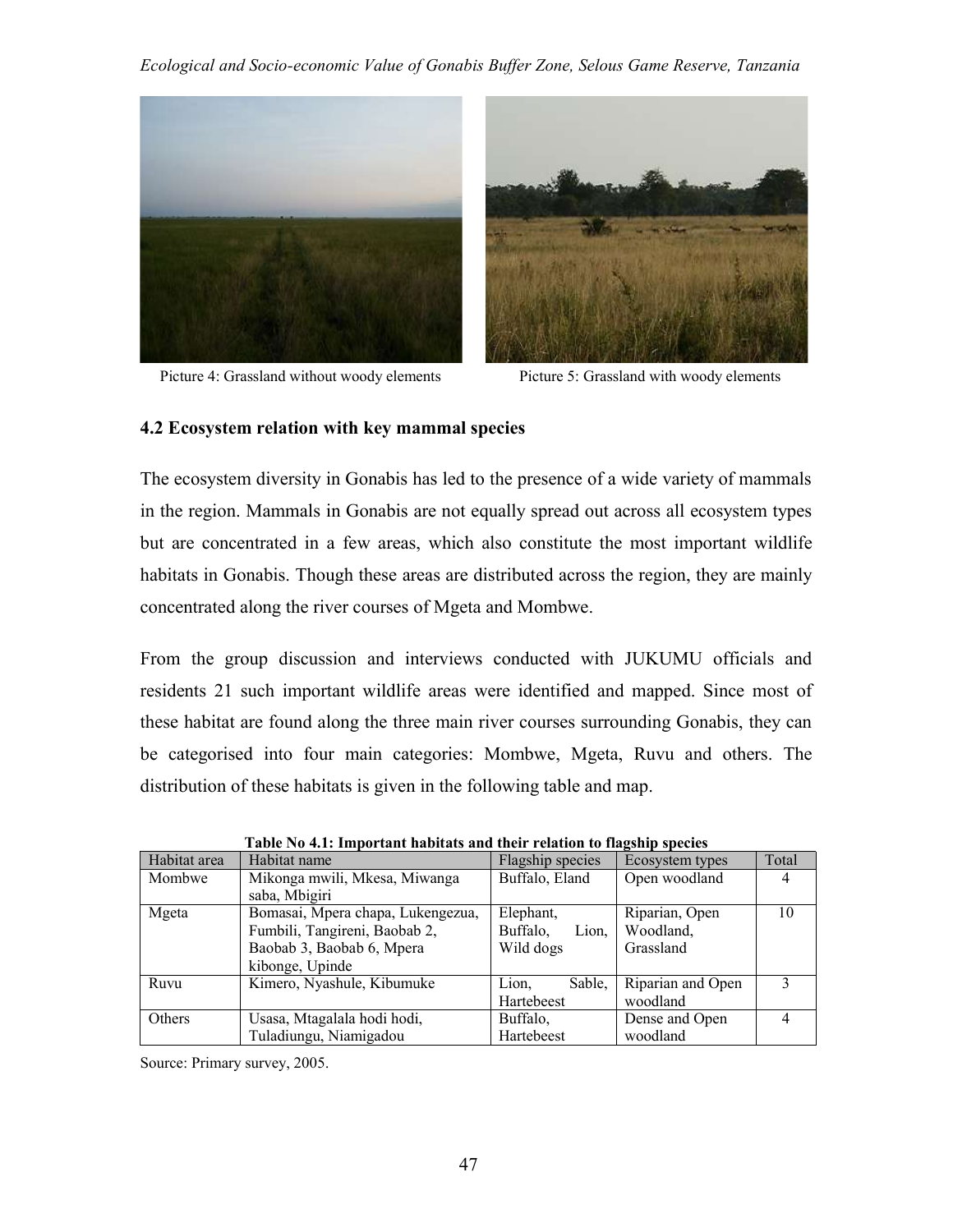

The important wildlife habitats are concentrated mainly on the eastern bank of the river. Unlike Mgeta and Ruvu, which have riparian forest belt running continuously along their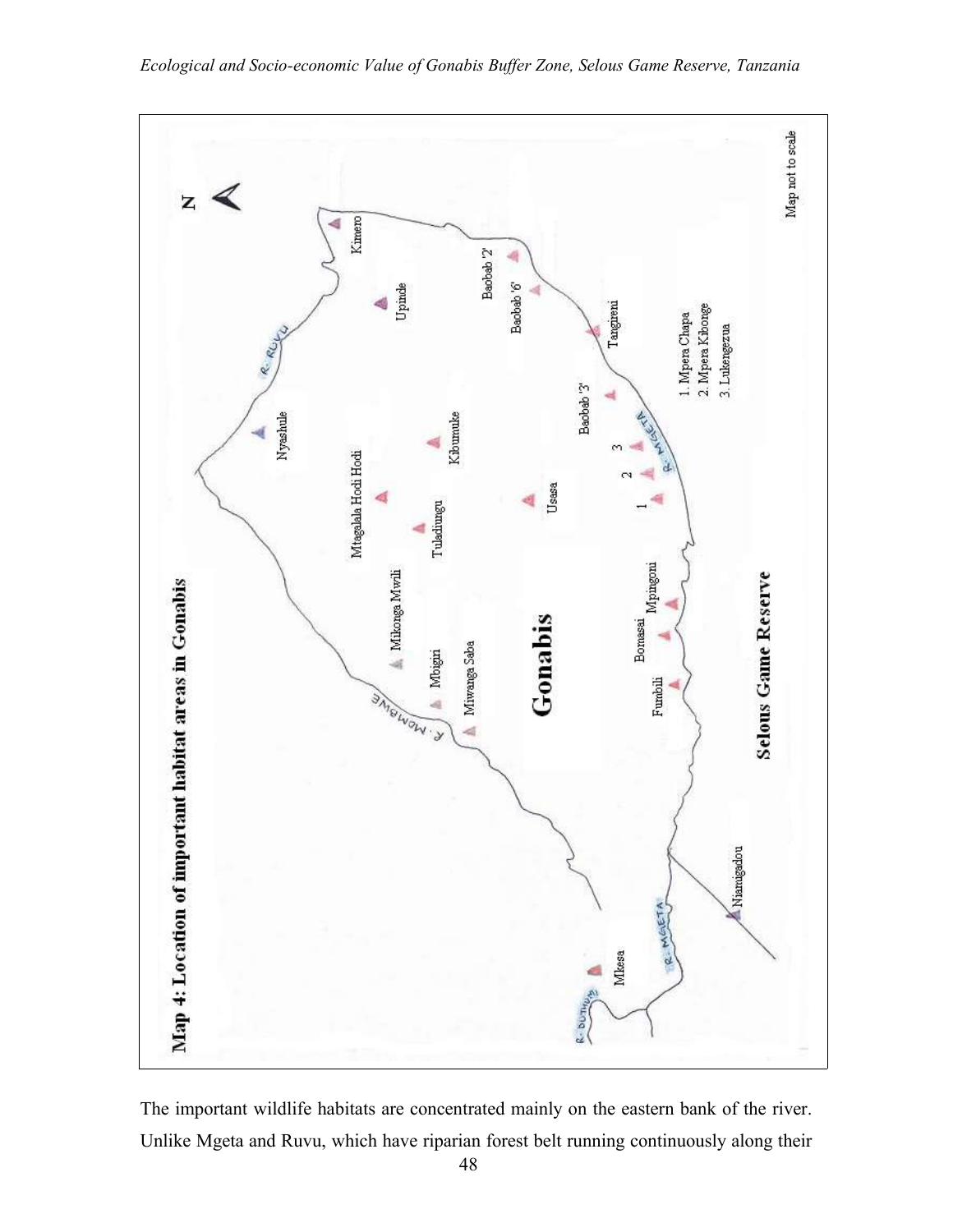banks, Mombwe has open woodland with tall grasses on either side of its banks. This is because Mombwe is a seasonal river, which runs from April to September. Even though the river remains dry from October to March, its course is left behind with several water puddles, sufficient enough to support wildlife populations, especially that of buffaloes.

The open woodlands of Mombwe support four to five resident herds of buffalo, which are found both during the wet and dry season, the average size of the herd being more than 100 individuals. Thus, it may be concluded that the river supports at any given time in a year over 500 buffaloes.

The buffalo population is not equally distributed along the river but is confined to four important areas, namely, Mbigiri, Mikonga mwili, Miwanga saba and Mkesa. Of these, only Mkesa is located on the western banks of the river. During the dry season, the herds move to the Mkesa area because the latter lies in proximity of river Duthumi, which is a perennial river and provides water for the herds during the dry season.

Besides buffaloes, the open woodlands of Mombwe also support eland, waterbuck, hartebeest, zebra, wildebeest and elephant population. Elephants are found along Mombwe only during the dry season. Wild dogs sightings have also been reported from this zone including packs of over twenty animals.

## **4.2.2 Mgeta Habitats**

Of the 21 important wildlife habitats in Gonabis, nearly half are concentrated along the river Mgeta. The Mgeta habitats support a wide variety of ecosystems, ranging from riparian to open woodland and grassland. Due to this wide variety of habitats, it also supports a wide range of mammals. Mgeta habitats are particularly important for elephants, which are chiefly found in areas, such as Mpera chapa and Lukengezua. These areas are rich in Borassus trees, which attract elephants especially during the month of April, when the fruiting season is at its peak. However, elephant concentration is high during the dry season and declines during the wet season when they move south into the reserve. The elephant population in the Mgeta habitats is expected to vary from 100 to 300 individuals.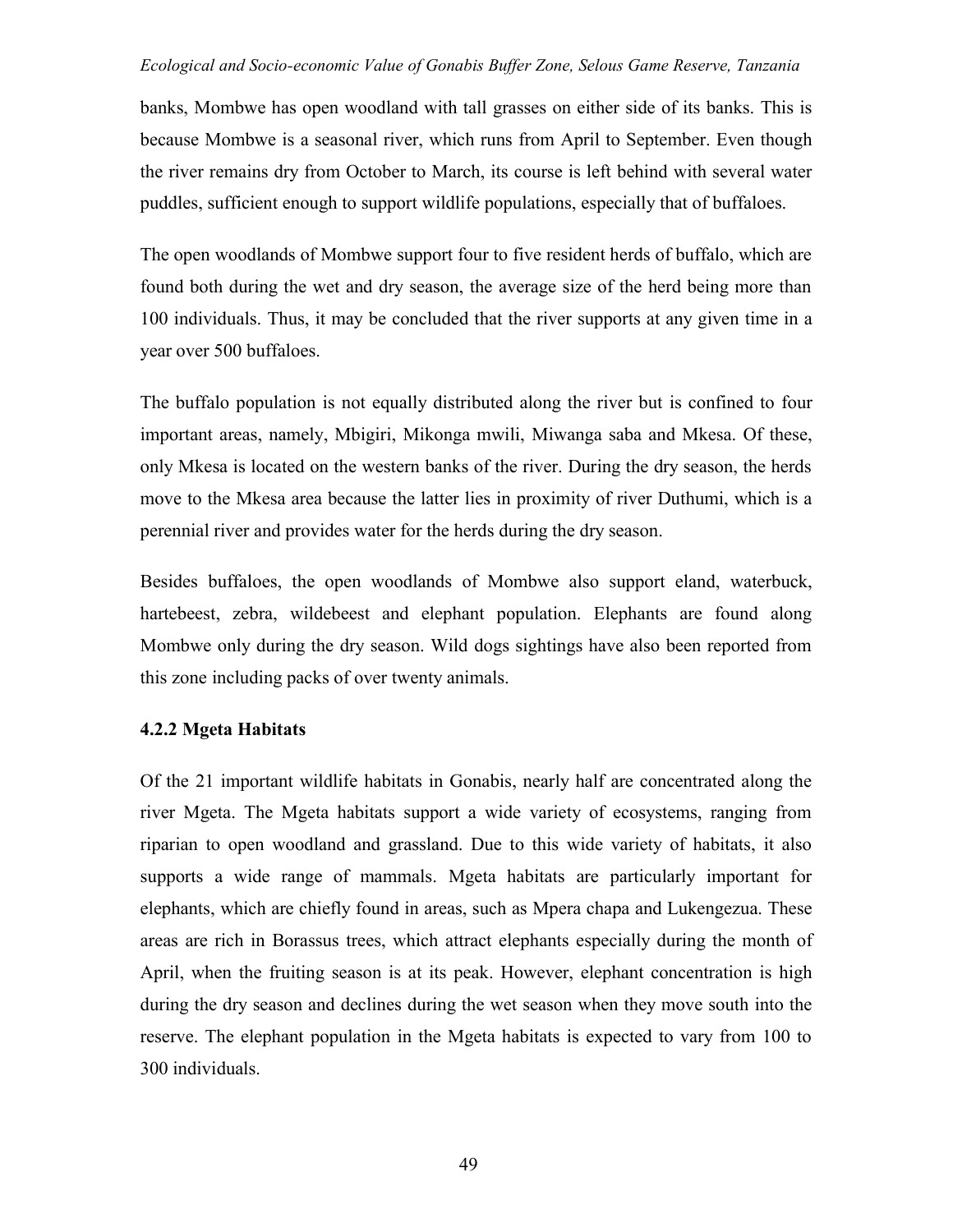

Picture 6: Borassus trees in Mpera chapa area. Picture 7: Borassus fruits during March



Besides elephants, Mgeta habitats constitute the second most crucial habitat for buffalo population in Gonabis. Buffaloes are particularly found in areas, such as Baobab two, Baboba three, and Baobab six, all located along the boundary with the Selous Game Reserve. It is estimated that there are four herds in the area, with one herd size averaging above 200 individuals, and the others varying from 100-150 individuals. These buffalo herds are however migratory and migrate seasonally from the SGR to Gonabis and vice versa via Fumbili, Lukengezua, Bomasai, and Niamigadou areas. Thus, it may be concluded that just like the river Mombwe habitats, Mgeta habitats also support over 500 buffaloes.



Picture 8: Buffalo herd in Baobab three area Picture 9: Buffalo herd in Baobab six area

Mgeta zone is also important for the lion population in Gonabis. The Mpingoni Camp area along the river is considered as a good habitat for the lions. The dense forest in Fumbili, where the river makes a wide meander, is considered important for Leopard. Mgeta zone is also crucial for the wild dogs population. During the group discussion and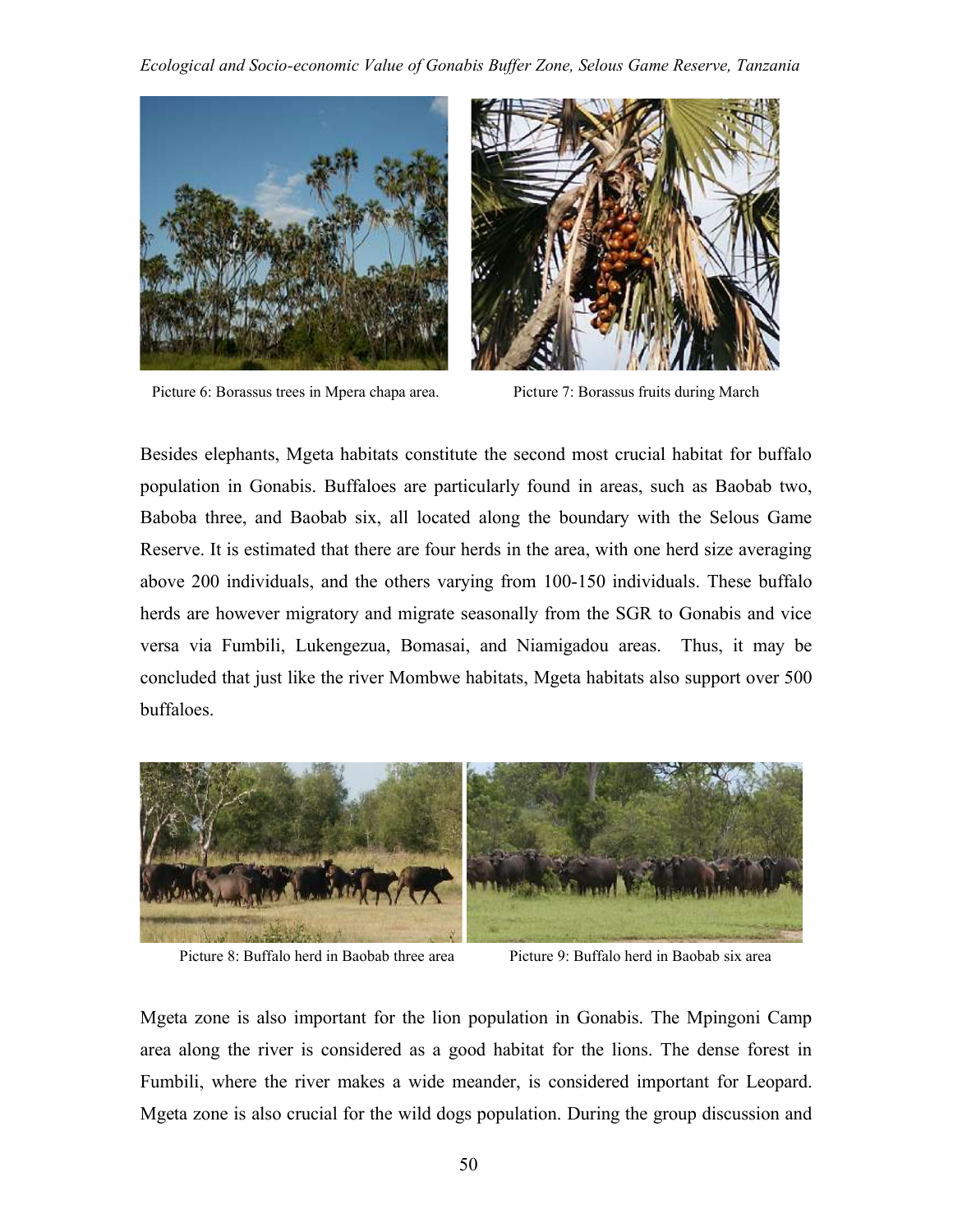interviews, it was found that most sightings of wild dogs were reported from the areas in the Mgeta zone, such as Mpingoni and Mpera chapa.

### **4.2.3 Ruvu habitats**

Buffalo herds are also found in other habitat areas, namely, Kibumuke, Baobab 3 and Baobab 6. The Kibumuke herd numbers over 150 individuals and is migratory in nature, migrating during the dry season from Selous to Gonabis and vice versa. It is resident in Selous mostly from July to December. The herd in Baobab 3 numbers over 200 individuals, and like Kibumuke herd, it is also migratory. The herds migrate from Selous to Gonabis and vice versa through Lukengezua, Fumbili, Bomasai, and Niamigadou. The smallest buffalo herd is found in Baobab 6 area. This herd numbers about 50 individuals and migrates in search of water to the north of Gonabis towards the Kimero habitat. During the dry season the herd also migrates through the village land to the nearby Mkulazi Forest Reserve.

## **4.3 Wildlife movement patterns**

Wildlife distribution in Gonabis is highly seasonal. The population of wild animals, such as wildebeest, zebra, buffalo and impala, varies considerably from season to season. With the change in season, the wild animals move not only within Gonabis but also from Gonabis to the SGR and vice versa. These movement patterns are described below:

## **4.3.1 Movement between Selous and Gonabis**

At the onset of the dry season in June, the large herbivores migrate from the SGR to Gonabis. This is because the 30-40 km wide strip, which separates the floodplains of the rivers Rufiji and Mgeta in the north-east section of the SGR, lacks permanent water. This area, dominated mainly by Nzasa plains and Kinyanguru highland, harbors a high density of large herbivores. However, due to the scarcity of water during the dry season, the large herbivores migrate either to the Rufiji or to the Mgeta basin. Due to its proximity to Mgeta, the large herbivores from the Kinyanguru highland migrate across the river to the Gonabis lowland.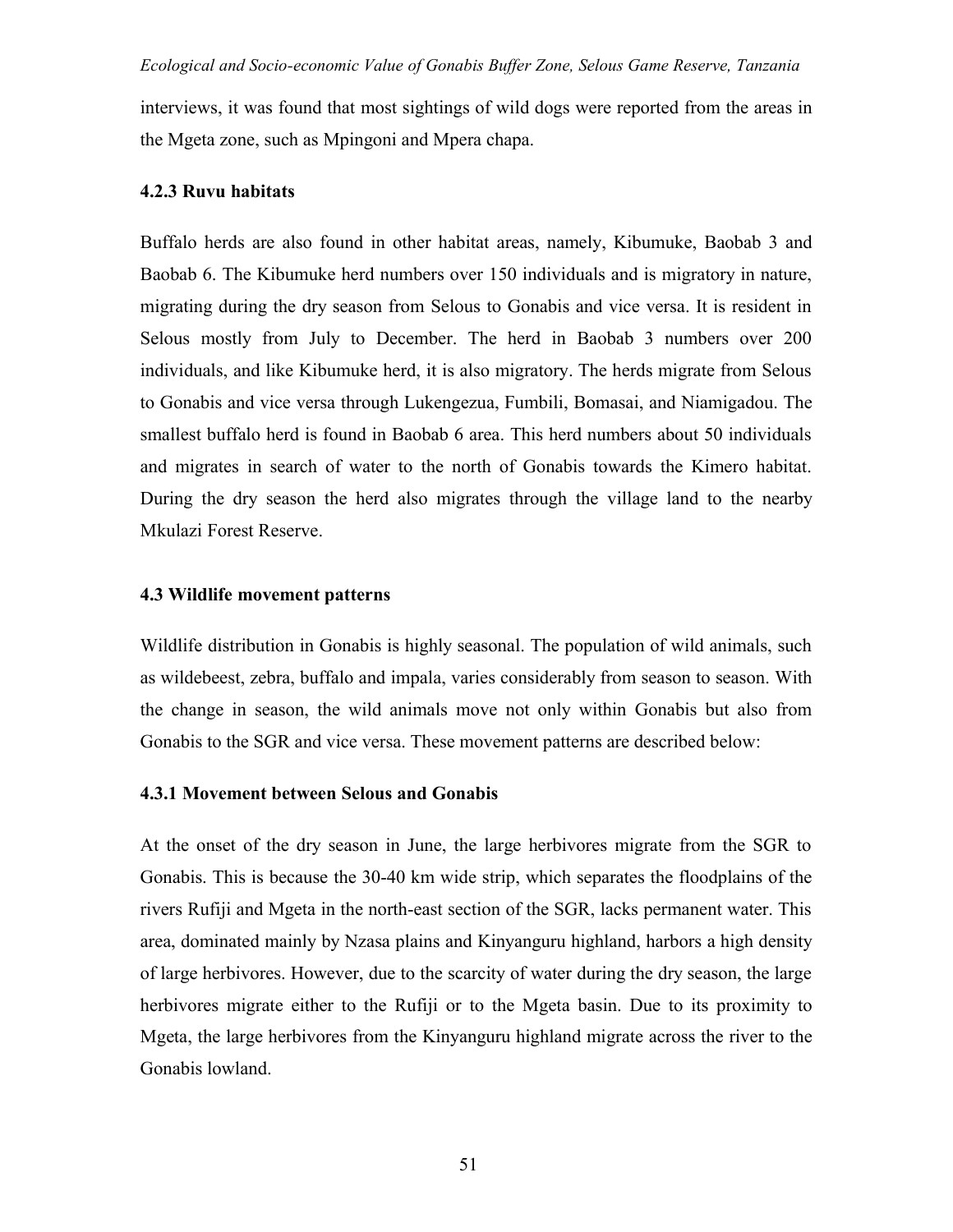At the onset of the wet season in March, however, the cycle is reversed and the large herbivores begin to migrate back to the SGR. This is because Gonabis is a flat low lying area, which gets flooded during the wet season with water discharge from the overflowing Mgeta, Mombwe and Ruvu rivers. During this period, almost half of Gonabis is submerged under water and most animals migrate back to the Kinyanguru highland in the SGR.



Picture 10 and 11: Wildebeest and zebra migration from Selous to Gonabis in Mpera Chapa

From the group discussion with the village game scouts it was found that the animals prefer three main migration routes, which are shown in the map below. As evident from the map, the animals migrate along three main routes, Niamigadou in the west, Fumbili in the middle, and Tangireni on the east. The animals also tend to use other and less popular routes, such as Mpera chapa and Lukengezua, both located in the proximity of Fumbili. Of the wild animals that migrate from Selous to Gonabis and vice versa, wildebeest migrate the most followed by zebra and buffaloes. It is estimated that over 3000 wildebeest migrate seasonally. Elephants migrate most during the month of April, which coincides with the fruiting of the borassus trees in the riparian forest in Lukengezua area along the river Mgeta.

It may therefore be concluded that the

Gonabis buffer zone acts as an important seasonal dispersal area for wildlife.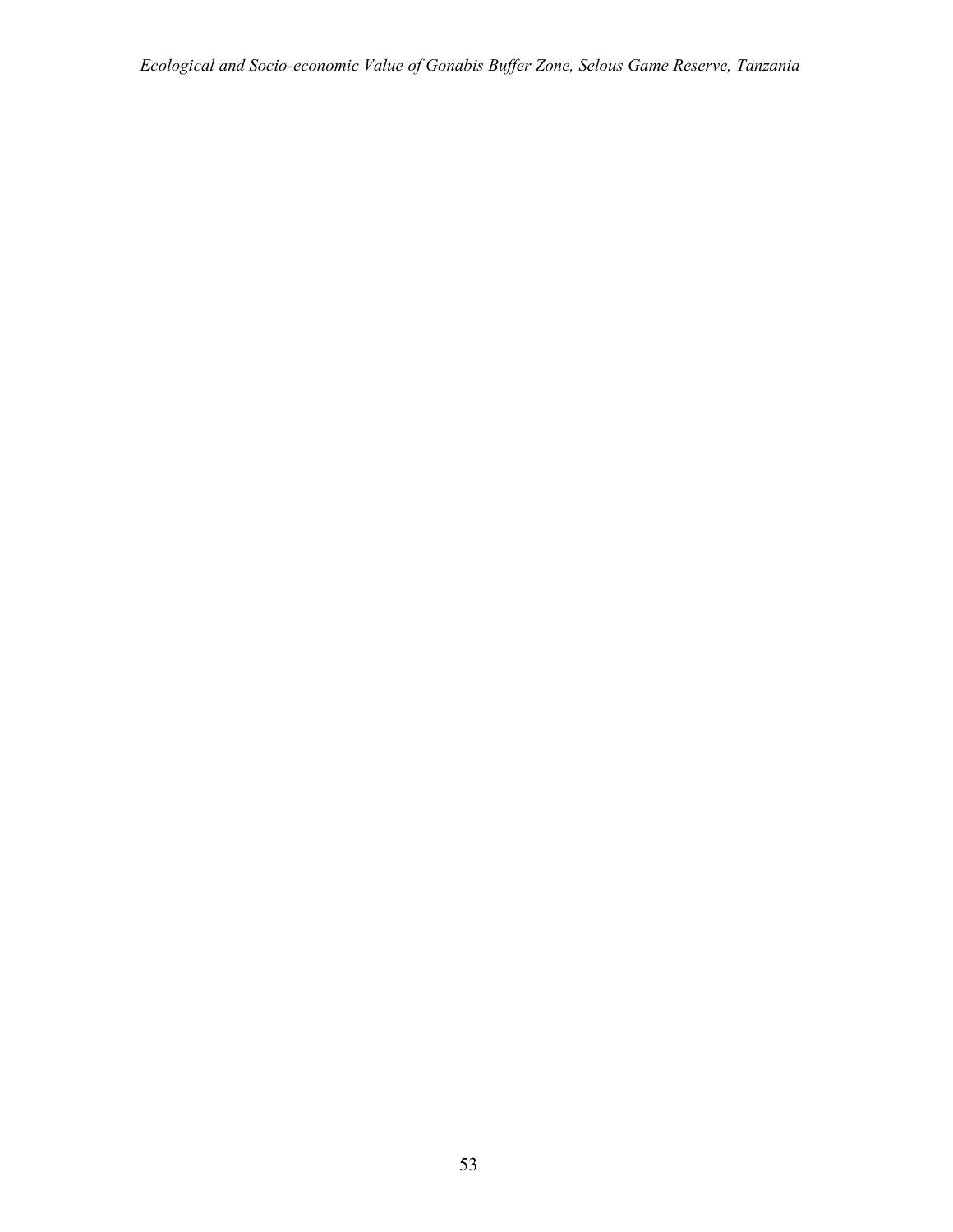

*Ecological and Socio-economic Value of Gonabis Buffer Zone, Selous Game Reserve, Tanzania*

TWCM in association with GTZ has conducted six five-wildlife censuses in the Selous Game Reserve and the adjoining areas. Of these, Gonabis was covered in four census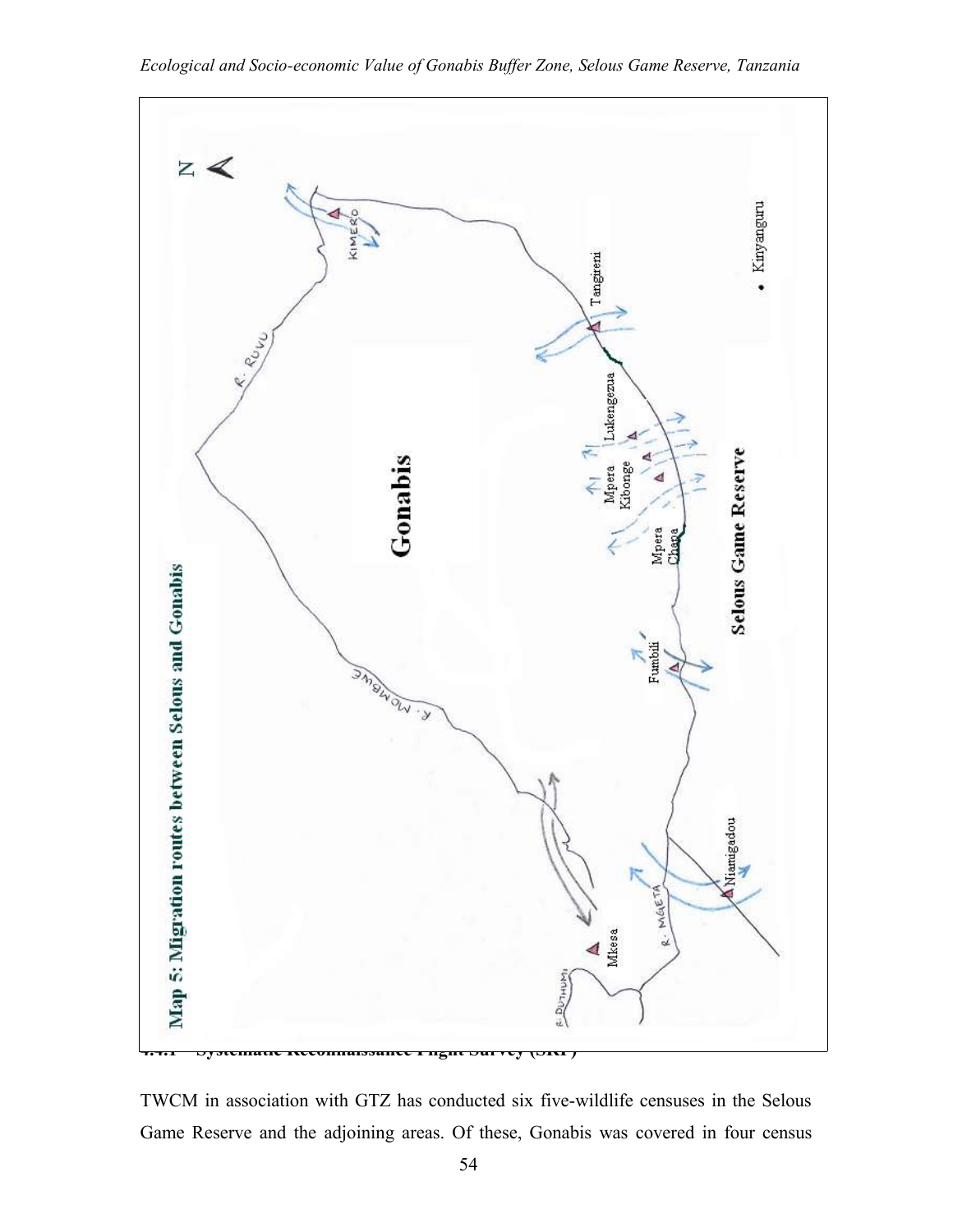reports as a part of 'Outside North Buffer Zone<sup>34</sup>. All the wildlife censuses focussed only on the large herbivores found in the Selous Ecosystem. The details of the census year and the associated information are given in the table below.

| Census year | Month and Season | Areas covered       | Gonabis covered |
|-------------|------------------|---------------------|-----------------|
| 1976        | June, Wet        | SGR, MNP, KGCA      | N <sub>0</sub>  |
| 1989        | September, Dry   | SGR, MNP, KGCA, BZs | Yes             |
| 1991        | June, Wet        | SGR, MNP, KGCA      | N <sub>0</sub>  |
| 1994        | September, Dry   | SGR, MNP, KGCA, BZs | Yes             |
| 1998        | October, Dry     | SGR, MNP, KGCA, BZs | Yes             |
| 2002        | Oct-Nov, Dry     | SGR, MNP, KGCA, BZs | Yes             |

**Table 4.2: SRF Surveys and areas covered in the Selous Ecosystem**

Source: SRF Surveys, 1989 – 2002.

Note: Details for the 1976 census were not available.

As evident from the above table, most wildlife censuses were conducted during the dry season. Gonabis was covered in four census reports and all of them were conducted during the dry season. Therefore, the SRF estimates for the density of key herbivore mammal species are valid only for the dry season. The details of each census are given below:

1989 Census Report: The census was mainly conducted to provide an estimate of the elephant population. The other herbivores included in the survey were buffalo, zebra, giraffe, hippo, bushpig, warthog, wildebeest, impala, waterbuck, eland, reedbuck, sable antelope, bushbuck, greater kudu, hartebeest, and puku.

During the 1989 census, Gonabis recorded the highest density of large herbivores, with the Mgeta habitats, such as *Lukengezua*, *Mpingoni*, *Mpera Chapa*, etc, recording a density of 600 animals per sq km<sup>5</sup>. No other area in the entire Selous Ecosystem recorded such a high density of large herbivores. In addition, the areas in the vicinity of Gonabis also recorded a high herbivore density of 400 animals per sq km.

Such a high density of wildlife in Gonabis was mainly due to a high density of wildebeest and zebra. In the case of wildebeest, the density was as high as 600 animals per sq km, making habitats in Gonabis as the only area in the entire Selous Ecosystem with such a high density of wildebeest. The other habitat, which also reported a high density of

<sup>4</sup> Though Gonabis is covered in all the surveys as a part of the outside north, most animal sightings are reported from habitats located in Gonabis, with the adjoining areas reporting considerably lower densities of large herbivores. Therefore, the population estimates for the entire Outside North can be assumed as close to the population estimates for the Gonabis buffer zone.

<sup>&</sup>lt;sup>5</sup> The density of large herbivores are valid only for the habitats located within Gonabis and do not represent the density of large herbivores in the entire Gonabis buffer zone.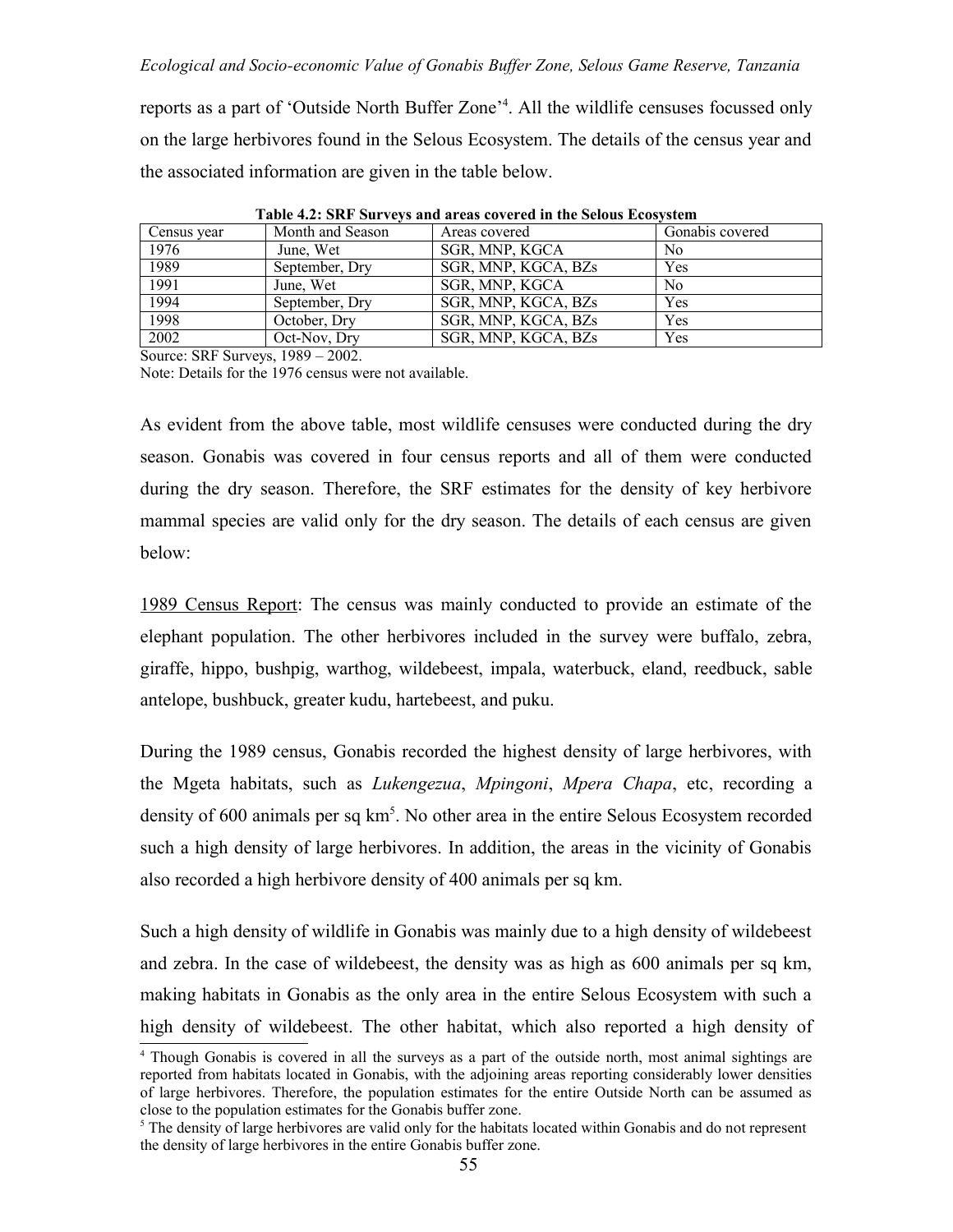wildebeest, was in the Northern Sector of the Selous Game Reserve. However, here the density was only 300 animals per sq km, half of that in habitats located in Gonabis. Likewise, the habitats within Gonabis reported the highest concentration of zebra and giraffe in the entire Selous Ecosystem, the density being 200 and six animals per sq km respectively.

The other large herbivores sighted in Gonabis include buffalo (low concentration), bushbuck (medium), eland (low concentration), hartebeest, impala, sable antelope, reedbuck, and warthog. No sightings were reported of greater kudu, hippo, sable antelope, waterbuck, and elephant.

1994 Census Report: The census was mainly conducted to provide an estimate of large herbivores densities during the dry season. The large herbivores covered during the census were the same as in 1989. The census recorded Gonabis and Kilombero habitats as having the highest concentration of large herbivores in the entire Selous Ecosystem.

Again as earlier, the high density of large herbivores in Gonabis was mainly due to a high concentration of wildebeest and zebra. Though, habitats in Gonabis still recorded the highest density of wildebeest in the entire Selous Ecosystem, the density of zebra was lower than in the habitats located in Selous, but higher than in the habitats located in the MNP. Giraffe densities were reported to be considerably lower than in 1989.

In contrast, the density of impalas was reported to be high, with population estimates next on to the Selous Game Reserve. Likewise, buffalo densities in Gonabis and adjoining areas were also reported to be significantly higher than in 1989. The buffalo population in Gonabis was indeed next only to the Selous Game Reserve and the Kilombero GCA. Riparian habitats in Gonabis also recorded the highest density and highest population of reedbuck in the entire Selous Ecosystem. Eland density was again reported to be low.

Unlike in 1989, this time elephants were also sighted in Gonabis, with habitats corresponding to the Mgeta zone, reporting a density of 20 animals per sq km. Waterbuck and hippo were also sighted during the survey but their density was reported to be low. As earlier, greater kudu and sable antelope were not sighted in Gonabis and the adjoining areas.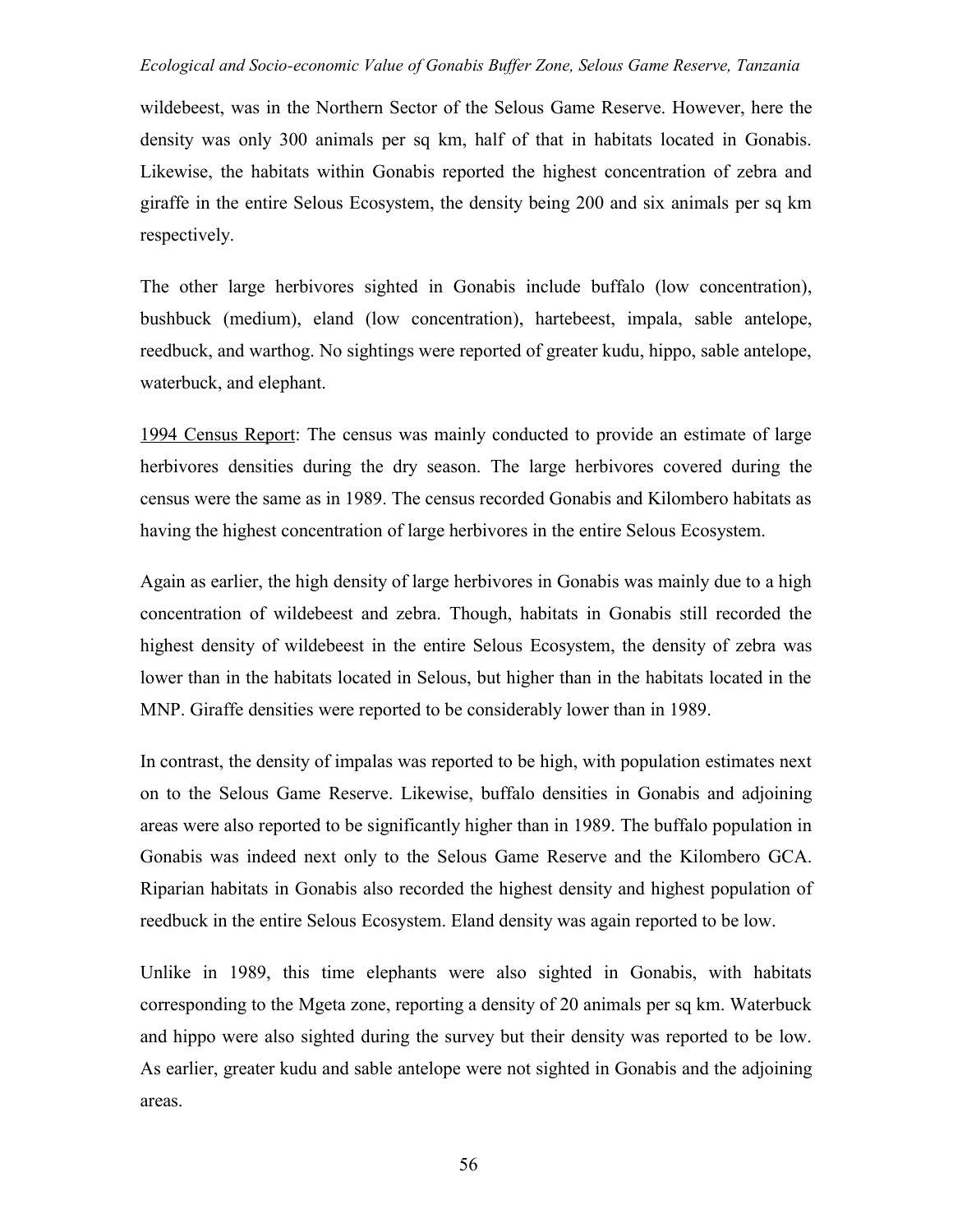1998 Census Report: Again, the density of wildebeest is reported to be high, higher than any area in the Selous Ecosystem. The population estimates for the entire Outside North being 30,000. Though the wildebeest population was recorded as next only to the Selous Game Reserve, the density in the buffer zone was considerably higher on account of its smaller area. In case of zebra, the population estimates are next only to the MNP and the Selous Game Reserve. The population for giraffe and waterbuck were estimated to be higher than in 1994.

The density and population estimates for impala, buffalo and reedbuck were reported to be moderate, but considerably lower than in 1994. This was especially true in the case of buffaloes. Elephant, eland, and hartebeest densities remain the same as earlier. Greater kudu and sable antelope are again not reported during the survey.

Almost all the large herbivore population was reported to be distributed in the Mgeta river habitats.

2002 Census Report: As in the earlier surveys, Gonabis reported a high concentration of wildlife. The density and population estimates for wildebeest, buffalo, impala, and zebra were again reported to be high. The population estimates for wildebeest and impala were reported to be next only to the Selous Game Reserve. Buffalo densities are again estimated to be highest for the areas outside Selous, except MNP and Kilombero GCA; same is the case with the elephant, impala, wildebeest and zebra population. In fact wildebeest population is estimated to be next only to Selous and outnumbers even MNP. Impala population is estimated to be marginally higher than MNP. So is the case with the elephant population.

### **4.4.2 Distance Sampling Results**

In addition to the review of the SRF survey reports, ground survey methods were also undertaken to estimate the population of three large herbivore species, impala, wildebeest and zebra. During the ground survey, five line transects were undertaken covering a total length of 40 km. The walks were designed in such a way so as to cover the three main ecosystem types found in Gonabis. However, the coverage of each ecosystem type was not in proportion to its representation in the buffer zone. The length of each walk, ecosystem type covered and animals observed are given in the table below: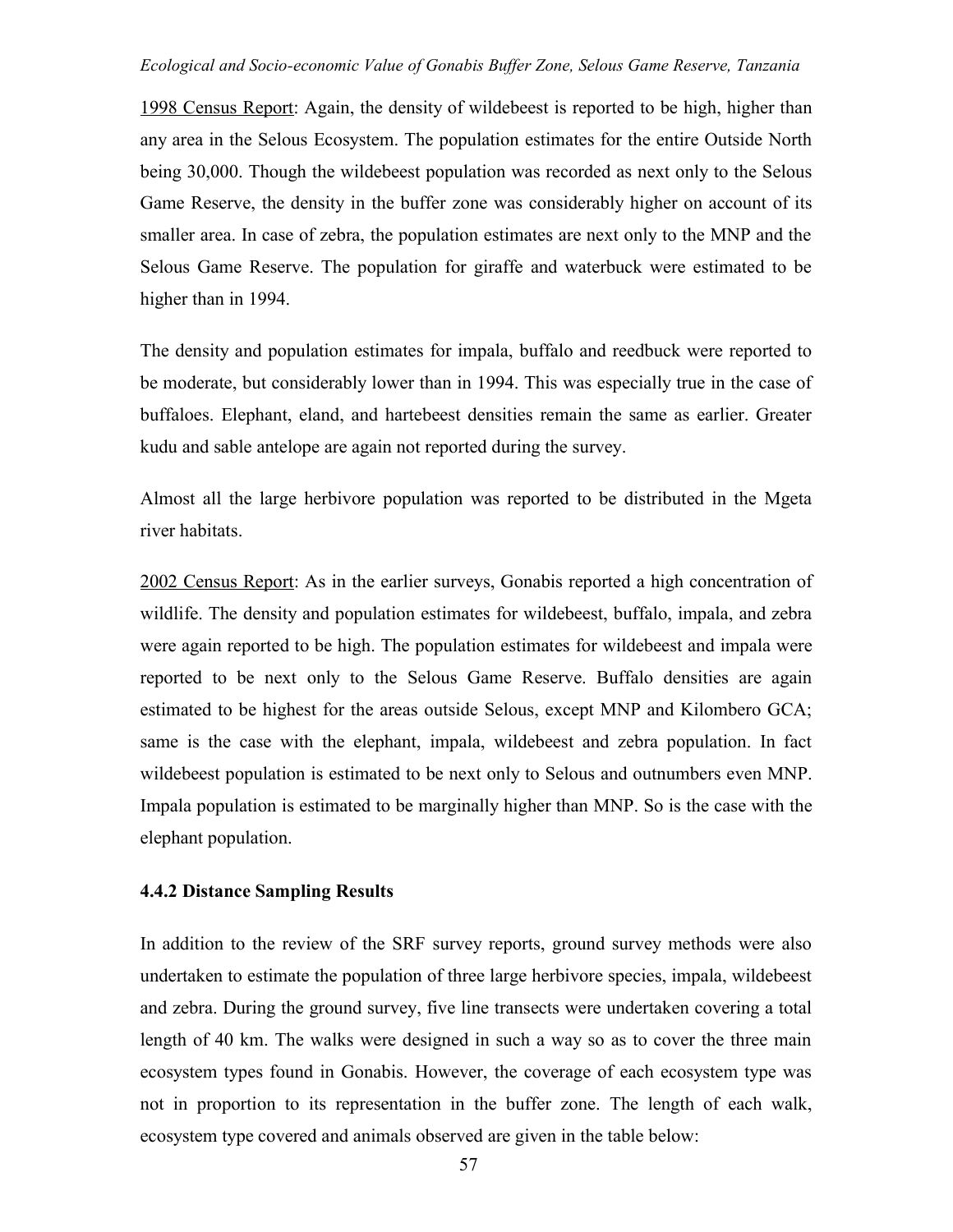| Table 4.5: Profile of the transect waiks |                                             |                      |                             |        |  |  |  |  |
|------------------------------------------|---------------------------------------------|----------------------|-----------------------------|--------|--|--|--|--|
| Transect No.                             | Transect length (km)                        | Ecosystem            | Key species observed        |        |  |  |  |  |
|                                          |                                             | Grassland, Woodland  | Wildebeest, Impala, Zebra   |        |  |  |  |  |
|                                          |                                             | Riparian, Woodland   | Impala, Waterbuck           |        |  |  |  |  |
|                                          | 10                                          | Grassland, Woodland, | Wildebeest, Impala, Giraffe |        |  |  |  |  |
|                                          |                                             | Riparian             |                             |        |  |  |  |  |
|                                          | 10                                          | Woodland             | Wildebeest,<br>Impala,      | Zebra, |  |  |  |  |
|                                          |                                             |                      | Waterbuck, Buffalo, Giraffe |        |  |  |  |  |
|                                          | 10                                          | Woodland, Riparian   | Impala, Buffalo, Giraffe    |        |  |  |  |  |
| Total                                    | 40                                          |                      |                             |        |  |  |  |  |
|                                          | $\alpha$ $\mathbf{n}$ $\mathbf{r}$<br>0.005 |                      |                             |        |  |  |  |  |

**Table 4.3: Profile of the transect walks**

Source: Primary survey, 2005.

Note: 1. Since the number of observations was small to produce valid results, a detailed analysis was not undertaken in the case of buffaloes, waterbuck and giraffe.

2. Other animals observed during the transect walks included elephants, warthogs, baboons, reedbuck, and hippopotamus.

As evident from the above table, the effective transect length in the case of impalas was 40 km and 25 km in the case of wildebeest and zebras. Therefore, the total length of the line transect was in adherence to the recommendations of the pilot study.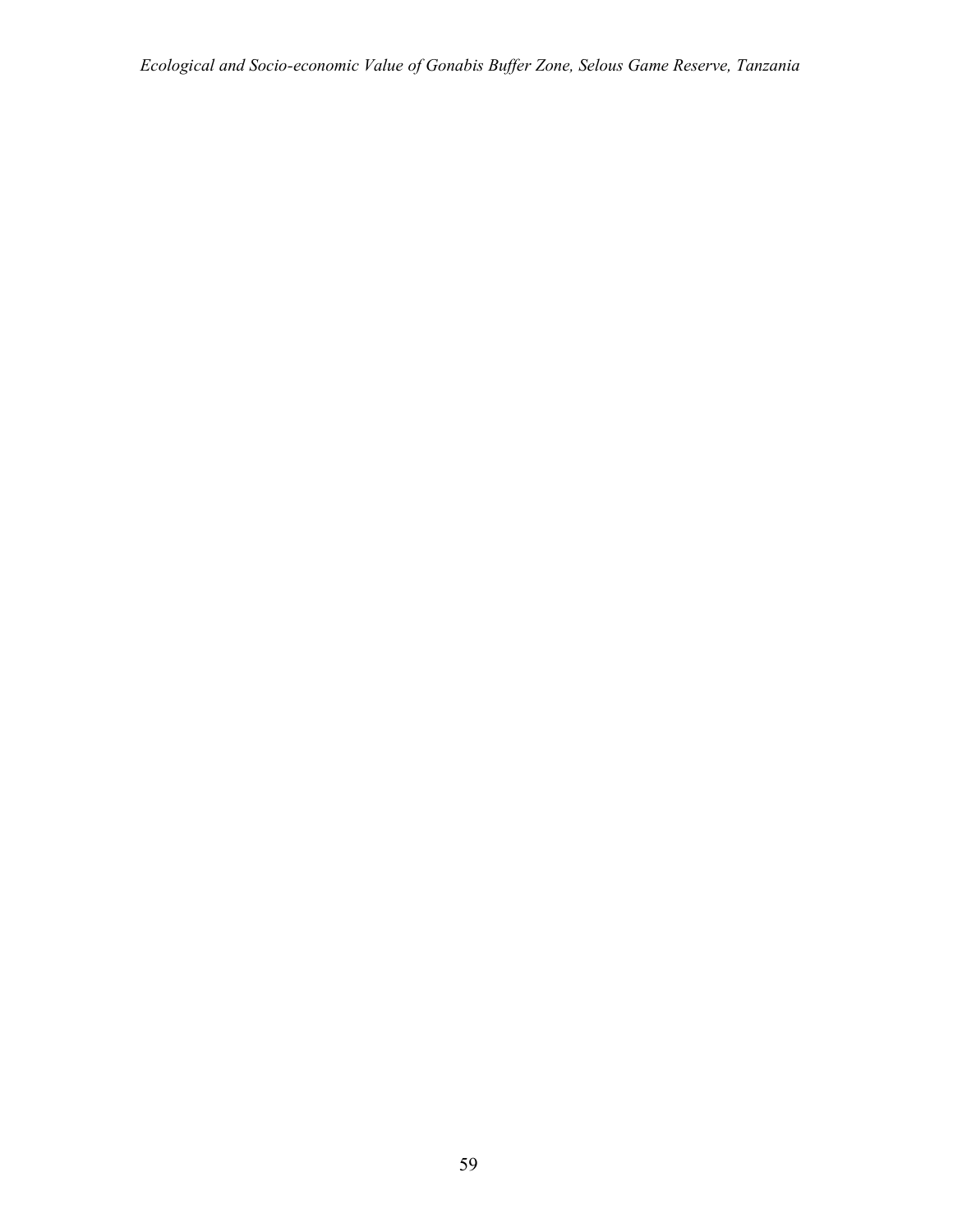

During the five transect walks, 59 clusters comprising of 1406 large herbivore mammals were observed. Of these, 20 clusters were of impala, 11 of zebra and 10 of wildebeest.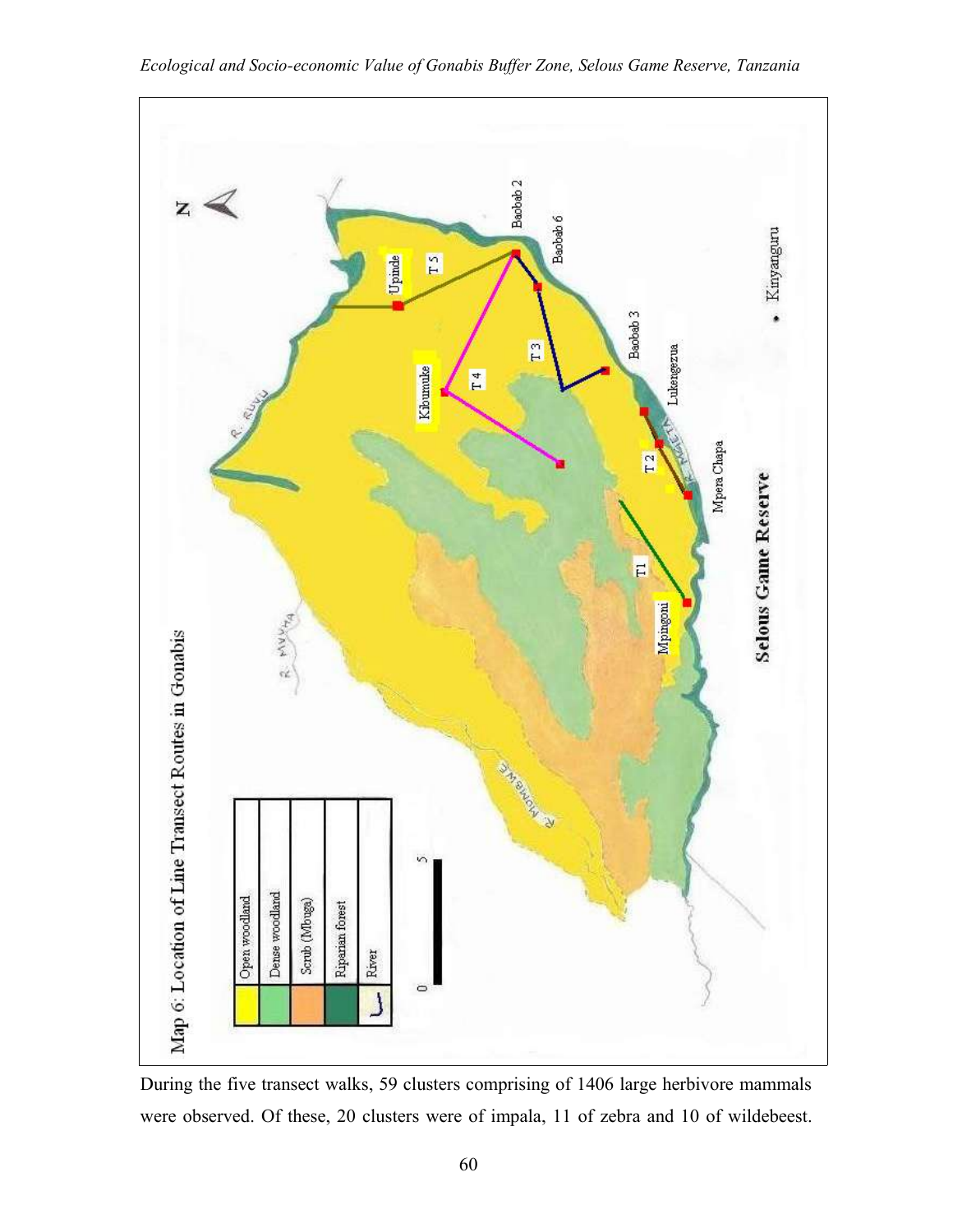Therefore, impala was the most observed species, followed by zebra and wildebeest. The remaining clusters were that of waterbuck (6), buffalo (4), giraffe (3), elephant (2) and one each of reedbuck eland, and hippo (for details see Table 4.5). The mean cluster size and sighting distance varied from species to species and the details are given in the table below:

| Parameters         | Impala      | Zebra       | Wildebeest  |
|--------------------|-------------|-------------|-------------|
| n                  | 20          | 11          | 10          |
| K                  |             |             |             |
| L                  | 40          | 25          | 25          |
| n/L                | 0.5         | 0.42        | 0.38        |
| $CV(n/L)$ %        | 22.36       | 30.00       | 31.62       |
| Model              | Half Normal | Half Normal | Half Normal |
|                    | Cosine      | Cosine      | Polynomial  |
| <b>ESW</b>         | 186.03      | 351.84      | 256.87      |
| cluster<br>Average | 22          | 11          | 44          |
| size               |             |             |             |
| $CV\%$             | 36.33       | 24.24       | 37.01       |
| E(S)               | 22.05       | 8.12        | 81.72       |
| D                  | 29.63       | 4.88        | 61.19       |
| $CV\%$             | 47.43       | 56.54       | 91.40       |
| DS                 | 1.34        | 0.60        | 0.75        |
| $CV\%$             | 30.50       | 45.18       | 45.83       |

 **Table 4.4: Profile of species observed during the transect walks**

Source: Primary survey, 2005.

Note:  $n =$  Number of observations;  $K =$  Number of efforts;  $L =$  Length of line transect;

 $ESW =$  Effective strip width;  $n/L =$  Encounter rate;  $CV =$  Coefficient of variation;

E  $(S)$ = Expected value of cluster size; D= density estimate;

DS= estimate of density of clusters.

To estimate the density of each species, first the data were pooled over the entire survey and detection probability curve was drawn using the Distance 4.1 software. This was done to find out if there is any evidence of heaping in the data collected. However, since the number of observation was small in case of all the species, truncation of observation was not undertaken<sup>6</sup>. Instead, automatic class intervals were redefined so as to obtain a curve with a broad shoulder.

<sup>&</sup>lt;sup>6</sup> Truncation of observation resulting in the generation of a warning by the Distance Software saying that the number of observation small to for a reliable density estimate.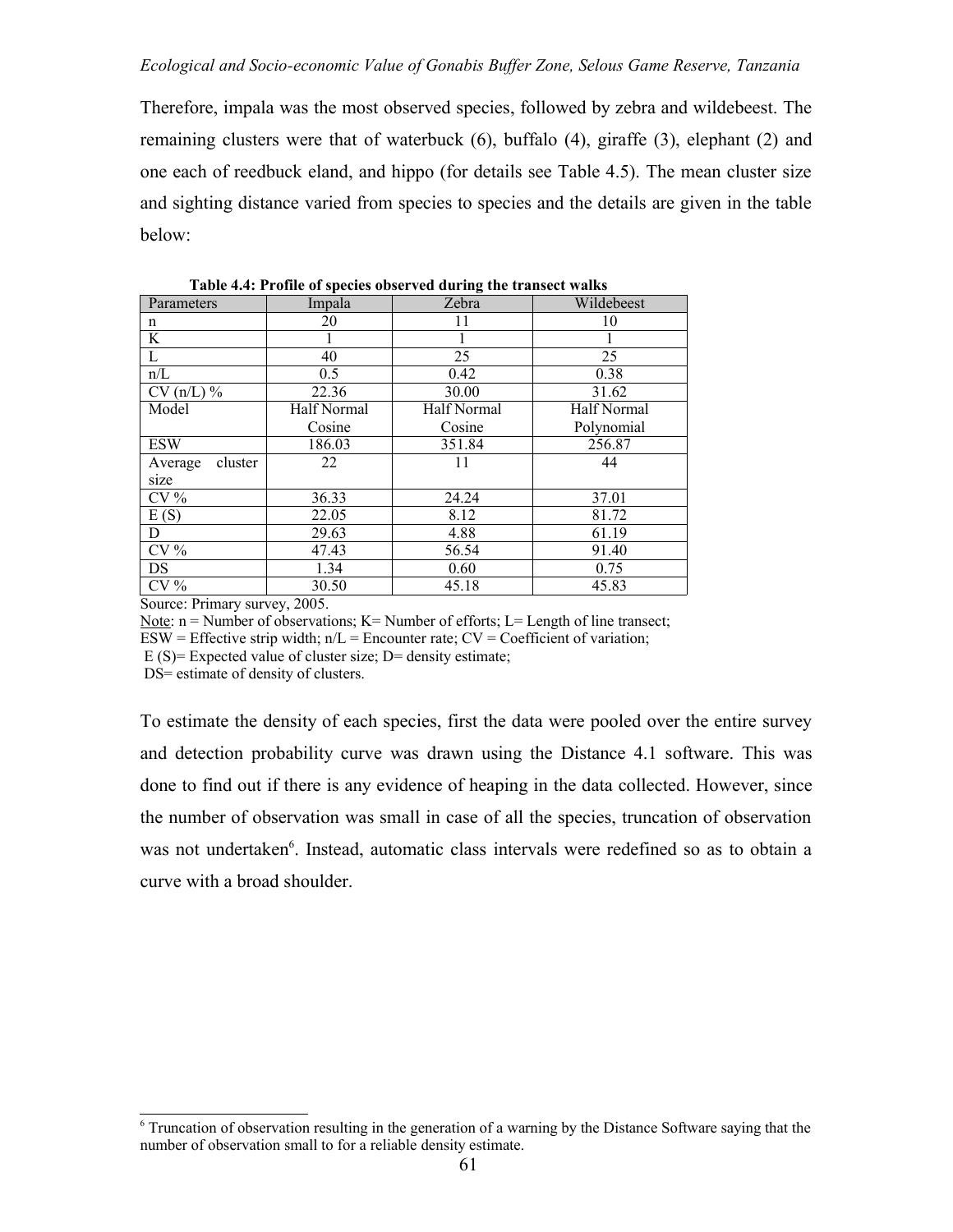|                | Table 4.5: List of species observed during the transect walks in Gonabis |                 |                  |                           |                         |  |  |  |
|----------------|--------------------------------------------------------------------------|-----------------|------------------|---------------------------|-------------------------|--|--|--|
| <b>Species</b> | Scientific name                                                          | Observation     | Species          | Scientific name           | Observation             |  |  |  |
|                |                                                                          | $\overline{2}$  |                  |                           | 3                       |  |  |  |
|                |                                                                          | $\mathbf{1}$    |                  |                           | 25                      |  |  |  |
|                |                                                                          | 27              |                  |                           | $\overline{3}$          |  |  |  |
|                |                                                                          | 150             |                  |                           | 15                      |  |  |  |
|                |                                                                          | $\overline{2}$  |                  |                           | 25                      |  |  |  |
|                |                                                                          | 45              | Zebra            | Equus burchelli           | $\overline{\mathbf{4}}$ |  |  |  |
|                |                                                                          | 1               |                  |                           | 17                      |  |  |  |
|                |                                                                          | 3               |                  |                           | 5                       |  |  |  |
|                |                                                                          | 1               |                  |                           | 5                       |  |  |  |
|                |                                                                          | 1               |                  |                           | 16                      |  |  |  |
|                | Aepyceros                                                                | $\overline{1}$  |                  |                           | 3                       |  |  |  |
| Impala         | melampus                                                                 | $\overline{2}$  |                  |                           | $\overline{2}$          |  |  |  |
|                |                                                                          | 30              | <b>Buffalo</b>   | Syncerus caffer           | 200                     |  |  |  |
|                |                                                                          | 50              |                  |                           | 20                      |  |  |  |
|                |                                                                          | 5               |                  |                           | $\overline{7}$          |  |  |  |
|                |                                                                          | 60              |                  |                           | 3                       |  |  |  |
|                |                                                                          | 13              | <b>Waterbuck</b> |                           | $\overline{3}$          |  |  |  |
|                |                                                                          | 5               |                  | Kobus ellipsiprymnus      | $\overline{5}$          |  |  |  |
|                |                                                                          | 50              |                  |                           | $\overline{5}$          |  |  |  |
|                |                                                                          | $\overline{2}$  |                  |                           | 1                       |  |  |  |
|                |                                                                          | 3               |                  |                           | 1                       |  |  |  |
|                |                                                                          | 100             |                  |                           | 6                       |  |  |  |
|                |                                                                          | 5               |                  |                           | 6                       |  |  |  |
|                |                                                                          | $\overline{10}$ |                  |                           | 1                       |  |  |  |
|                |                                                                          | 150             |                  |                           | 1                       |  |  |  |
|                |                                                                          | 100             | Elephant         | Loxodonta africana        | $\overline{3}$          |  |  |  |
|                | Connochaetes                                                             | 10              | <b>Reedbuck</b>  | Redunca redunca           | $\overline{3}$          |  |  |  |
| Wildebeest     | taurinus                                                                 | 32              | <b>Eland</b>     | Taurotragus oryx          | 17                      |  |  |  |
|                |                                                                          | 19              | <b>Hippo</b>     | Hippopotamus<br>amphibius | 1                       |  |  |  |
|                |                                                                          | 17              |                  |                           |                         |  |  |  |
|                |                                                                          | 3               |                  |                           |                         |  |  |  |
|                |                                                                          | 100             |                  |                           |                         |  |  |  |

Secondly, AIC values were computed for five models, namely, half normal cosine, half normal simple polynomial, half normal hermite polynomial, hazard rate simple polynomial, and hazard rate hermite polynomial. The model with the minimum AIC value was then selected for the detailed analysis.

In case of impalas, half normal key function with cosine series expansion was selected over the other key functions because of minimum AIC value. Given the fact that impala was the most observed species, the encounter rate at 50 % was higher than for zebra (42) %) and wildebeest (38 %). The coefficient of variation for the encounter rate was also the lowest in case of impala, showing better consistency of data. The average and the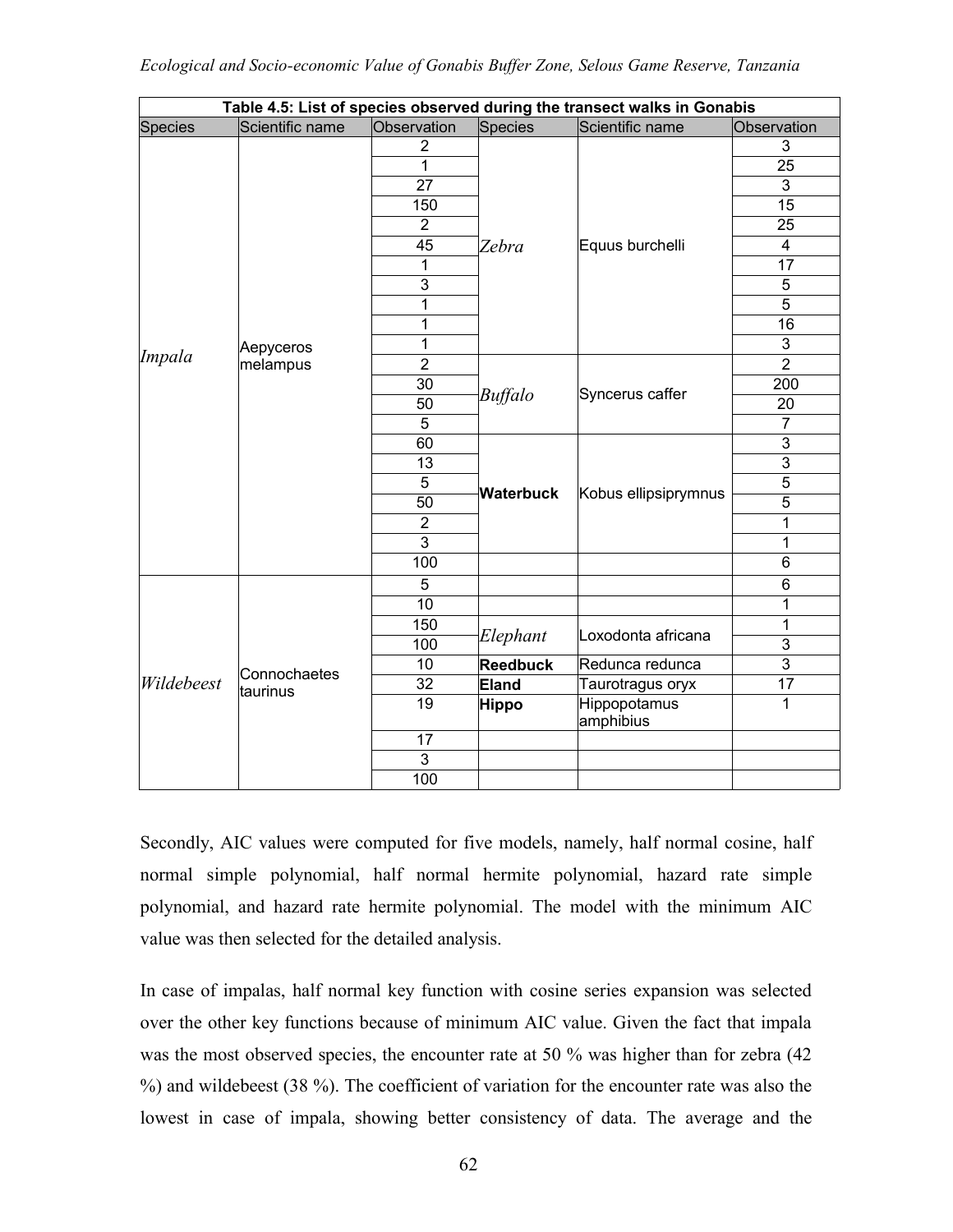expected cluster size in case of impalas were almost similar at 22 animals. The density of impalas in Gonabis was found to be 29.63 animals per sq km, with the cluster density of 1.34. However, the coefficient of variation in case of number of animal density was high at almost 50 %, still the estimate was close to the density estimate provided by Rodgers in 1991 for the Selous Ecosystem - 26 animals per sq. km.

In case of zebras, again half normal key function with cosine series function was selected because of minimum AIC value. The encounter rate in case of zebras was higher than that of wildebeest; so was the case with the coefficient of variation for the encounter rate. The average cluster size for zebra was 11 animals per cluster, the coefficient of variation being lower than 25 %. In contrast to impala, the density of zebra in Gonabis was found to be low at 4.88 animals per sq km. The coefficient of variation was again high at 56.59 %. The cluster density stood at 0.6 per sq km.

In case of wildebeest, half normal key function with simple polynomial series function was selected. The encounter rate for wildebeest was lower than the other two species, despite the fact that wildebeest is amongst the most abundant species found in Gonabis. This is mainly because wildebeest is also the most mobile of all antelopes in the Selous Ecosystem and elsewhere in Tanzania. Though the density of wildebeest was found to be high at almost 61 animals per square km, a high coefficient of variation value (91.4 %) rendered the finding as almost useless. The cluster density at 0.745 clusters per sq km at 48.5 % coefficient of variation was however more reliable.

Since the distribution of the three species varies from habitat to habitat and is found to be more concentrated along the Mgeta river zone, the population estimates based on the densities obtained was not undertaken.

Thus, it may be concluded that though the results in the case of impala and zebra density were fairly reliable and consistent, in the case of wildebeest a high coefficient of variation rendered the result as useless. This was mainly because the flooding of Gonabis at the time of the main survey, restricted free movement within the area, resulting in less ground coverage and hence small number of observations in case of all the species. Nonetheless, the results provide a reliable insight to the density of impalas and zebras at the beginning of the wet season.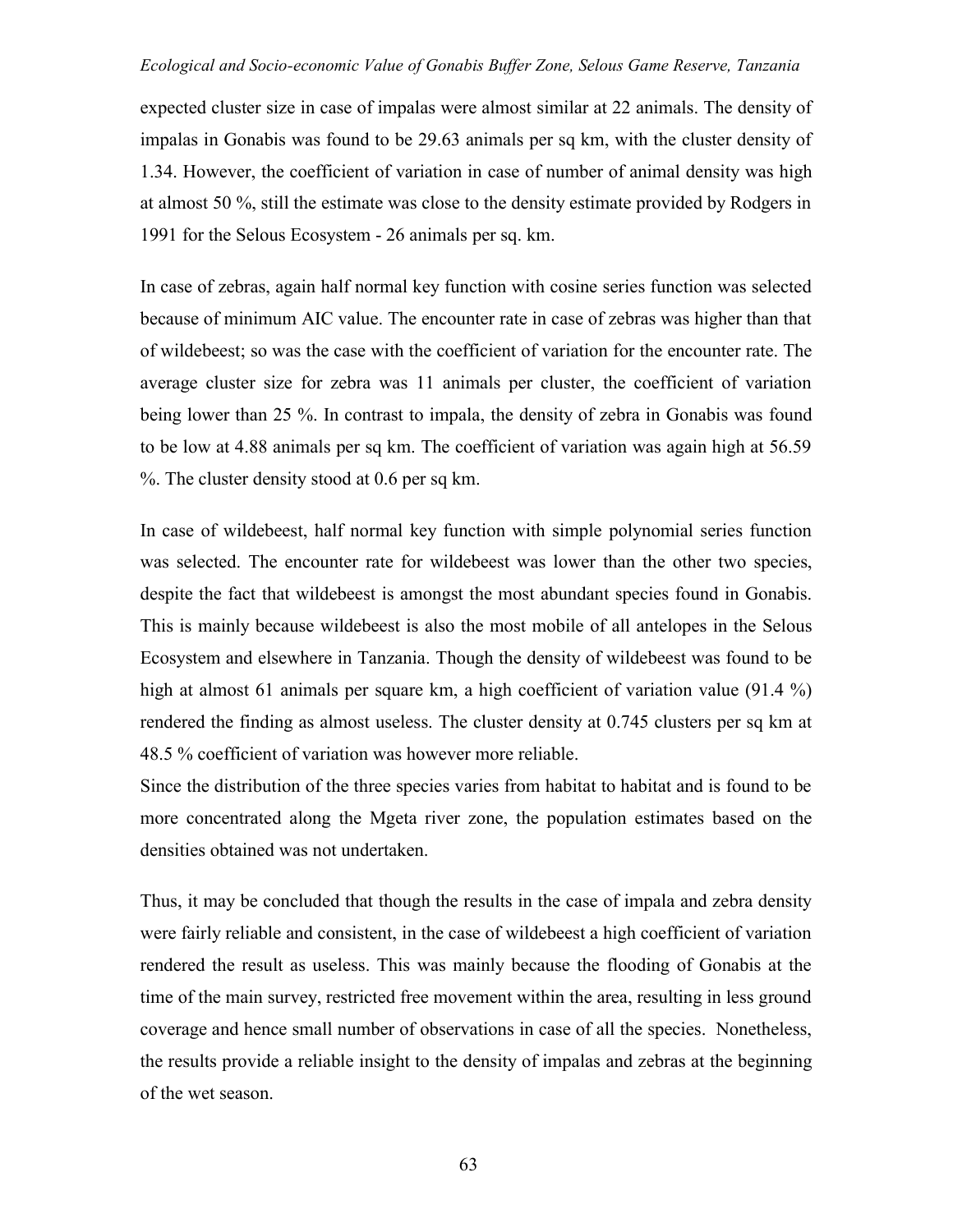# **4.5 Problematic species**

The local communities staying in the village zone bordering Gonabis also have to bear losses on account of stray movement of wildlife beyond the boundaries of Gonabis [GTZ, 2003]. Based on the nature of these losses, they can be divided into three categories: crop, livestock and human. During the group discussion with the village game scouts and the local communities, it was found that the pattern of loss varies from village to village on account of different movement patterns displayed by different species found in Gonabis. The local communities were also asked to rank the problem species.

## **4.5.1 Crop raiding species found in Gonabis**

|          | Table 4.0. INALIK 01 CTUD FARRILLE SDECIES TOUTH III WOLLADIS |         |         |        |          |                          |  |
|----------|---------------------------------------------------------------|---------|---------|--------|----------|--------------------------|--|
| Village  | Rank 1                                                        | Rank 2  | Rank 3  | Rank 4 | Rank 5   | Rank 6                   |  |
| Bonye    | Elephant                                                      | Bushpig | Buffalo | Vervet | Baboon   | Hippo                    |  |
| Tulo     | Bushpig                                                       | Vervet  | Baboon  | Hippo  | Hare     | Porcupine                |  |
| Magogoni | <b>Baboon</b>                                                 | Bushpig | Vervet  | Hippo  | Elephant | $\overline{\phantom{a}}$ |  |

**Table 4.6: Rank of crop raiding species found in Gonabis**

Source: Primary Survey, 2005

As evident from the Table 4.6, the crop raiding patterns vary from ward to ward in the village zone bordering Gonabis. For instance, in Bonye while elephants were responsible for causing the maximum crop damage, in Tulo it was bushpig and in Magogoni baboons. However, four species were found to be causing crop damage across all the villages from the three wards, these were vervet, bushpig, baboons, and hippo.

Further, during the group discussion it was found that baboons, bushpig, and hippo cause maximum damage when the crops are in their preliminary stages. Vervet causes maximum damage especially when the crops are ripe, while elephants cause damage during all stages of the crop growth.

## **4.5.1 Livestock raiding species found in Gonabis**

| Table 4.7: Rank of livestock raiding species found in Gonabis |         |                              |           |         |        |        |  |  |
|---------------------------------------------------------------|---------|------------------------------|-----------|---------|--------|--------|--|--|
| Village                                                       | Rank 1  | Rank 2                       | Rank 3    | Rank 4  | Rank 5 | Rank 6 |  |  |
| Bonye                                                         | Leopard | $\mathsf{L}$ 10 $\mathsf{n}$ | Crocodile |         |        |        |  |  |
| Tulo                                                          | Hvena   | Crocodile                    | Caracal   | Serval  | Ratel  | Lion   |  |  |
| Magogoni                                                      | Leopard | Hvena                        | Lion      | Caracal |        |        |  |  |
| Masaai                                                        | Lion    | Leopard                      | Python    |         |        |        |  |  |

 **Table 4.7: Rank of livestock raiding species found in Gonabis**

Source: Primary Survey, 2005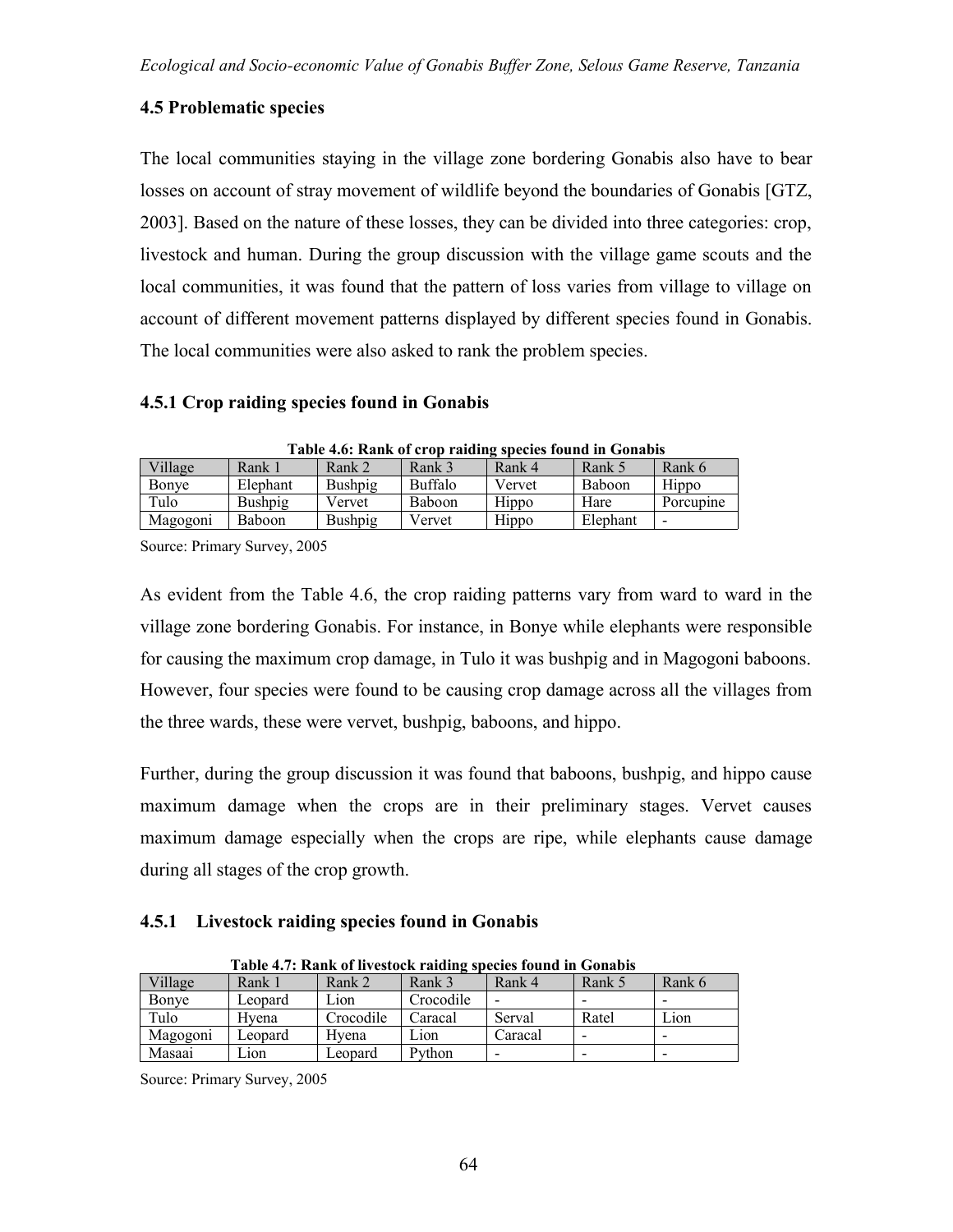As evident from the above table, the pattern of livestock loss was also found to be different in the three villages. While leopard was found to be responsible for causing maximum livestock damage in Bonye and Magogoni, it was hyena in the case of Tulo village. In all, leopard, lion and hyena were found to be causing maximum livestock damage. Maximum damage takes place during the wet season when the grass is tall and the carnivores find suitable cover to hide. During the group discussion with the Masaai community in Bonye village, it was found that in 2004 seven cattle and several goats were killed by the species mentioned above. In defence a lion and a leopard were killed by the Masaai. Other informants indicate that the killing of lions by the Maasai was higher than given.

In Magogoni village, a cow and several goats were reported to have been killed by hyenas in 2004. Likewise, cattle mortality was also attributed to stray movement of leopards and lions in 2004.

| Table 4.8: Rank of species responsible for causing human morbidity and mortality |           |         |                          |                          |        |  |  |
|----------------------------------------------------------------------------------|-----------|---------|--------------------------|--------------------------|--------|--|--|
| Village                                                                          | Rank 1    | Rank 2  | Rank 3                   | Rank 4                   | Rank 5 |  |  |
| Bonye                                                                            | Crocodile | Leopard | Lion                     | <b>Buffalo</b>           |        |  |  |
| Tulo                                                                             | Crocodile | Lion    | Leopard                  | $\overline{\phantom{0}}$ | -      |  |  |
| Magogoni                                                                         | Crocodile | Hippo   | $\overline{\phantom{0}}$ | $\overline{\phantom{0}}$ |        |  |  |

**4.5.2 Human morbidity and mortality due to wildlife in Gonabis**

Source: Primary Survey, 2005

As evident from the above table, in all the three villages crocodiles were found to responsible for causing maximum human morbidity and mortality. However the severity of the problem was restricted to Magogoni and Tulo. For instance, in Magogoni as high as 46 people were killed by crocodiles since 1999. In Tulo, 10 people were in injured by crocodiles from 2000-2003. Whereas in Bonye, 5 people were killed by leopard in the 1980s. No case of mortality from lions was reported after 1974. In addition, one person was reported to have been killed by a buffalo and one by hippo in 2002 in Tulo and Magogoni respectively.

## **4.6 Endangered species**

Gonabis is home to one of the 11 endangered species found in Tanzania - wild dogs. In addition it is also a valuable habitat for three of the 27 vulnerable species found in the country, namely lion, elephant and cheetah, though the latter is seldom observed in the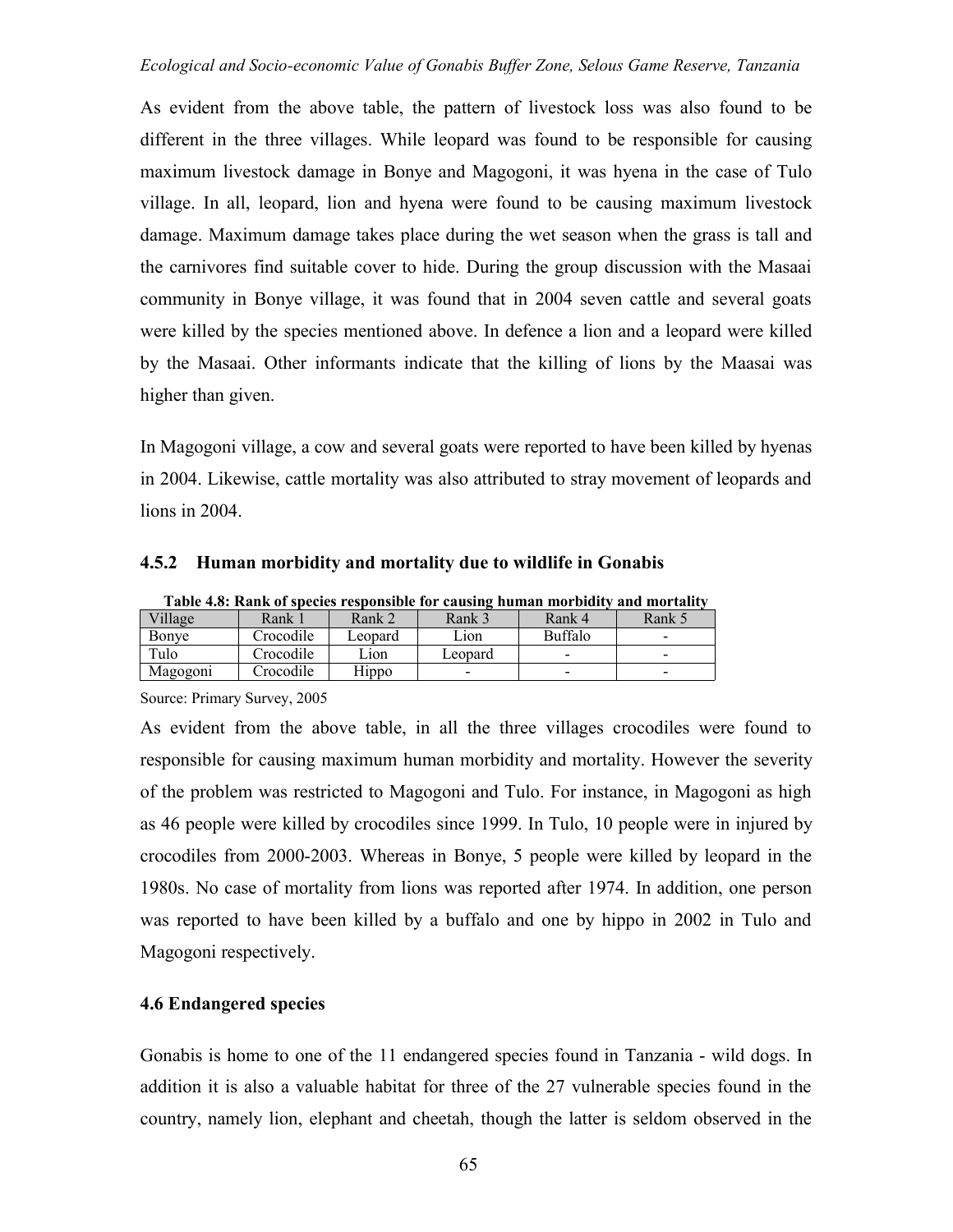area. During the group discussion with the village game scouts and the local communities, a special emphasis was placed on the distribution of wild dogs in Gonabis.

Wild dogs constitute one of the 11 endangered species found in Tanzania and the Selous Game Reserve is known to have the highest population of wild dogs in Africa (approx. 1,500 out of 4,600). From the group discussion with the village communities and the Village Game Scouts, it was found that Gonabis supports a small population of wild dogs, however, it is not certain if this population is resident or migratory.

During the group discussion conducted at Bonye, all the respondents reported of having seen wild dogs in Gonabis, with a pack size of about 20 individuals. The last sighting was reported in February 2004. Likewise, during the group discussion at Tulo village, two respondents reported of having sighted wild dogs at Usasa habitat area in Gonabis with a pack size of about 5-10 animals. The residents of Magogoni reported no sighting of wild dogs.

The Village Game Scouts also reported of sighting wild dogs in Gonabis. Most sightings were reported during the dry season with the pack size varying from 5-10 animals. The animals were last sighted in January 2004 in the open woodland habitats of river Mgeta and Mombwe. The pack size was small in the case of pack observed near the river Mombwe.

## **5.0 The Gonabis Buffer Zone: Socio-economic Profile**

The MRBZ<sup> $7$ </sup> is a narrow strip of land, which is bordered on the north and west by human habitations. These habitations are rural in character and comprise of 22 villages. There are over 8000 households residing in these villages with a population of over 45,000 [GTZ, 2003]. These villages are members of the JUKUMU Society, which was initiated in 1987 under the Selous Conservation Programme (SCP), with assistance from the GTZ.

Of the 22 villages comprising the JUKUMU Society, eight villages form a direct border with Gonabis. Three of these are located on the northeast side of Gonabis, and the remaining five on the northwest. These villages belong to three wards, Bwakira, Mvuha,

<sup>7</sup> MRBZ is not a notified but a functional or implied buffer zone [Baldus et al (2003) on behalf of GTZ and Ashley et al (2002) on behalf of DFID].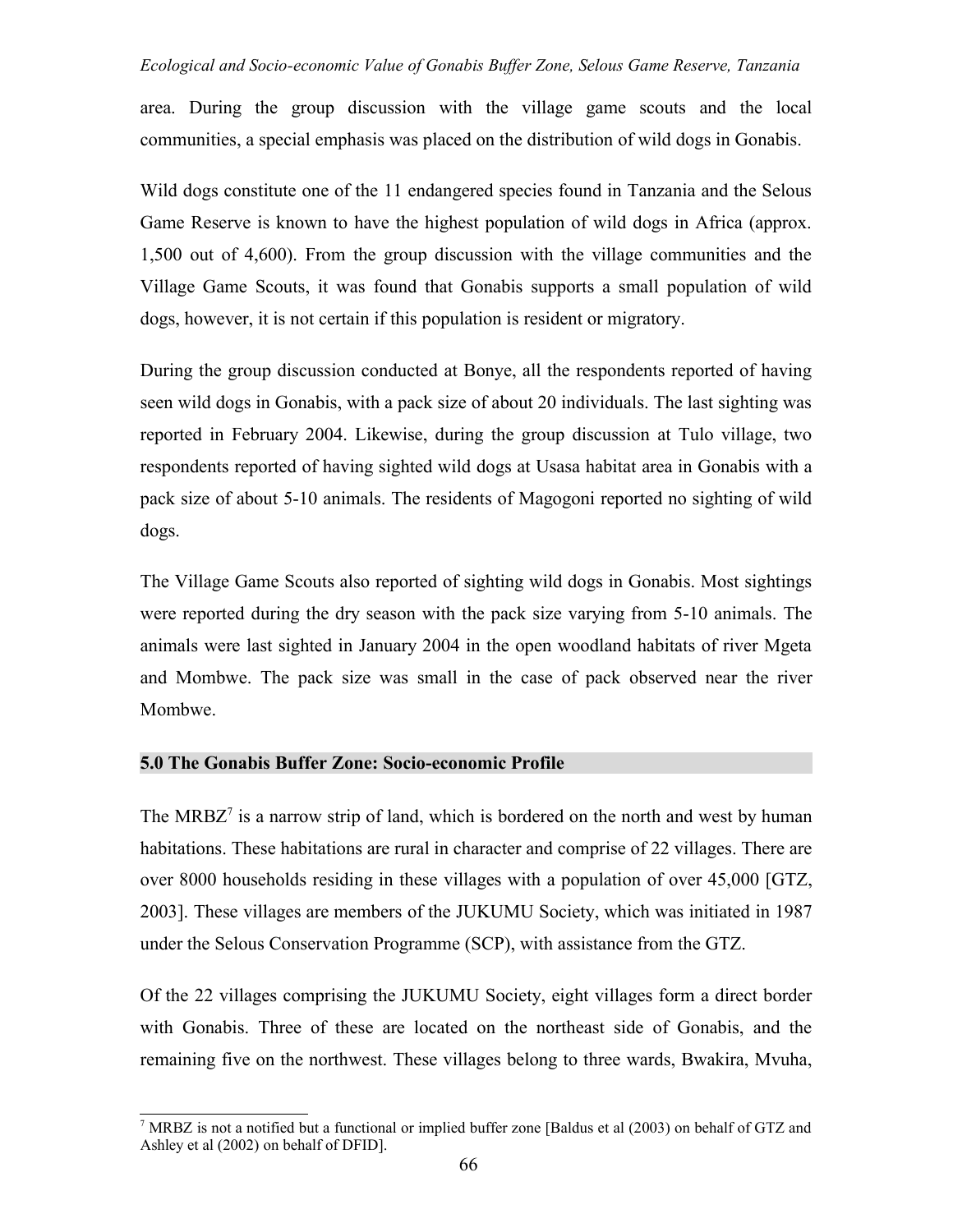and Selembala. The Gonabis buffer zone is actually carved out of land from these eight villages. The location of these villages is given on the map below<sup>8</sup>.

The village zone bordering Gonabis lies at the foothills of the Uluguru Mountains, at an altitude level, which is 25-80 meters higher than Gonabis. It has a fertile land drained by five main rivers, Ruvu, Mgeta, Duthumi, Mvuha, and Mombwe. The latter is seasonal and acquires a flow only during the wet season. All rivers, directly or indirectly, eventually drain into the Ruvu. The latter, together with Mgeta and Mombwe, also defines the boundary of the Gonabis lowland.

<sup>&</sup>lt;sup>8</sup> Since the data on the socio-economic profile and land use pattern for Kibulumo village was not available, the analysis was based on only seven villages. The Kibulumo village was excluded for the purpose of this research. The Village is least likely to have major influence on the research findings on account of its small size and small population.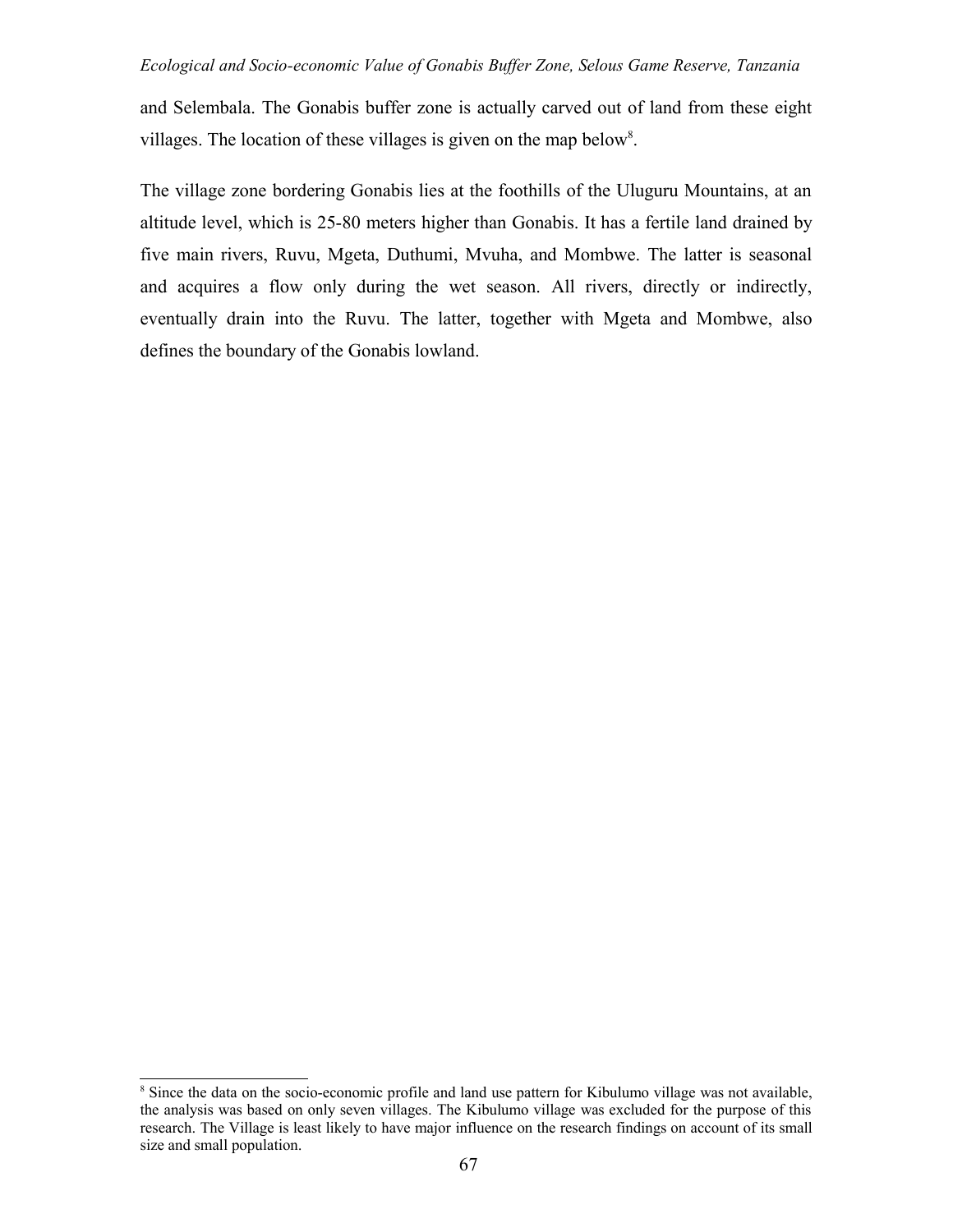

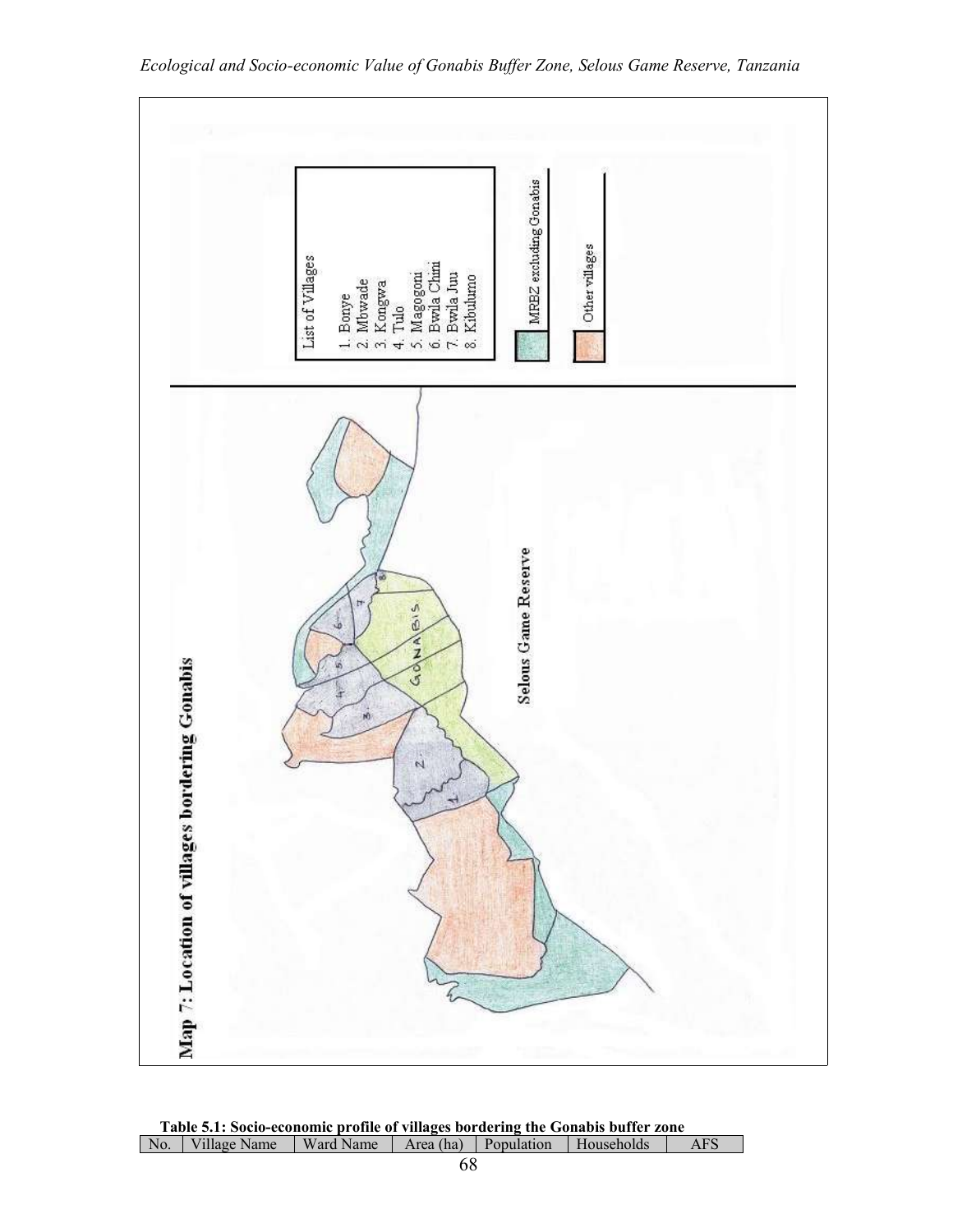|   | Bonye       | <b>Bwakira</b> | 9985  | 3509  | 585  | 6.00 |
|---|-------------|----------------|-------|-------|------|------|
|   | Mbwade      | <b>Bwakira</b> | 6665  | 2685  | 384  | 6.99 |
|   | Kongwa      | Mvuha          | 8816  | 1153  | 231  | 4.99 |
|   | Tulo        | Mvuha          | 5373  | 1023  | 205  | 4.99 |
|   | Magogoni    | Selembala      | 14958 | 865   | 148  | 5.98 |
| 6 | Bwira Chini | Selembala      | 3272  | 2961  | 370  | 8.00 |
|   | Bwira Juu   | Selembala      | 3849  | 881   | 220  | 4.00 |
|   | Total       |                | 52918 | 13097 | 2143 | 6.11 |

Source: GTZ, 2003.

Note: For the purpose of this study only seven villages were included as data on Kibulumo village was not available.

As evident from the above table and the map, the village zone having an immediate border with Gonabis runs consistently along its western and northern boundary. In totality, it covers an area of almost 530 sq km, of which only 116 sq km is revenue land. There are 2143 households residing in the village zone with an average household size of 6.11 and a total population of 13, 097 [GTZ 2003]. The bulk of population comprises of Bantu tribe, the chief groups being *Wakutu* and *Waluguru*, followed by *Pogoro* and *Zaramo*. The zone also has a small Masaai population almost exclusively confined to two villages, Bonye and Mbwade. Most tribes in the village zone are resident, with the exception of *Chagga*, *Pare* and Masaai; the latter also forms the largest migrant group in the village zone.

| Village  | Water | Health     | Education | <b>Bus</b>      | Electricity | Post | Telephon | <b>VC</b> |
|----------|-------|------------|-----------|-----------------|-------------|------|----------|-----------|
|          |       |            |           | stop            |             |      | e        |           |
| Bonye    | HP    | Dispensary | PS        | <b>BS</b>       | Nil         | Nil  | Nil      | Nil       |
| Mbwade   | HP    | Dispensary | <b>PS</b> | <b>BS</b>       | Nil         | Nil  | Nil      | Nil       |
| Kongwa   | River | Nil        | PS        | $7 \text{ km}$  | Nil         | Nil  | Nil      | Nil       |
| Tulo     | River | Dispensary | <b>PS</b> | $7 \text{ km}$  | Nil         | Nil  | Nil      | Nil       |
| Magogoni | HP    | Dispensary | PS        | $10 \text{ km}$ | Nil         | Nil  | Nil      | Nil       |
| B. Chini | River | Nil        | PS        | $BS*$           | Nil         | Nil  | Nil      | Nil       |
| B.Juu    | River | Nil        | PS        | $BS*$           | Nil         | Nil  | Nil      | Nil       |

 **Table 5.2: Socio-economic facilities in villages bordering the Gonabis buffering zone.**

Source: Primary survey, 2005

Note:  $HP =$  Hand Pump;  $PS =$  Primary school;  $BS =$  Bus Stop;  $BS^* =$  Bus Stop with seasonal bus service; VC = Vocational College.

As evident from the above table, most villages in the village zone show low levels of socio-economic development. Only Bonye, Mbwade, and Magogoni have access to hand pump facility, the others have to rely on river for water supply. The primary health care facility is available at four villages, the other three villages, which are relatively remote and inaccessible during the wet season, do not have ready access to primary health care facilities. In case of transport accessibility, only Bonye and Mbwade are readily accessible throughout the year, Bwila Juu and Bwila Chini are accessible only during the dry season,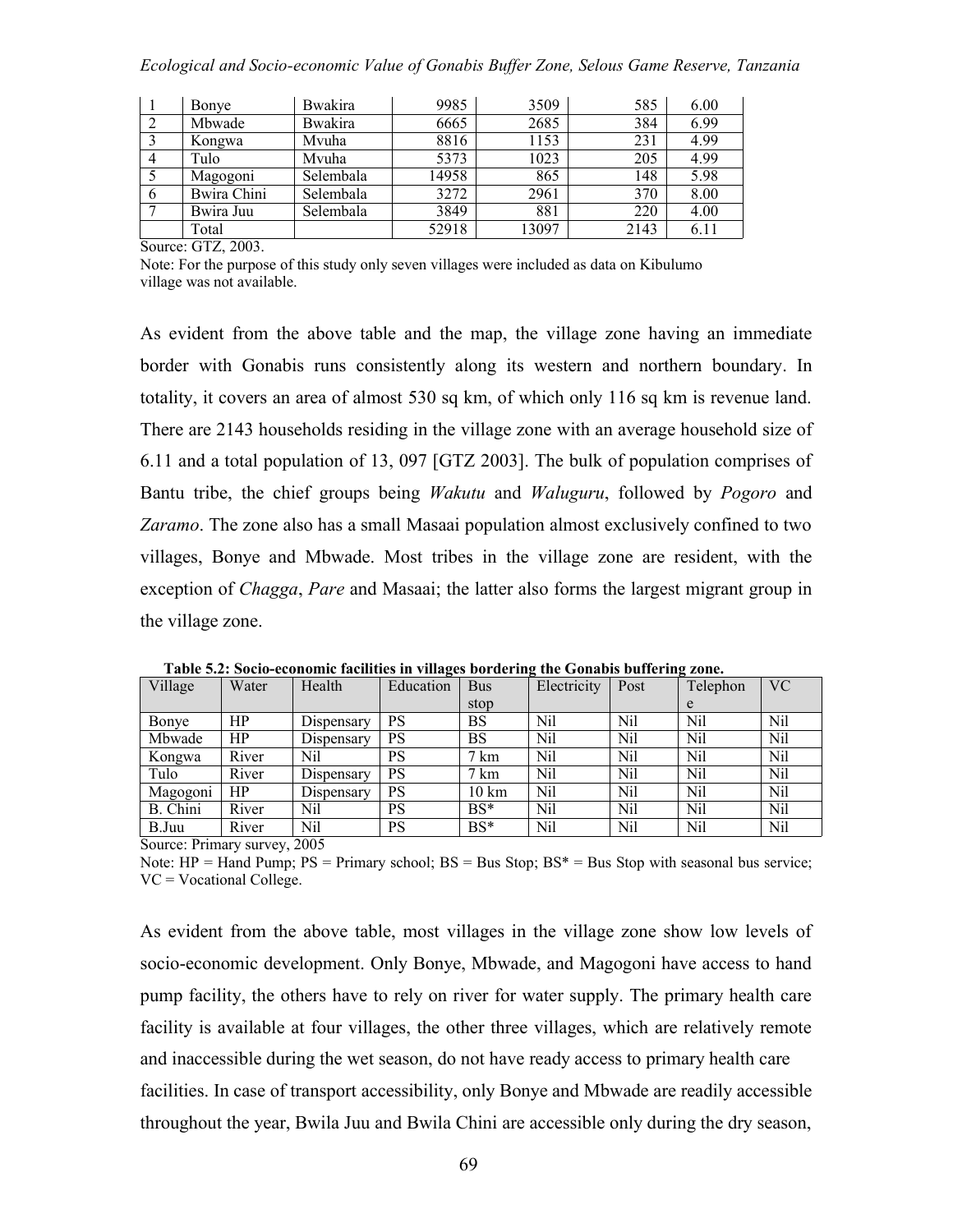while Tulo, Kongwa and Magogoni are located at a distance of more than 5 km from the nearest bus stop. In addition, none of the villages have electricity and communication facilities. All the villages however have access to primary school. Therefore, while education and health facilities are moderate, water supply, communication, and transport are generally either poor or altogether lacking.

| No             | Village     | WMA   | Woodland | Agricultural | Residential | Grazing  | Expansion | Total |
|----------------|-------------|-------|----------|--------------|-------------|----------|-----------|-------|
|                | Bonye       | 7845  | 977      | 821          | 342         | $\theta$ |           | 9985  |
|                | Mbwade      | 5145  | 641      | 635          | 244         | $\theta$ | $\theta$  | 6665  |
|                | Kongwa      | 6667  | 824      | 692          | 288         | 345      |           | 8816  |
| $\overline{4}$ | Tulo        | 4337  | 342      | 270          | 120         | 304      |           | 5373  |
|                | Magogoni    | 14149 | 247      | 211          | 86          | 265      |           | 14958 |
| 6              | Bwira Chini | 1064  | 617      | 925          | 216         | $\theta$ | 450       | 3272  |
|                | Bwira Juu   | 2156  | 367      | 448          | 128         | $\theta$ | 750       | 3849  |
|                | Total       | 41363 | 4015     | 4002         | 1424        | 914      | 1200      | 52918 |
|                | Percentage  | 78.16 | 7.587    | 7.563        | 2.69        | 1.73     | 2.26      | 100   |

 **Table 5.3: Land use in villages bordering the Gonabis buffer zone**

Source: GTZ, 2003



Of the 530 sq km village area, 414 sq km  $(78\%)$  is devoted for use as the proposed WMA. 60 % of this 414 sq km area forms Gonabis, which separates the Northern Section of the Selous from the village zone.

7.6 % area is devoted to woodland, which fulfils fuelwood and timber requirements of the village zone. This is followed by land for agricultural use  $(7.5 \%)$ , residential use  $(2.69 \%)$ , for use as expansion (2.26 %) , and for livestock grazing

(1.7 %). Thus, over 85 % area of the village zone is devoted to conservation activities and 9 % to economic activities. The proportion of grazing land in village zone is low on account of limited livestock rearing activities; this is because of the presence of Tsetse fly in Gonabis.

Most households in the village zone rely on farming activities and the main crops grown include: sesame, maize, banana, cowpeas, green gram, paddy, sorghum, cassava and tomatoes. A few households are also engaged in livestock rearing, mainly Masaai, the others own chickens, but not cattle or goat. Most households also engage in non-farm activities during the lean agricultural season, either as wage laborers or as small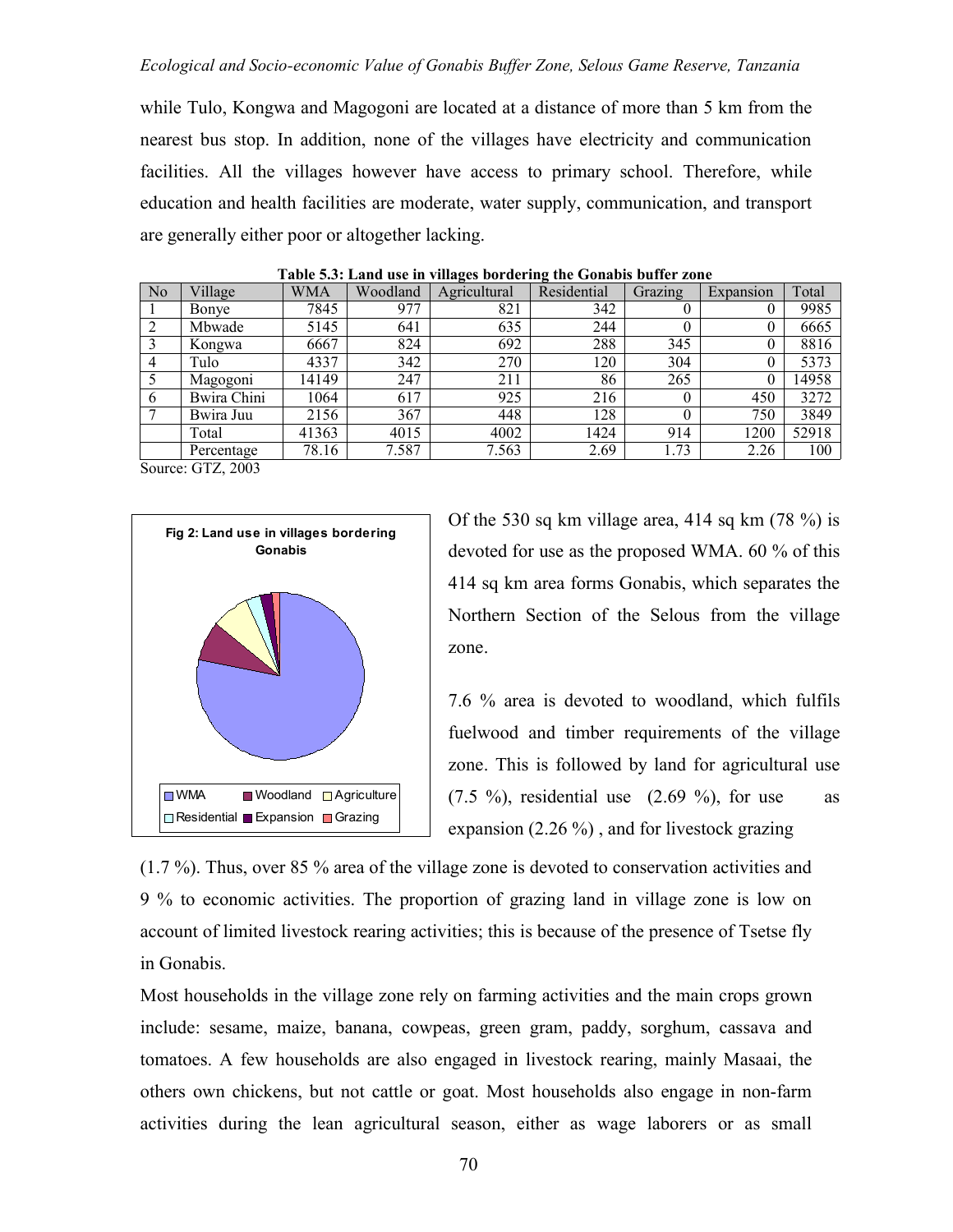businessmen. In a study conducted by Ashley et al in 2002, it was found that most of the agricultural produce is consumed by the households themselves, as high as 85 % in the case of maize, suggesting subsistence level of the economy.

Given the fact that the local communities in the village zone have subsistence household economy and livestock is rare due to tsetse flies, they show a high level of dependence on natural resources contained in Gonabis, mainly bushmeat, which is the chief source of animal protein in the diet of many households residing in the village zone [Baldus et al, 2003]. The bushmeat is often sold in the villages but at a price far lower than the market value of meat. Though the 22 villages in JUKUMU Society are allowed to harvest up to 60 buffaloes and 200 wildebeest, the present take off is low at 50 tons per year. On account of logistical problems and limited purchasing power, villages harvest only 30-80 % of their quota [Baldus et al, 2003].

Besides bushmeat, the local communities also harvest *milala* and *nyasi* as thatching material, *kambala*, *borassus* and *charaka* for wooden poles, timber from *mikongo*, *mninga* and *mvule*, and fish from the rivers bordering Gonabis. In addition, each year the JUKUMU society earns as much as USD 7000 as a donation from the hunting company which has leased Gonabis from Wildlife Division for tourist hunting. The tourist lodge on JUKUMU land pays an annual lease fee of around 20,000 US\$ (2004).

## **5.1 Socio-economic profile**

This chapter presents the socio-economic profile of the respondent households, such as gender, age, household size, education, land holding, and occupation. These characteristics are described below:

# **5.1.1 Gender and Age Profile**

Table 5.4: Gender profile of the respondent HHs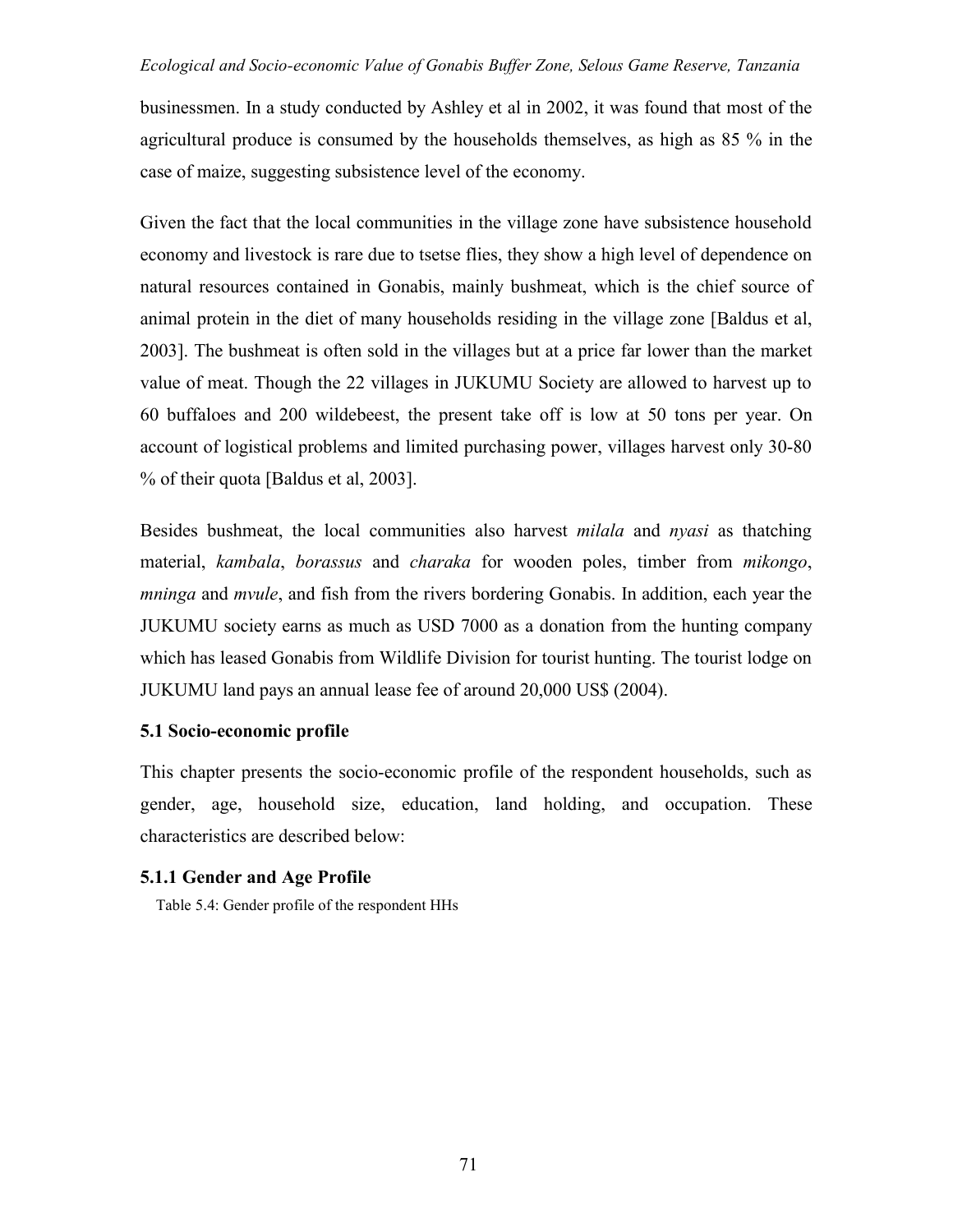| Number                                       | Percentage                                  |  |  |  |  |
|----------------------------------------------|---------------------------------------------|--|--|--|--|
|                                              |                                             |  |  |  |  |
|                                              | 80                                          |  |  |  |  |
| 8                                            | 20                                          |  |  |  |  |
| 40                                           | 100                                         |  |  |  |  |
| Table 5.5: Age-profile of the respondent HHs |                                             |  |  |  |  |
| Number                                       | Percentage                                  |  |  |  |  |
| 2                                            | 5.00                                        |  |  |  |  |
| 12(4)                                        | 30.00                                       |  |  |  |  |
| g                                            | 22.50                                       |  |  |  |  |
| 11<br>(2                                     | 27.50                                       |  |  |  |  |
| (2)<br>6                                     | 15.00                                       |  |  |  |  |
| 40                                           | 100.00                                      |  |  |  |  |
|                                              | 32<br>$\sim$<br>$\sim$ $\sim$ $\sim$ $\sim$ |  |  |  |  |



Source: Primary Survey, 2005. Note: Figures in parenthesis indicate number of women.

As evident from Fig 3, 20 % respondents in the sample were women. Most of them belonged to the working age group, median age being 38 years. Like females, most male respondents also belonged to the working age group. In general, 80 % respondents were from the age groups 25-34, 35-44, and 45-59. The median age of the respondent was 38.5 years. 15 % percent respondents were above 60 years and most of them were men.

# **5.1.2 Household Size**

| Table 5.6: HH size of the respondent households |        |            |  |  |  |  |
|-------------------------------------------------|--------|------------|--|--|--|--|
| Household Size                                  | Number | Percentage |  |  |  |  |
| $1 - 2$                                         |        | 12.50      |  |  |  |  |
| $3 - 5$                                         | 15     | 37.50      |  |  |  |  |
| $6 - 8$                                         | 12     | 30.00      |  |  |  |  |
| $8+$                                            |        | 20.00      |  |  |  |  |
| Total                                           | 40     | 100.00     |  |  |  |  |
| Course Drimson, Current 2005                    |        |            |  |  |  |  |

Source: Primary Survey, 2005

Most respondents had a household size varying

from 3 - 8 members. The average household

this was either on account of their young or old age. size was 5.95 members. Only 12 % respondents had a household size smaller than three and



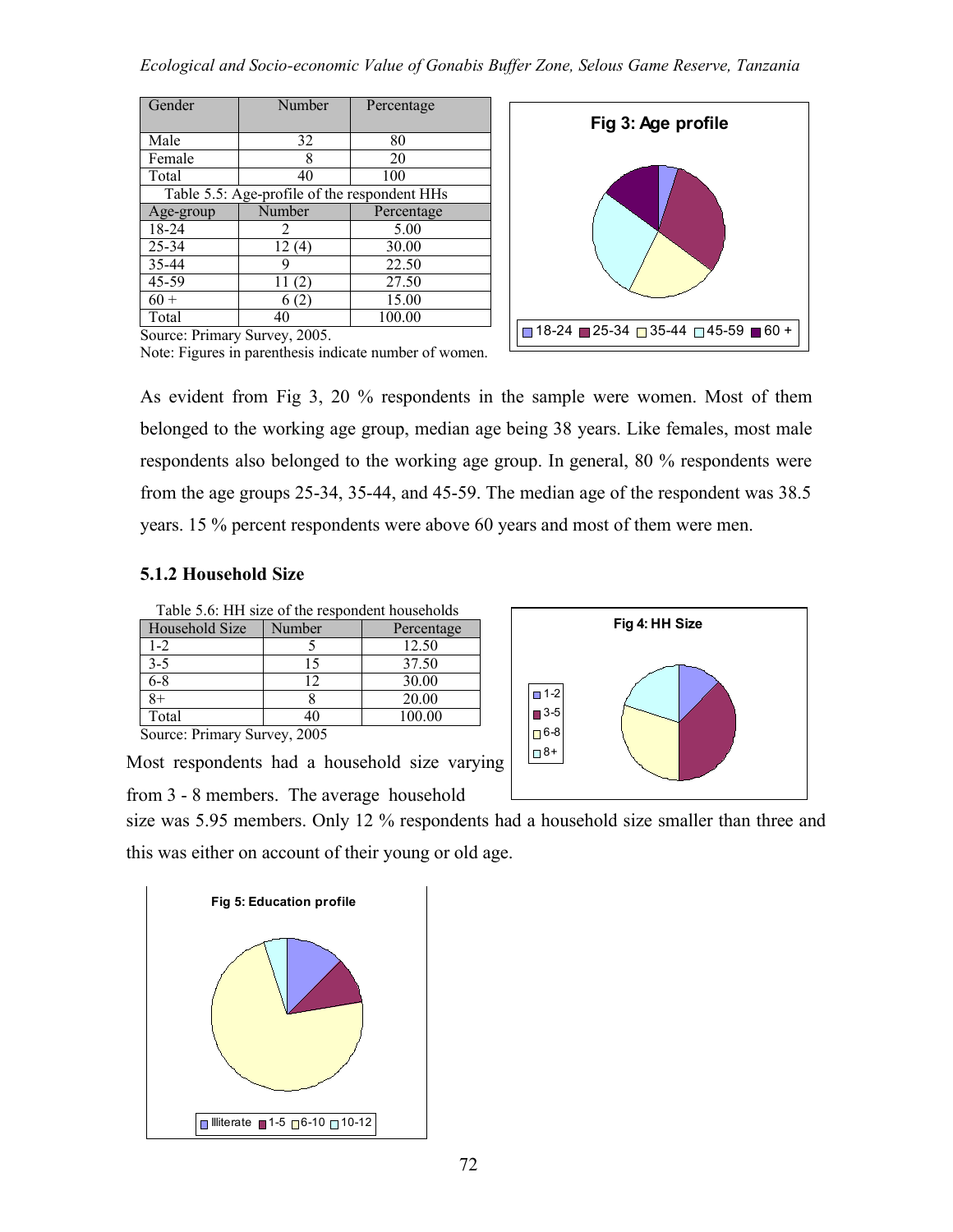| <b>Table 5.7: Education profile</b> |                              |               |  |  |
|-------------------------------------|------------------------------|---------------|--|--|
| <b>Education</b> level              | Respondents                  | $\frac{0}{0}$ |  |  |
| Illiterate                          | 5(1)                         | 12.50         |  |  |
| $1-5$                               |                              | 10.00         |  |  |
| $6-10$                              | 29(6)                        | 72.50         |  |  |
| $10 - 12$                           | 2(1)                         | 5.00          |  |  |
| Total                               | 40(8)                        | 100.00        |  |  |
| n ·<br>$\sim$                       | $\bigcap_{n \in \mathbb{N}}$ |               |  |  |

Source: Primary Survey, 2005.

 **Table 5.7: Education profile**

Note: Fig. in parenthesis indicate no. of women.

### **5.1.4 Land Holding**



 **Table 5.8: Land holding (acres)**

| Land holding | Respondents | $\frac{0}{0}$ |
|--------------|-------------|---------------|
| Landless     |             | 10.00         |
| $0.1 - 2.5$  | 20          | 50.00         |
| $2.6 - 5.0$  | 12          | 30.00         |
| $5.1 - 10.0$ |             | 10.00         |
| Total        |             | 100.00        |

Source: Primary Survey, 2005

# **5.1.5 Occupational profile**

between household size and education however was low and the value of correlation coefficient (r) was 0.28. The association between age and education was negative, but not strong  $(r = -0.37)$ . The average number of years of education for women was higher than that of men. Of the 40 households interviewed, 5 had no formal schooling and were illiterate. Most of these respondents were more than 60 years old. A large number of respondents had received 6-10 years of education and the average number of years of education was 6.1 years. The degree of relation

land holding was 3.45 acres. The degree of relation between household size and land holding was however weak. The average land holding per capita was 0.68 acres.

farmers with medium land holding. The average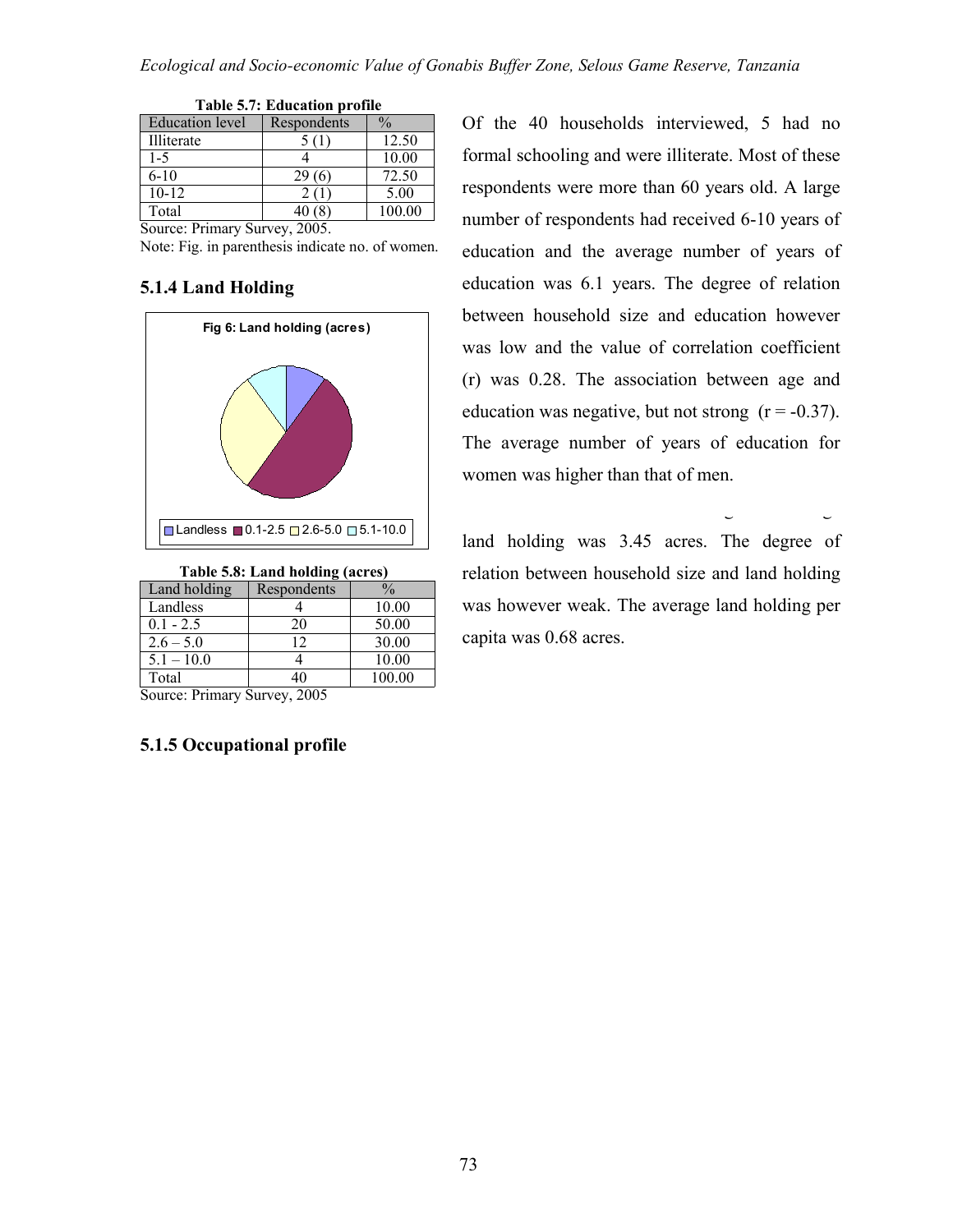| <b>Table 5.9: Occupation profile</b> |             |               |  |  |
|--------------------------------------|-------------|---------------|--|--|
| Occupation                           | Respondents | $\frac{0}{0}$ |  |  |
| Agriculture                          | 21          | 52.50         |  |  |
| Service                              |             | 15.00         |  |  |
| Both                                 | 13          | 32.50         |  |  |
| Total                                | 40          | 100.00        |  |  |
| Source: Primary Survey, 2005         |             |               |  |  |



Almost 50 % of the respondent households were engaged in only agriculture and another 15 % in the service sector. Nearly one third of the respondent households were engaged in both service and agriculture sector, depicting diversity of work in their occupation profile. This also indicates that agricultural is a seasonal practice and during the non-agricultural period alternative sources of employment are sought after. There is a strong link between number of years of education and households engaged in the service sector.

The summary statistics for socio-economic characteristics of the sample is given in the table below:

|                     | Table 9.19. Buhingt v statistics |                          |          |
|---------------------|----------------------------------|--------------------------|----------|
| Variable            | Sample characteristics           | Correlation              |          |
| Women $\%$          | $20\%$                           | Education and HH size    | 0.286    |
| Median age          | 38.5 years                       | Age and Education level  | $-0.367$ |
| Mean household size | 5.95                             | HH Size and Land holding | 0.095    |
| Mean education      | 6.1 years                        |                          |          |
| Mean land holding   | 3.45 acres                       |                          |          |

 **Table 5.10: Summary statistics**

# **5.2 Attitude of the Respondent Households**

This chapter presents the attitude of the respondents towards the conservation of wildlife in Gonabis and the benefits they derive from it.

| Table 3.11. Consumptive use benefits uctived if only Gonabis |          |      |        |  |
|--------------------------------------------------------------|----------|------|--------|--|
| Village                                                      | Bushmeat | Fish | Milala |  |
| Bonye                                                        |          |      |        |  |
| Tulo                                                         |          |      |        |  |
| Magogoni                                                     |          |      |        |  |
| Total                                                        |          |      |        |  |

**Table 5.11: Consumptive use benefits derived from Gonabis**

Source: Primary survey, 2005.

Note: Figures in parenthesis indicate percentage.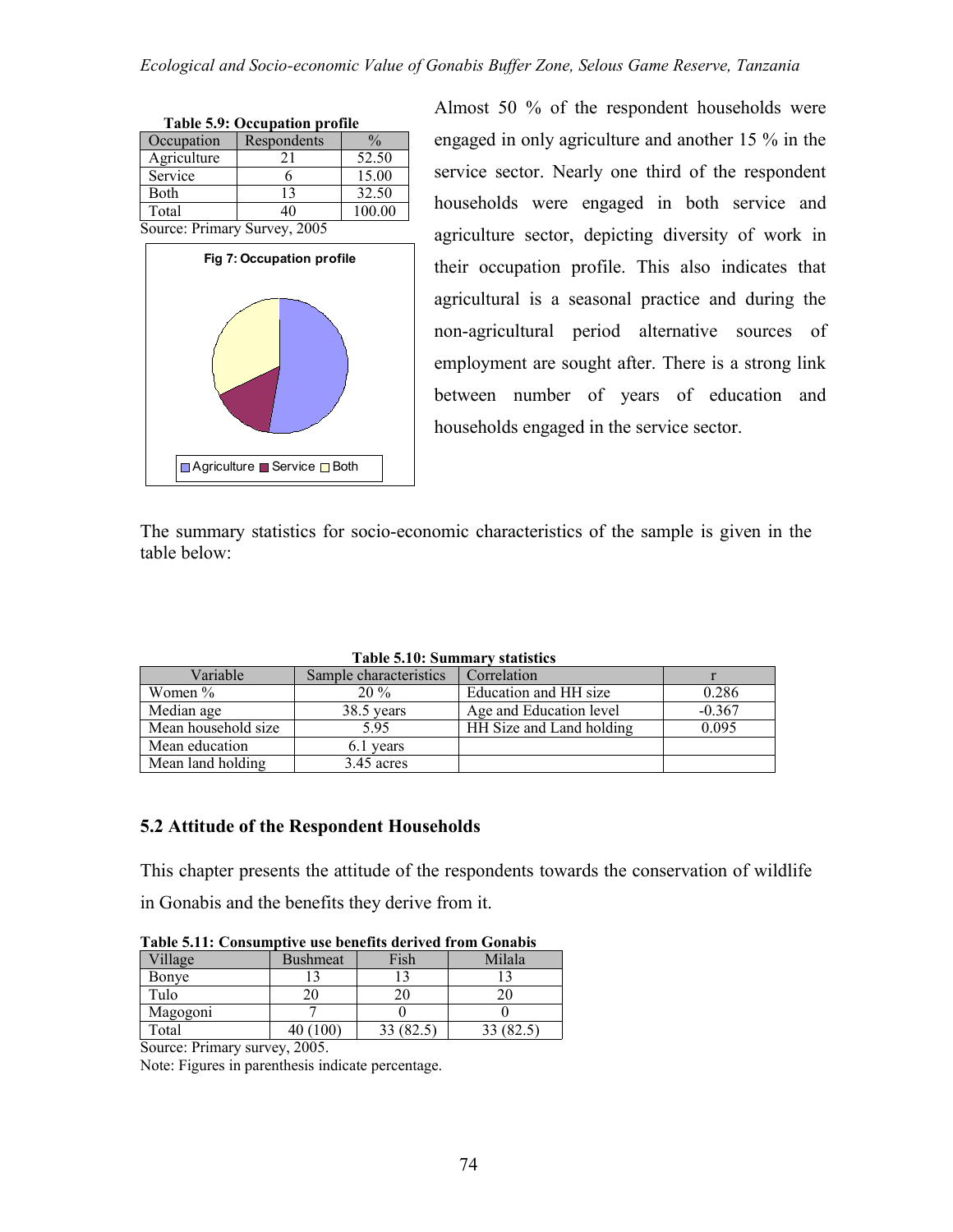As evident from the above table, all respondents from the three villages derived bushmeat from Gonabis. More than 80 % respondents also harvested fish from river Mgeta, which forms the boundary between Gonabis and Selous. *Milala*, a plant-based raw material used for making ropes, was harvested by more than 80 % respondents. While fish and M*ilala* are harvested from Gonabis by the respondents from Bonye and Tulo, the respondents from Magogoni denied harvest the same from Gonabis.

| Attitude variable                           | Very Important | Important       | Not Important   |
|---------------------------------------------|----------------|-----------------|-----------------|
| Importance of Gonabis                       | 100            |                 | $\theta$        |
| Attitude Variable                           | Strongly agree | Partially agree | <b>Disagree</b> |
| Wild animals in Gonabis have a right to     | 100            |                 | 0               |
| live.                                       |                |                 |                 |
| It is our moral duty to protect wildlife in | 100            | 0               | 0               |
| Gonabis.                                    |                |                 |                 |
| Gonabis should be protected because it      |                |                 |                 |
| provides us with bushmeat, which is a       | 100            |                 | 0               |
| valuable source of protein for us.          |                |                 |                 |
| Gonabis should be converted<br>to           | 17.5           |                 | 82.5            |
| agricultural land.                          |                |                 |                 |
| Do you support the idea of dam              |                |                 |                 |
| construction on Ruvu that would lead to     | 0              |                 | 100             |
| the submergence of Gonabis.                 |                |                 |                 |

**Table 5.12: Attitude of the respondents towards the conservation of wildlife in Gonabis**

Source: Primary survey, 2005

As evident from the above table, all respondents felt that it is important to conserve wildlife in Gonabis. The respondents indicated a variety of reasons for the same, ranging from consumptive use to existence values. All respondents strongly agreed that wildlife has a right to live and that it is their moral duty to protect wildlife in Gonabis. The positive attitude of respondents was also evident from the fact that all of them strongly disagreed with the construction of a dam on river Ruvu, which would lead to the submergence of Gonabis. However, 17.5 % respondents, all from Magogoni village, also strongly agreed that Gonabis should be converted to agricultural land.

Two questions were used to determine the attitude of respondents towards the existence value of wildlife in Gonabis. These dealt with the right of wildlife in Gonabis to live and about the respondents having a moral duty to conserve wildlife in Gonabis. All respondents strongly agreed to both the questions. In addition, all respondents strongly agreed that conservation of wildlife in Gonabis has a consumptive use value.

| Table 5.13: Priority sectors for government spending |  |  |
|------------------------------------------------------|--|--|
|                                                      |  |  |

| Sector               | Rank. | Rank | <b>Rank</b> | <b>Rank</b> |
|----------------------|-------|------|-------------|-------------|
| Health and Education | -46   |      |             |             |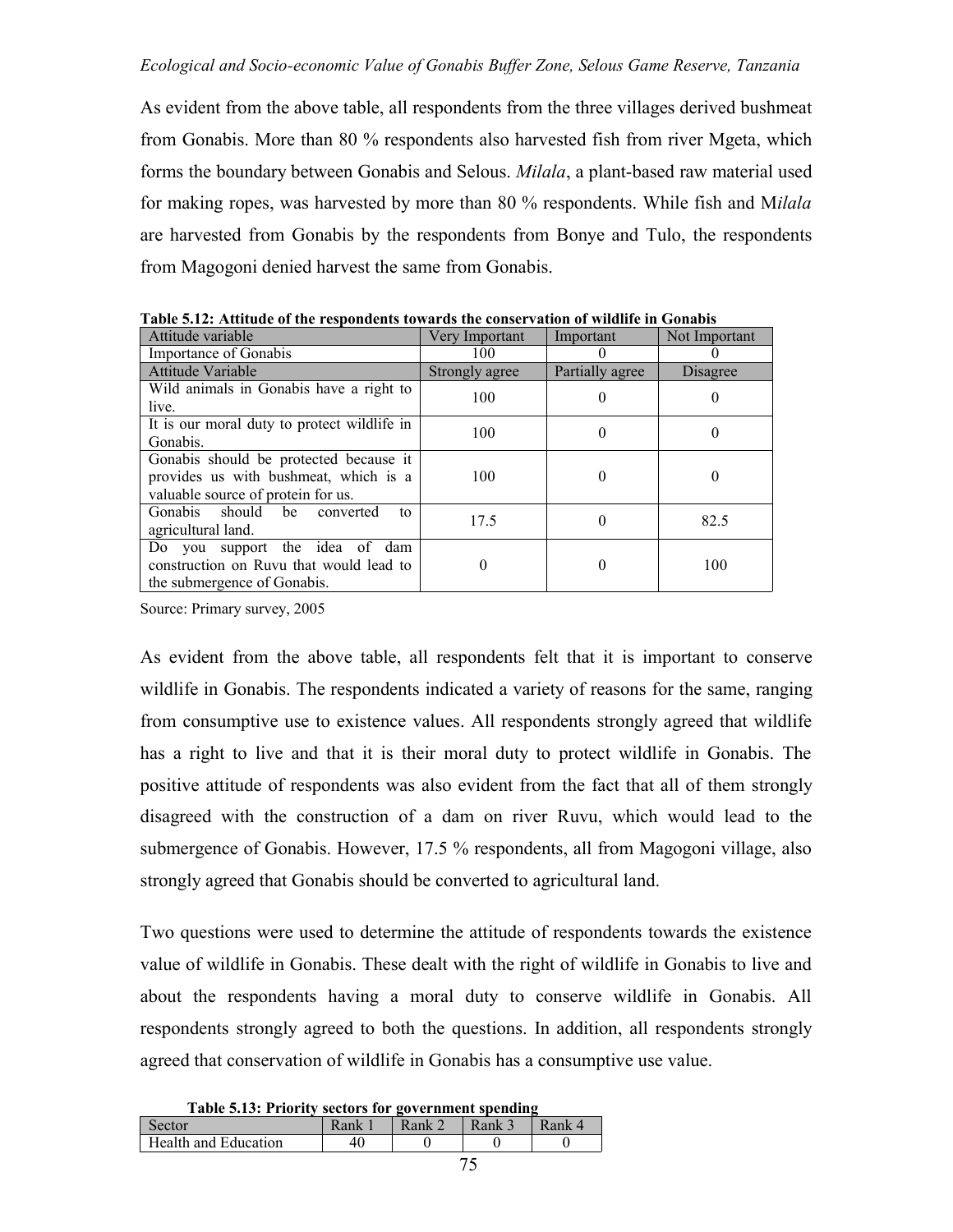| Conservation of Gonabis                          |  |  |
|--------------------------------------------------|--|--|
| Drinking water                                   |  |  |
| Agricultural development                         |  |  |
| Electricity                                      |  |  |
| Communication                                    |  |  |
| `otal                                            |  |  |
| $\mathbf{r}$ .<br>$\sim$ $\sim$ $\sim$<br>$\sim$ |  |  |

Source: Primary survey, 2005

In response to the question concerning the identification of priority sectors for spending by the Morogoro Rural District Government, all respondents identified health and education as the first spending priority. More than 67.5 % respondents identified agricultural development as the second priority for spending, while the remaining 32.5 % identified Gonabis. 72.5 % rated spending on Gonabis as the third priority. Electricity and communication were the least preferred sectors for spending. Consequently, most respondents rated Gonabis as a moderately important sector for government spending, next only to health, education and agricultural development.

| Table 3.14. The cats to Gonabis |         |        |        |  |  |  |
|---------------------------------|---------|--------|--------|--|--|--|
| Threat                          | Rank 1  | Rank 2 | Rank 3 |  |  |  |
| Poaching                        | วว      |        |        |  |  |  |
| Hunting blocks                  |         |        |        |  |  |  |
| Poor management                 |         |        |        |  |  |  |
| Total                           |         |        |        |  |  |  |
| and the contract of the con-    | - - - - |        |        |  |  |  |

 **Table 5.14: Threats to Gonabis**

Source: Primary survey, 2005

In response to the main threats confronting Gonabis, most respondents identified poaching as the main threat (82.5 %). Another 17.5 % rated hunting in the designated hunting blocks within Gonabis as the main threat. These households were also the ones who rated poaching as the second threat following hunting in the designated blocks. Lastly, a few respondents also identified poor management as a threat to the conservation of wildlife in Gonabis. All these respondents were from Magogoni.

Thus, it may be concluded that overall the attitude of the respondent households towards the conservation of wildlife in Gonabis is positive. All households from across the three villages value the consumptive use and existence benefits they derive from wildlife in Gonabis. In addition, they are also against the construction of the dam on the river Ruvu which will lead to the submergence of Gonabis, and hence the erosion of benefits which they derive from the same. However, there are regional variances in the attitude. This is evident from the fact that all the households interviewed in Magogoni also support the conversion of Gonabis to agricultural land. Further, these were also the only respondents who identified poor management as a threat to Gonabis. The negative attitude of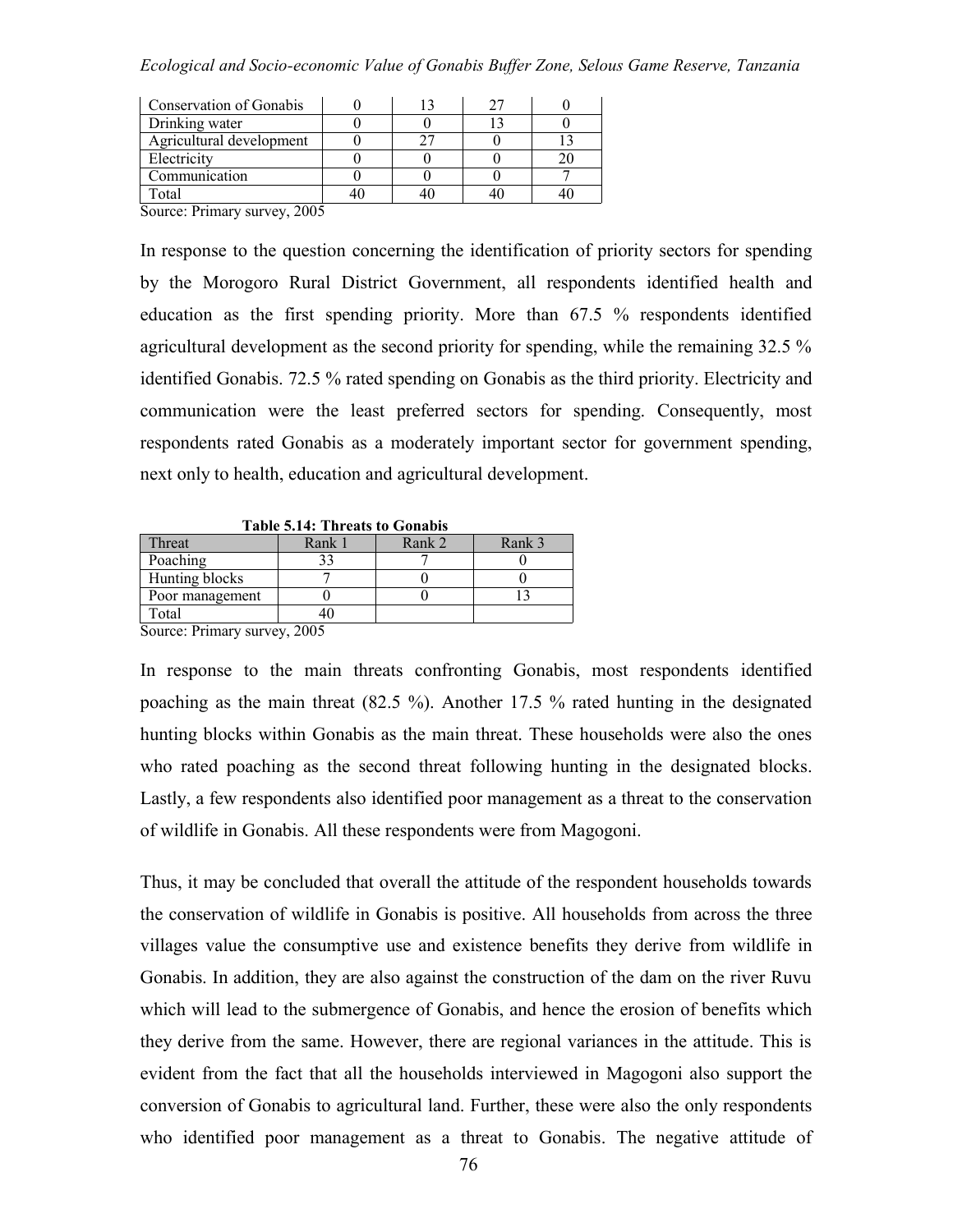respondents from Magogoni can be explained by the fact that the village suffers from high levels of human morbidity and mortality owing to wildlife conservation in Gonabis. There has also been long conflict with the JUKUMU, as the village questions the boundary of the WMA and demands more agricultural land despite earlier agreement on the existing boundary.

## **5.3 Willingness to Pay of the Respondent Households**

To estimate the consumptive use value of wild meat, households were asked to state their willingness to pay (WTP) in terms of number of labour days they are willing to provide in return for the consumptive use benefits they derive from Gonabis. Of the 40 households interviewed, only two households were against the payment and hence were 'protest households'. In accordance with the standard practice, they were excluded from the computation of the mean WTP. In response to the reasons for non-payment, both households reported non-affordability as the reason.

| Table 5.15: Willingness to pay statistics |                     |  |  |
|-------------------------------------------|---------------------|--|--|
| Measure                                   | Value (Labour days) |  |  |
| Mean value                                | 14 (21,000)         |  |  |
| Median                                    | 10 (15,000)         |  |  |
| Standard deviation                        | 14.434              |  |  |
| Standard error                            |                     |  |  |
| Maximum wtp                               | 50 (75,000)         |  |  |
| Minimum wtp                               | 1(1,500)            |  |  |
| Total respondents                         | 38                  |  |  |

| Table 5.16: Distribution of wtp (labour days) |  |  |
|-----------------------------------------------|--|--|
|                                               |  |  |

| Class Interval | Frequency |
|----------------|-----------|
| $-4$           |           |
| $5 - 9$        |           |
| $10 - 20$      | 12        |
| $21 - 30$      |           |
| $31 - 40$      |           |
| $41 - 50$      |           |
| Total          |           |

Source: Primary survey, 2005.

Note: Figure in parenthesis indicate Tanzanian Schilling value of labour days  $\omega$  1500 per day.

 $\Box$  Source: Primary survey, 2005.

As evident from table 5.15, the mean value of willingness to pay per household was 14 labour days. Given the fact that the wage rate in the region is TSh. 1500 per day, it may be concluded that each household is on an average willing to pay 21,000 TSh. in return for the consumptive use benefits. In addition all the respondents were most certain of their intention of providing the labour force.

# **5.3.1 Willingness to pay and socio-economic variables**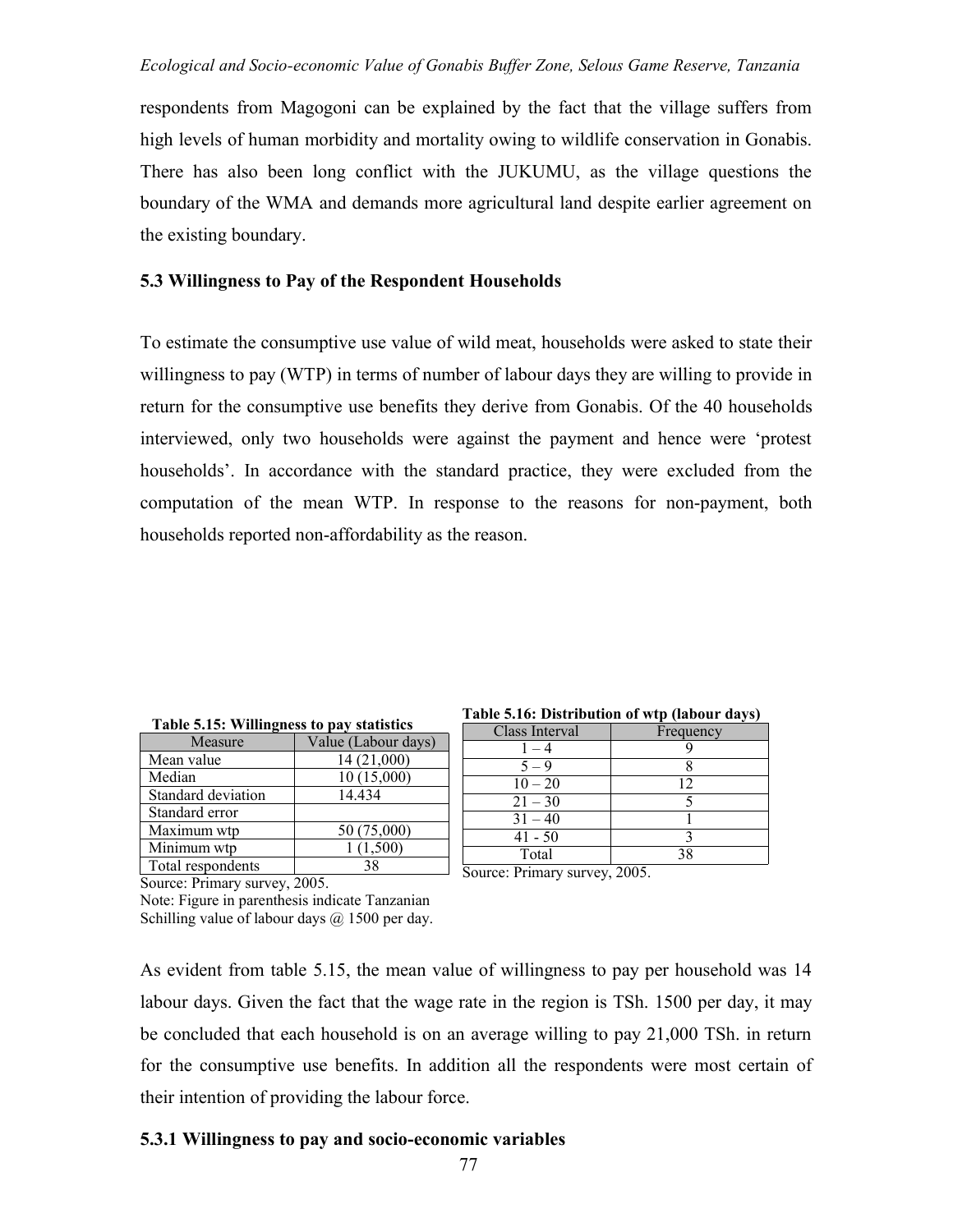According to the economic theory, willingness to pay is a function of income and preference, which in turn is determined by a number of socio-economic characteristics. Consequently, to identify the influence of these variables, the value of correlation coefficient between WTP value and socio-economic variables was used. The results are given in the table below:

| Table No 5.17: WTP and Socio-economic variables |                             |  |
|-------------------------------------------------|-----------------------------|--|
| Variable                                        | Correlation value           |  |
| Gender                                          | $-0.091$                    |  |
| Age                                             | 0.284                       |  |
| Education                                       | $-0.380$                    |  |
| Household size                                  | 0.018                       |  |
| Land holding                                    | 0.367                       |  |
| $\sim$ $\sim$<br>$\mathbf{r}$ .                 | $\sim$ $\sim$ $\sim$ $\sim$ |  |

**Table No 5.17: WTP and Socio-economic variables**

Source: Primary Survey, 2005

As evident from the above table, there was a weak but positive correlation between land holding and WTP. This means that WTP of the respondent household did not increase proportionately with the rise in land holding, even though higher land holding per capita implies a higher income per capita. This is because the payment mechanism provided to the households was number of labour days and not cash. Consequently, households with higher land holding per capita or higher income per capita, as expected, were not willing to work as labour for many days. In contrast, households with smaller land holdings per capita had more time to spare and consequently were willing to provide more labour days in return for the consumptive use benefits they derive from Gonabis.

The influence of education as expected was negative, for with rising education fewer households would be willing to provide or work as labour. The influence of other variables, such as household size, and age was minimal. Interestingly, the correlation between gender and WTP was also found to be positive. This was probably because women were reluctant to provide labour work on account of strenuous daily routines.

### **5.4 Validity of CVM Study**

To check the validity of the CVM study, the WTP of the respondents was compared with their attitude towards wildlife conservation and land holding.

In first case, the WTP of respondents was compared with the attitude score of the respondents, so as to check for consistency between the two. It is likely that respondents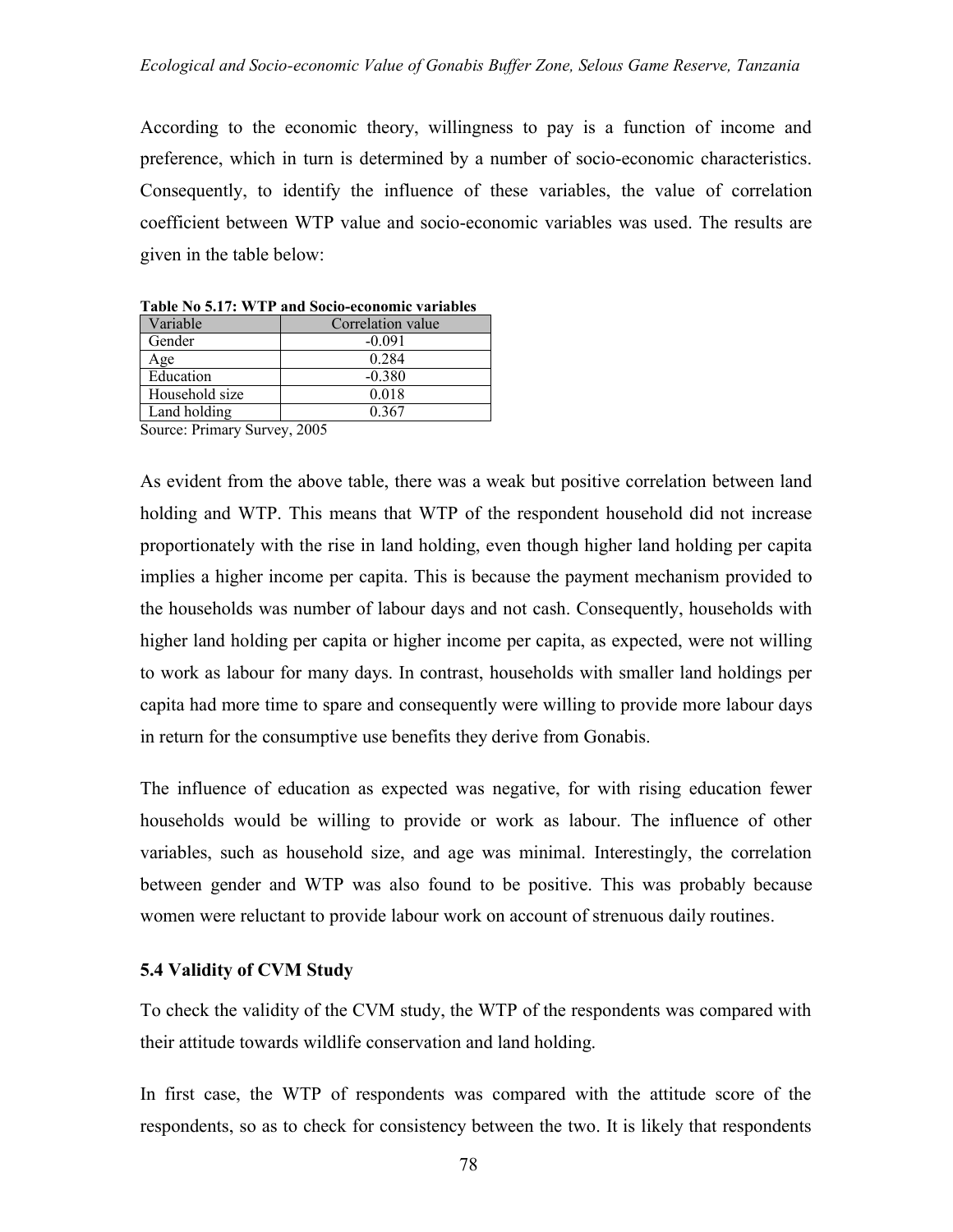with higher WTP will also have a higher attitude score. Based on this rationale, the attitude score was constructed by assigning each attitude question an equal weight and by treating the response to these questions as prescribed in Table 5.18. Thus a respondent had the possibility of having a minimum score of  $-7$  and a maximum score of 14.

| Table No. 5.18: Attitude score calculation |        |  |
|--------------------------------------------|--------|--|
| Response                                   | Points |  |
| Strongly agree                             |        |  |
| Partially agree                            |        |  |
| Don't know                                 |        |  |
| Disagree                                   | -      |  |

At first the protest households were examined. It was found that both the protest households had a high positive score of 12 and 14 respectively. Therefore, negative attitude towards the conservation of wildlife in Gonabis is not the reason for the protest nature of these households. On examining the socio-economic parameters of the two households, it was found that while the first respondent is male the other is female. Both are above 60 years of age. In addition, the first household is a single person household with no land holding, while the second household has low land holding per capita. Thus, in the case of the first household, the reason for the denial to provide labour work was old age coupled with single person household. In the case of the second household, it was old age coupled with gender. Consequently, negative attitude was not the reason for the protest response by both the households. In addition, in response to the reasons for nonpayment, both households reported old age as the reason.

On examining the households with high WTP, it was found that these households had an attitude score between 13 and 14. Thus, their high willingness to pay was explainable on account of their positive attitude. The households with lower willingness to pay also had a relatively lower score than households with higher willingness to pay. Incidentally, all these households were from Magogoni village. In general, the respondents from Tulo village were found to have most positive attitude followed by respondents from Bonye and Magogoni.

In addition to the attitude, the land ownership of the households was also compared with the corresponding WTP and plotted on a graph. As has been explained before, there is a low but positive degree of correlation between land holding and WTP. This was because households with high land holding per capita were obviously not willing to work as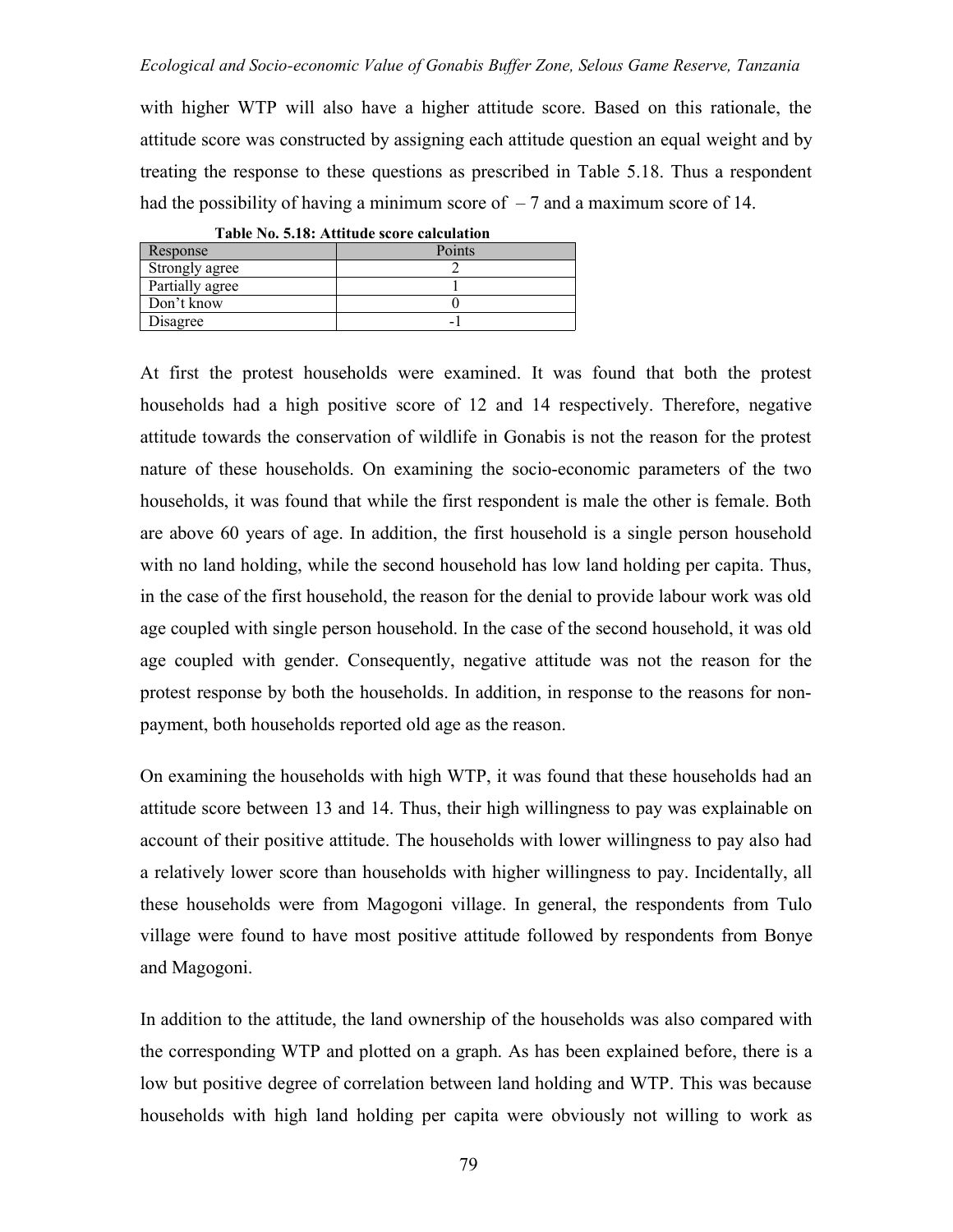labour for many days. Thus, the WTP quotes were in consistent with the economic theory.



| Table 5.19: WTP and Land holding |             |  |
|----------------------------------|-------------|--|
| Land holding/c                   | WTP Value/C |  |
|                                  | 0.59        |  |
| 0.15                             | 3.53        |  |
| 0.305                            | 2.14        |  |
| 0.505                            | 4 1 9       |  |
| 0.705                            | 0.61        |  |
| 0.905                            | 2.89        |  |
| 1.105                            | 4.00        |  |
|                                  | 0.367       |  |

Source: Primary survey, 2005. Note:  $C = Capita$ WTP= Willingness to pay in labor days per capita.

### **6.0 Conclusion and Suggestions**

Gonabis, which is the main hunting block of the JUKUMU proposed WMA, supports a wide variety of ecosystems. These range from riparian forest along the banks of Mgeta and Ruvu, to dense woodland in the center and open woodland on the east and along the banks of the river Mombwe.

The ecosystems found in Gonabis harbor as many as 21 important wildlife habitats, most of which are located on the banks of Mgeta and Mombwe. These habitats support a high density of wildlife, especially large herbivores, such as wildebeest, zebra, impala, giraffe, reedbuck, waterbuck, buffaloes and elephants. In addition, they also provide home to endangered species, such as wild dogs, and vulnerable species as elephant, lion and cheetah.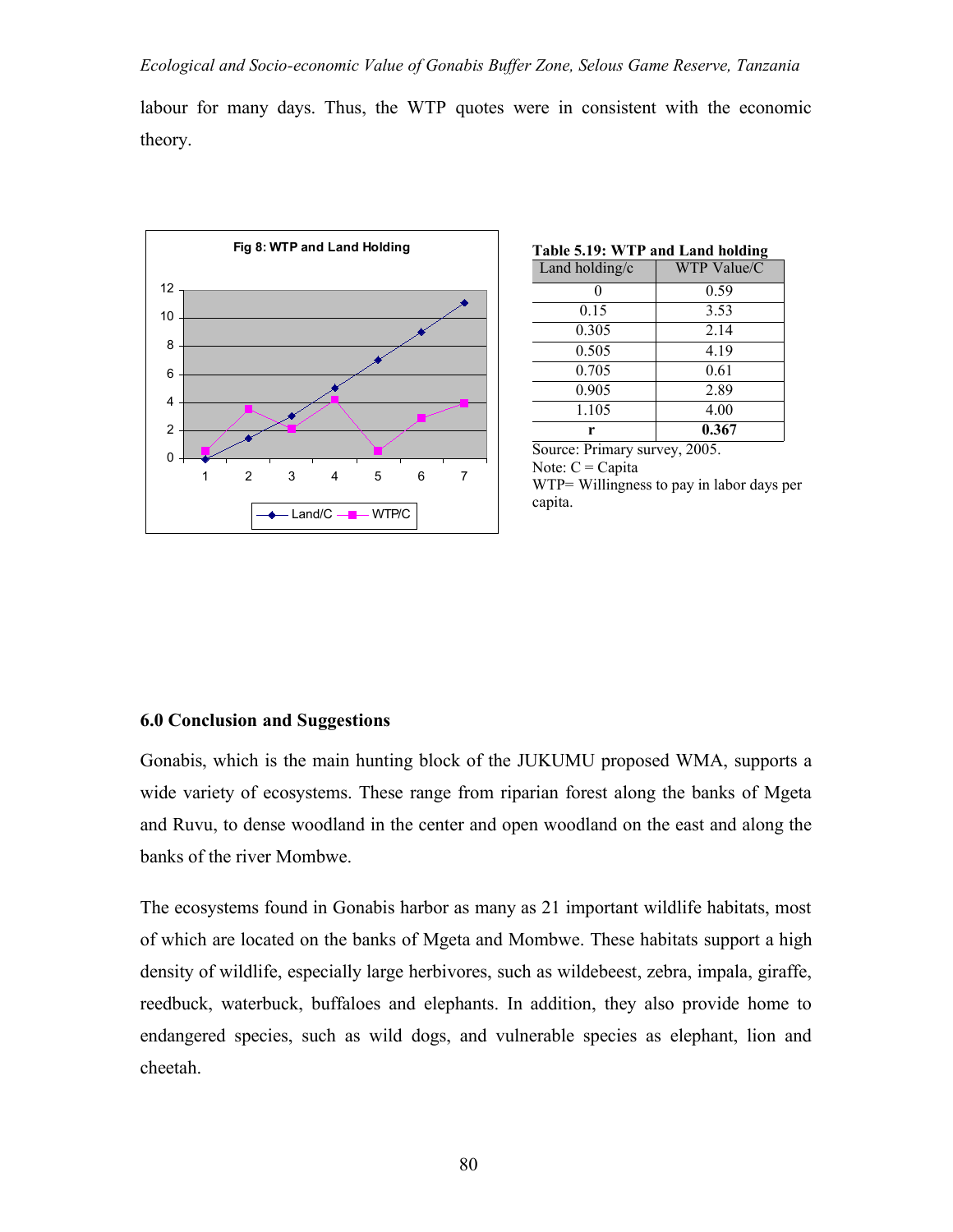SRF surveys reveal that Gonabis has among the highest concentration of wildebeest, buffalo, giraffe, impala, reedbuck, waterbuck, and zebra in the entire Selous Ecosystem. The Distance Sampling survey of three species, impala, zebra, and wildebeest, has revealed that the density of impalas and zebra in Gonabis is high. Though the survey revealed a high density of wildebeest in the area, a high coefficient of variation has rendered the finding as almost useless.

Besides having a high density of wildlife, Gonabis is also an important dispersal area for wildlife found in the northern sector of the Selous Game Reserve. Each year thousands of wildebeest, buffalo, zebra, and impala migrate from the northern Selous to Gonabis via three important routes, Niamigadou in the east, Mpera Chapa in the middle and Tangireni in the east. Thus if the integrity of Selous Ecosystem is to be maintained, it is essential that wildlife continues to have access to the dispersal areas in Gonabis.

Gonabis is surrounded by human habitation on east, west and north. This habitation comprises of 22 villages of which eight villages share an immediate border with Gonabis. During a socio-economic survey conducted in this zone, it was found that on an average a respondent is 38.5 years old, has a household size of almost 6, education up to the primary level, and a land holding of 3.45 acres. Most households in this zone are engaged in subsistence agriculture and almost one-third work as laborers during the lean season.

These households derive a number of benefits from Gonabis, which range from procurement of bushmeat and fish to the collection of non timber forest products. Consequently, the households have a positive attitude towards the conservation of wildlife in Gonabis. This is demonstrated by the fact that all households regard Gonabis as an important area for the conservation of wildlife, wildlife has a right to live, it is their moral duty to protect wildlife, and that wildlife provides them with consumptive use benefits. Most households are also against the conversion of Gonabis into an agricultural land and all are against the construction of a dam on the river Ruvu, which will lead to the near complete submergence of Gonabis under water. Magogoni is the only village, which is in the favor of the conversion of Gonabis into agricultural land. This is because human morbidity and mortality accruing from wild animals is highest in Magogoni, demonstrating a need to manage the problematic species in Gonabis.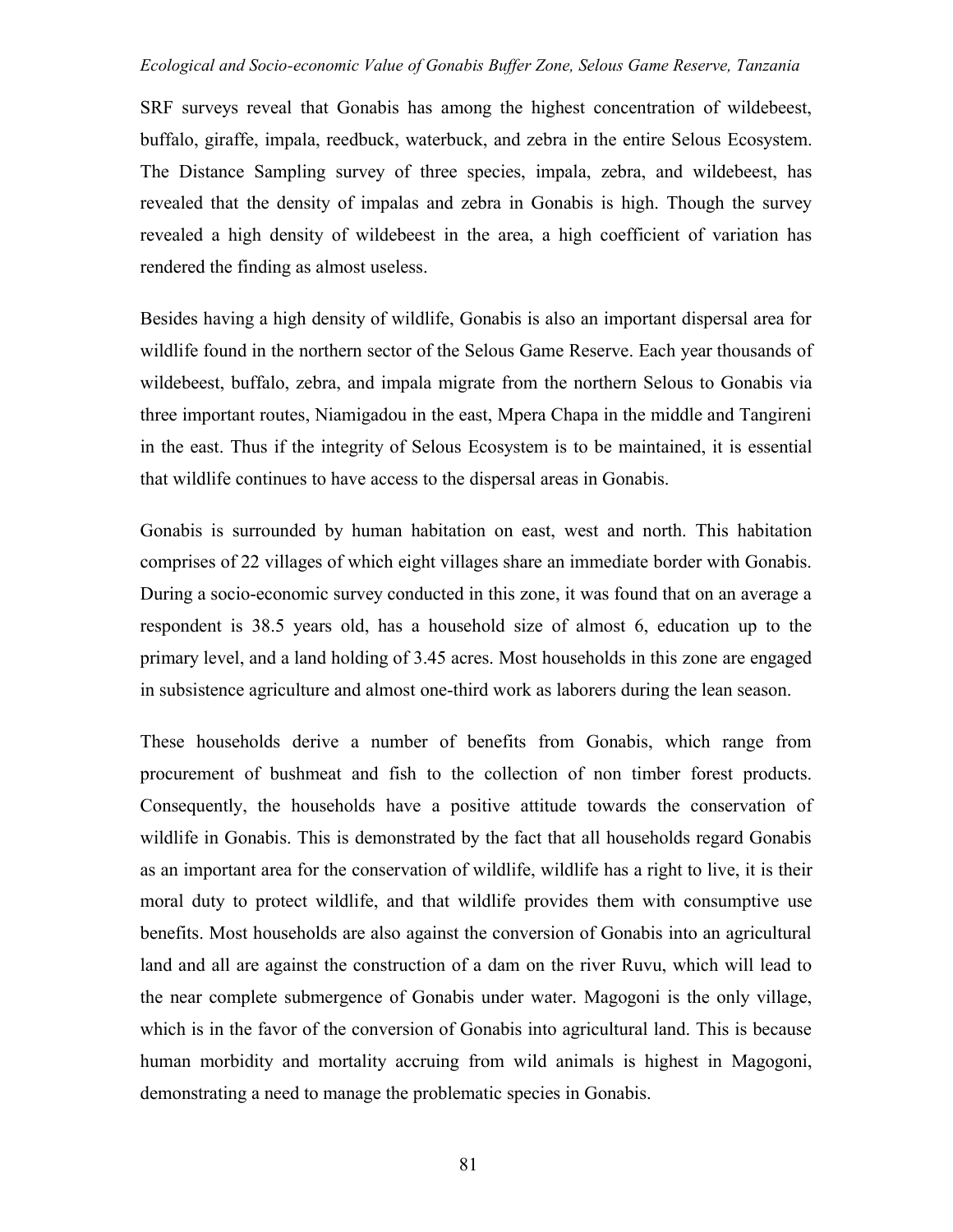The positive attitude of households is further evident from the fact that on an average each household is willing to provide 10 labor days per annum in return for the consumptive use benefits they derive from Gonabis. This amounts to a cash value of TSh. 15,000 per annum. The value of WTP was found to be in consistence with the socioeconomic variables and behavior. This is because WTP values were, as expected, found to be negatively correlated with gender and education, and positively but weakly correlated with land holding and age.

Therefore, it may be concluded that Gonabis has an immense ecological value for the healthy maintenance of the Selous Ecosystem and that local communities living on the fringe of Gonabis are interested in conserving wildlife in Gonabis and willing to provide labor work for the same, in return for the consumptive use benefits they derive from Gonabis.

The ecological, social and economic value of the area as revealed by the study can play a significant role in preventing the loss of biodiversity in Tanzania and in averting the government in taking a decision in the favor of conservation activities, needless to mention such studies can also assist a biodiversity planner in better management and financing of biodiversity conservation, which in the words of Professor Pearce, is akin to investing in stocks of knowledge and capital!

# **7.0 References**

- Ashley, C. et al. 2002. Rethinking Wildlife for Livelihoods and Diversification in Rural Tanzania: A Case Study from Northern Selous. Ladder Working Paper 15, DFID, London.
- Baldus, R.D. 2004. One Community in Tanzania Harvests Problem Crocodiles. Crocodile Specialist Group Newsletter. 23 (3) 1.
- Baldus, R.D. (Ed.). 2006. The Wild Heart of Africa. 110 years of Selous Game Reserve.
- Baldus, R. et al. 2003. Seeking Conservation Partnerships in the Selous Game Reserve, Tanzania. Parks, Vol. 13 No. 1, 50 – 61. (www.wildlifeprogramme.gtz.de/wildlife)
- Baldus, R. et al. 2004. Community Based Conservation: Where are we now? Where are we going? Number 27, July, Miombo, Wildlife Conservation Society of Tanzania. (www.wildlife-programme.gtz.de/wildlife).
- Baldus, R.D., Siege, L and Jafferji, J. 2005. Selous Game Reserve. Gallery Travel Guide. Gallery Publications. Zanzibar.
- Balfour, D and Rensburg, S.J.V. 2004. South African Wildlife: Expedition Briefing. KwaZulu-Natal Conservation Reserve.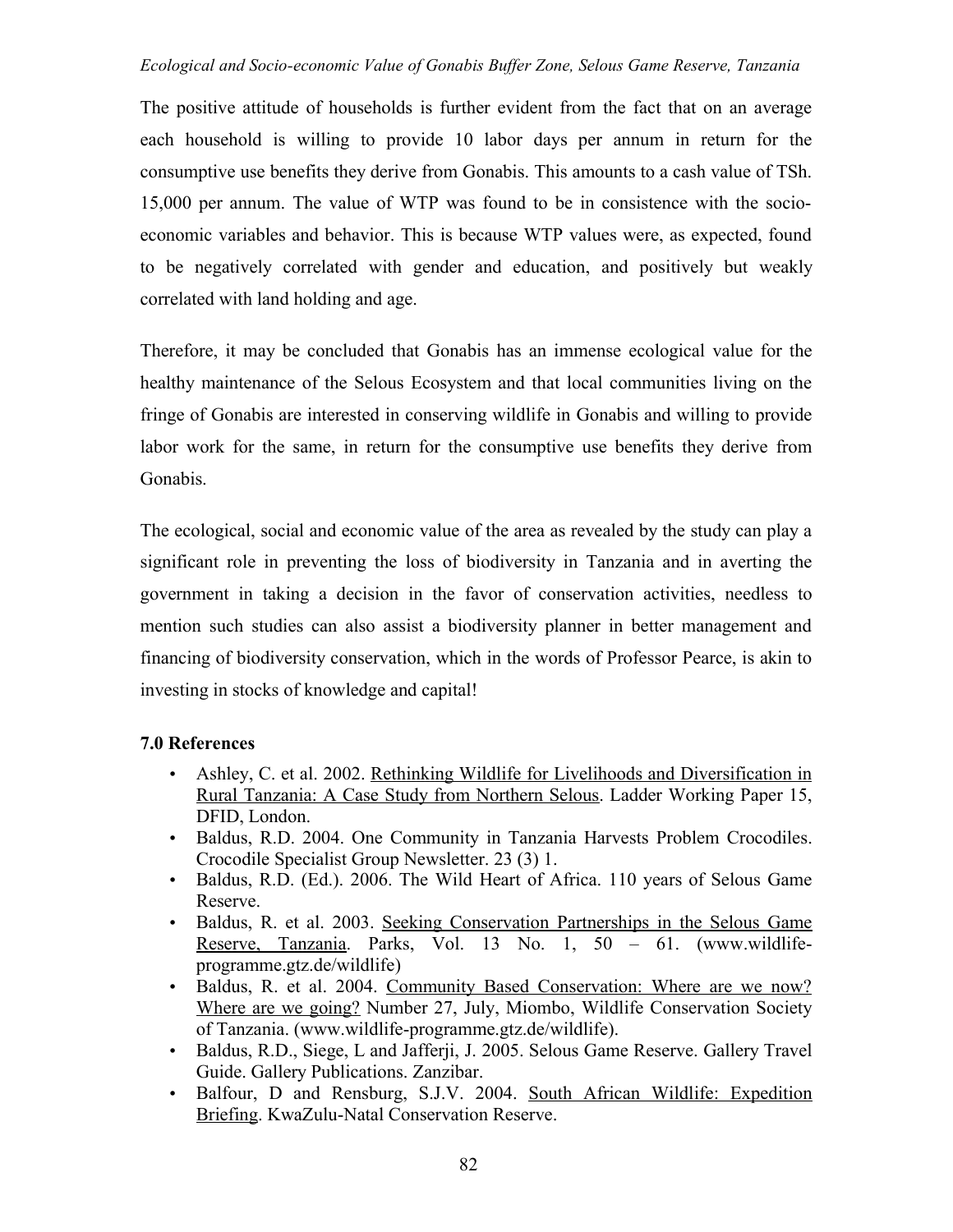- Barraclough, R. K. 2000. Distance Sampling: A Discussion Document Produced for the Department of Conservation, Science and Research International Report, 175. Department of Conservation, New Zealand.
- Barzetti, V. (Ed.). 1993. Parques y progreso: Areas protegidas y desarrollo económico en America Latina y el Caribe. Washington, DC: UICN, la Union Mundial para la Naturaleza, en colaboración con el Banco Interamericano de Desarrollo (BID).
- Buckland et al. 1993. Distance Sampling: Estimating Abundance of Biological Populations. Chapman and Hall, London.
- Dellafiore et al. 2003. Distribution and Abundance of Pampas Deer in San Luis Provice, Argentina. Masto Zoologia Neotropical/ J. Neotropical Mammal, 10 (1): 41-47, SAREM, Argentina.
- Dixon, J.A. and Sherman, P.B. 1991. Economics of Protected Areas: A New Look at Benefits and Costs, Earthscan Publications, London.
- Ebregt, A. and Greve, P. de. 2000. Buffer Zones and their Management. Policy and Best Practices for Terrestrial Ecosystems in Developing Countries. Theme Studies Series 5. EC-LNV and IAC, Wageningen, The Netherlands.
- Forero, L. et al. 2000. Wildlife Observations. USFWSD.
- Glastra, R. 2000. Points of Attention with respect to Buffer Zones of Protected Areas: A Draft Checklist. AID Environment.
- GTZ. 2003. Resource Management Plan: JUKUMU, Morogoro. GTZ Wildlife Programme in Tanzania, Dar es Salam.
- Gynne, M.D. and Croze, H. 2004. East African Habitat Monitoring Practice: A Review of Methods and Application, Nairobi.
- Hanley, N. and Spash, C.L. 1993. Cost-Benefit Analysis and the Environment, Edward Elgar Publishing Limited, Aldershot, U.K.
- Heinen, J., and Mehta, J. 2000. Emerging issues in legal and procedural aspects of buffer zone management with case studies from Nepal. Journal of Environment and Development, 9(1), 45-67.
- Martino, D. 2001. Buffer Zones Around Protected Areas: A Brief Literature Review. Department of Geography and Environmental Studies, Carleton University, Canada.
- Nepal, S. and Weber, K. 1994. A buffer zone for biodiversity conservation: Viability of the concept in Nepal's Royal Chitwan National Park. Environmental Conservation, 21(4), 333-341.
- Paudel, N.S. 2002. Buffer Zone Management in Royal Chitwan National Park: Understanding the micro-politics. University of Reading, U.K.
- Pearce, D. 1991. An Economic Approach to Saving the Tropical Forests, in Helm, D. (Ed.) 1991. Economic Policy Towards the Environment, Blackwell, Oxford.
- Pearce, D. and Moran, D. 1994. The Economic Value of Biodiversity, Earthscan Publications, London.
- Rustagi, D. 2001. Economic Impacts of National Parks on Local Communities: A Case Study of the Dudhwa National Park, India. Unpublished dissertation.
- Rustagi, D. 2004. Existenzwert der gefährdeten Arten, Einstellung und Bereitschaft zur Bezahlung (WTP) für die deutschen Haushalte, Unveröffentlicht.
- Salafsky, Nick. (1994). Ecological limits and opportunities for community-based conservation. In D. Western, M. Wright, & S. Strum (Eds.), Natural connections: Perspectives in community-based conservation, 448-471. Island Press.Washington, DC.